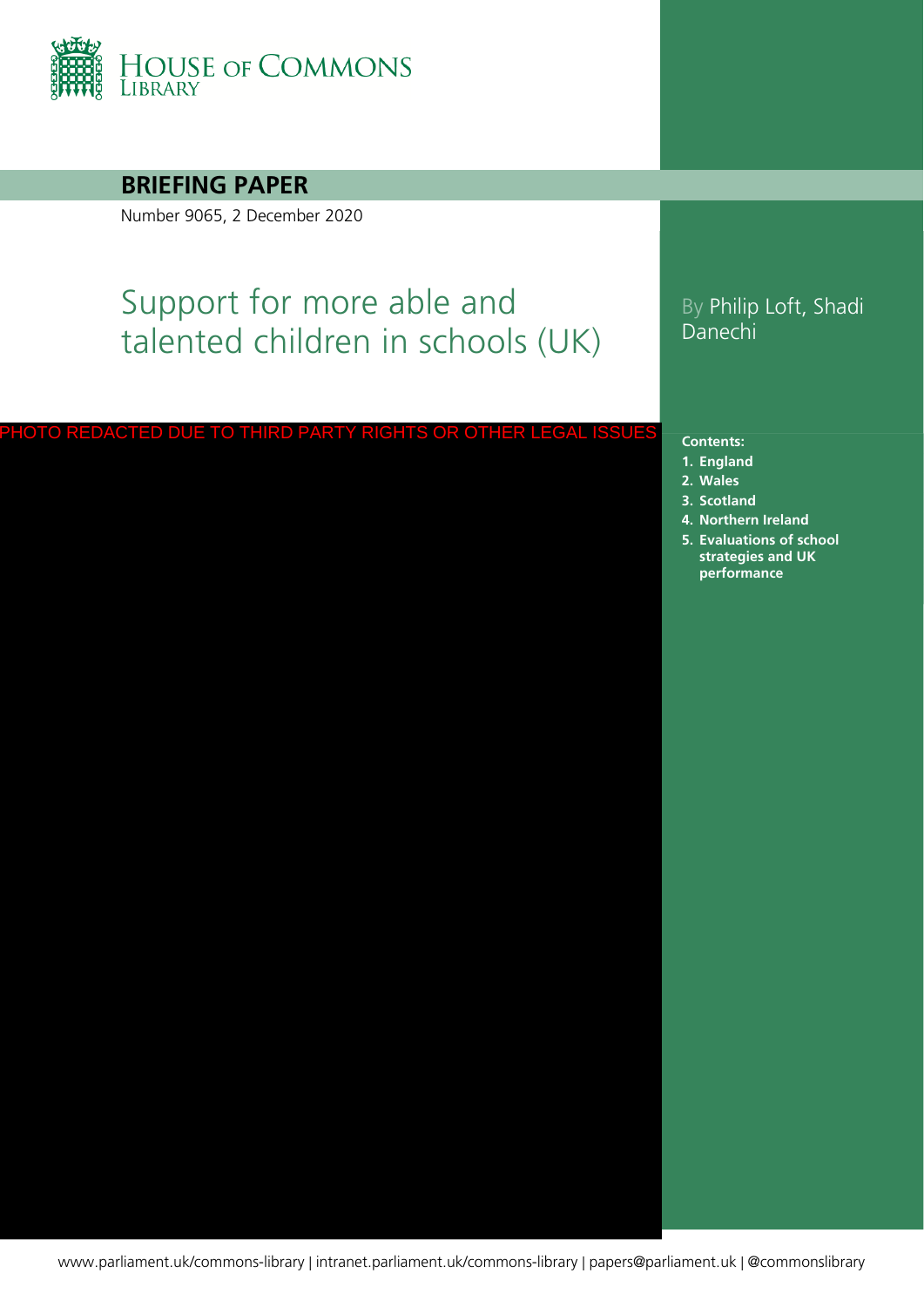# **Contents**

| 3<br><b>Summary</b>                                        |                                                                                                                                                                                                                                                                                                               |                                                      |  |  |  |
|------------------------------------------------------------|---------------------------------------------------------------------------------------------------------------------------------------------------------------------------------------------------------------------------------------------------------------------------------------------------------------|------------------------------------------------------|--|--|--|
| 1.<br>1.1<br>1.2<br>1.3<br>1.4<br>1.5<br>1.6<br>1.7<br>1.8 | <b>England</b><br>Identifying the "most able"<br>Who are typically identified as "more able"?<br>The attainment gap of "more able" disadvantaged pupils<br>Young Gifted and Talented Programme<br>Position since 2010<br>Targeted programmes<br>School inspections<br>Ofsted evaluations<br>Other evaluations | 5<br>5<br>6<br>9<br>10<br>11<br>11<br>13<br>13<br>15 |  |  |  |
| 2.<br>2.1<br>2.3<br>2.4                                    | <b>Wales</b><br>Definition<br>2.2 Guidance<br>Specific programmes<br>Seren Network<br>Pupil Development Grants (PDGs)<br>New Curriculum from 2022<br>Evaluations                                                                                                                                              | 17<br>17<br>17<br>18<br>18<br>19<br>19<br>20         |  |  |  |
| 3.<br>3.1<br>3.2<br>3.3<br>3.4<br>3.5                      | <b>Scotland</b><br>Definition<br>Statutory duties<br>How many pupils are "more able"?<br>Guidance and best practice<br>Evaluations                                                                                                                                                                            | 23<br>23<br>23<br>23<br>24<br>25                     |  |  |  |
| 4.<br>4.1<br>4.2<br>4.3<br>4.4                             | <b>Northern Ireland</b><br>Definition<br>Guidance<br>Potential support<br>Evaluations                                                                                                                                                                                                                         | 27<br>27<br>27<br>28<br>28                           |  |  |  |
| 5.<br>5.1<br>5.2<br>5.3                                    | <b>Evaluations of school strategies and UK performance</b><br>How does the UK's attainment gap compare internationally? 29<br>Evaluations of best practice<br>When should interventions be targeted?                                                                                                          | 29<br>31<br>35                                       |  |  |  |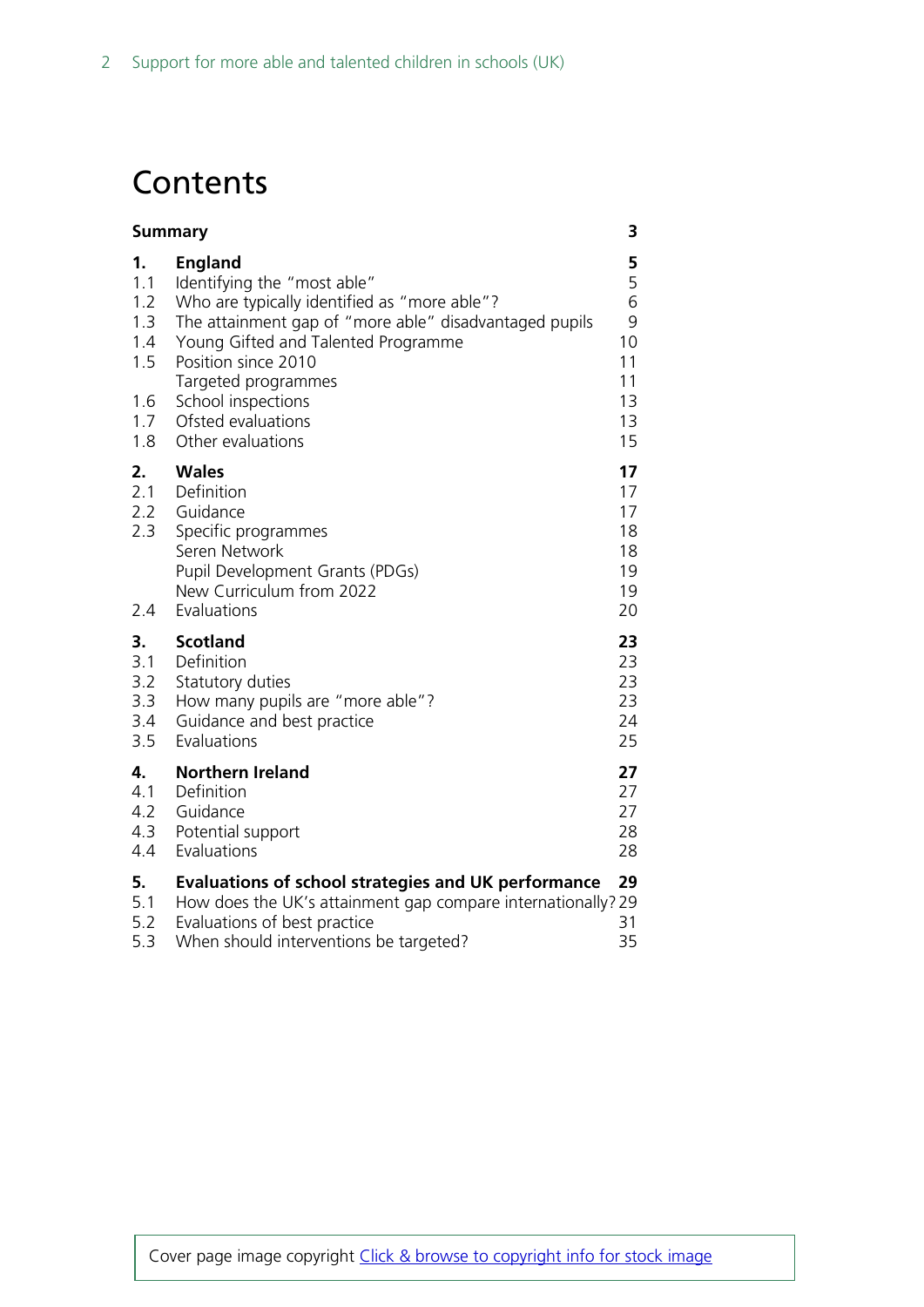# <span id="page-2-0"></span>Summary

This House of Commons Library briefing details the support available for more able and talented students in UK schools, the attainment gaps existing amongst the more able, and summarises evaluations on the effectiveness of support provided.

Education is a devolved issue, and how students are identified, described and supported differs across the UK.

### **England**

In England, there is no national definition of "more able" or "gifted" students or national support programme since the Young Gifted and [Talented Programme](https://webarchive.nationalarchives.gov.uk/20080530211734/http:/ygt.dcsf.gov.uk/HomePage.aspx?stakeholder=14) closed in 2010.

The inspections body, Ofsted, [evaluates](https://www.gov.uk/government/publications/school-inspection-handbook-eif) whether schools "nurture, develop and stretch pupils' talents and interests". In two evaluative reports, published in [2013](https://assets.publishing.service.gov.uk/government/uploads/system/uploads/attachment_data/file/405518/The_most_able_students.pdf) and [2015,](https://hopuk-my.sharepoint.com/personal/loftp_parliament_uk/Documents/The_most_able_students_an_update_on_progress_since_June_2013) Ofsted was critical of the support provided to "more able" pupils, and called upon schools to improve their curriculums, the transition between primary and secondary school, and their work with families to support aspiration.

The Department for Education (DfE) [states](https://questions-statements.parliament.uk/written-questions/detail/2015-03-16/HL5759) that the introduction of Grade 9 at GCSE and Progress 8 as an accountability measure allows schools to be held to account in how well they support "more able" students. The DfE says [Pupil Premium funds](https://www.gov.uk/government/publications/pupil-premium/pupil-premium) allow schools to provide support to highly able students, including those from disadvantaged backgrounds. The [Opportunity Areas scheme](https://www.gov.uk/government/publications/social-mobility-and-opportunity-areas) also seeks to raise standards and support available.

Reports by the **Sutton Trust** and [Potential Plus UK](https://www.potentialplusuk.org/wp-content/uploads/2020/03/Ofsted-Reporting-of-Provision-for-the-Most-Able-Pupils.pdf) have argued that Ofsted should strengthen its inspection of provision for disadvantaged highly-able students and called upon the DfE to invest in programmes to evaluate the effectiveness of the support provided.

#### **Wales**

"More gifted and talented" students should be identified and [supported by schools,](https://gov.wales/quality-standards-more-able-and-talented-learners-guidance) and provided with an individual learning pathway. [Pupil Development Grants](https://gov.wales/education-of-disadvantaged-children) provide funding to students from disadvantaged backgrounds, whilst the [Seren network](https://gov.wales/seren-network) seeks to support the most academically able gain entry to leading universities.

Estyn, the Welsh schools regulator, [concluded](https://www.estyn.gov.wales/system/files/2020-07/Supporting%2520MAT%2520pupils%2520En.pdf) in 2018 that, in around a third of schools, more able pupils were not achieving as well as they should. The Welsh Government [announced](https://gov.wales/sites/default/files/publications/2018-06/response-to-the-estyn-thematic-report-on-supporting-more-able-and-talented-pupils-how-best-to-challenge-and-nurture-more-able-and-talented-pupils-key-stages-2-to-4.pdf) additional funding for the Seren network and said further changes would be considered within the context of the new curriculum, due to be introduced in 2022.

### **Scotland**

The *[Education \(Additional Support for Learning\) \(Scotland\) Act 2004](https://www.legislation.gov.uk/asp/2009/7/contents)*, as amended, requires schools to provide additional support to learners in need of support, including those who are "particularly able or talented". The Government has also published [statutory guidance.](https://www.gov.scot/binaries/content/documents/govscot/publications/advice-and-guidance/2017/12/supporting-childrens-learning-statutory-guidance-education-additional-support-learning-scotland/documents/00529411-pdf/00529411-pdf/govscot%3Adocument/00529411.pdf)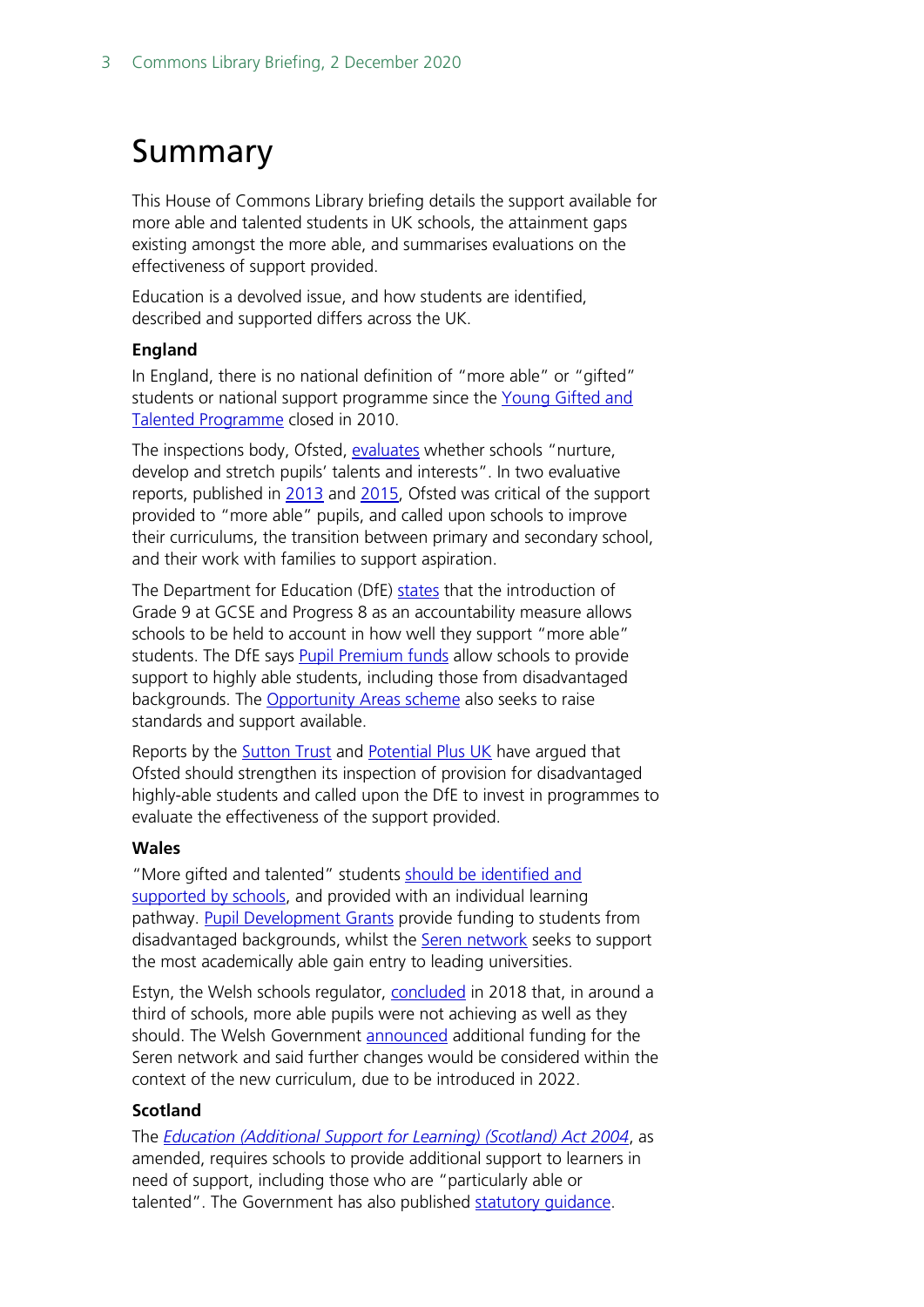In response to an [independent review,](https://www.gov.scot/groups/additional-support-for-learning-review/) which found a "significant disconnect between experience and the stated aspirations of the legislation and policy", the Scottish Government [said](https://www.gov.scot/news/improving-additional-support-for-learning/) in October 2020 that a new **[Action Plan](https://www.gov.scot/publications/additional-support-learning-action-plan/)** would seek to enhance pupil experiences.

#### **Northern Ireland**

Schools should take steps to support ["Gifted and talented"](https://www.nidirect.gov.uk/articles/supporting-gifted-and-talented-children) pupils, potentially through providing greater challenge in lessons, participation in extra-curricular activities and allow transfer to a post-primary school a year earlier than normal.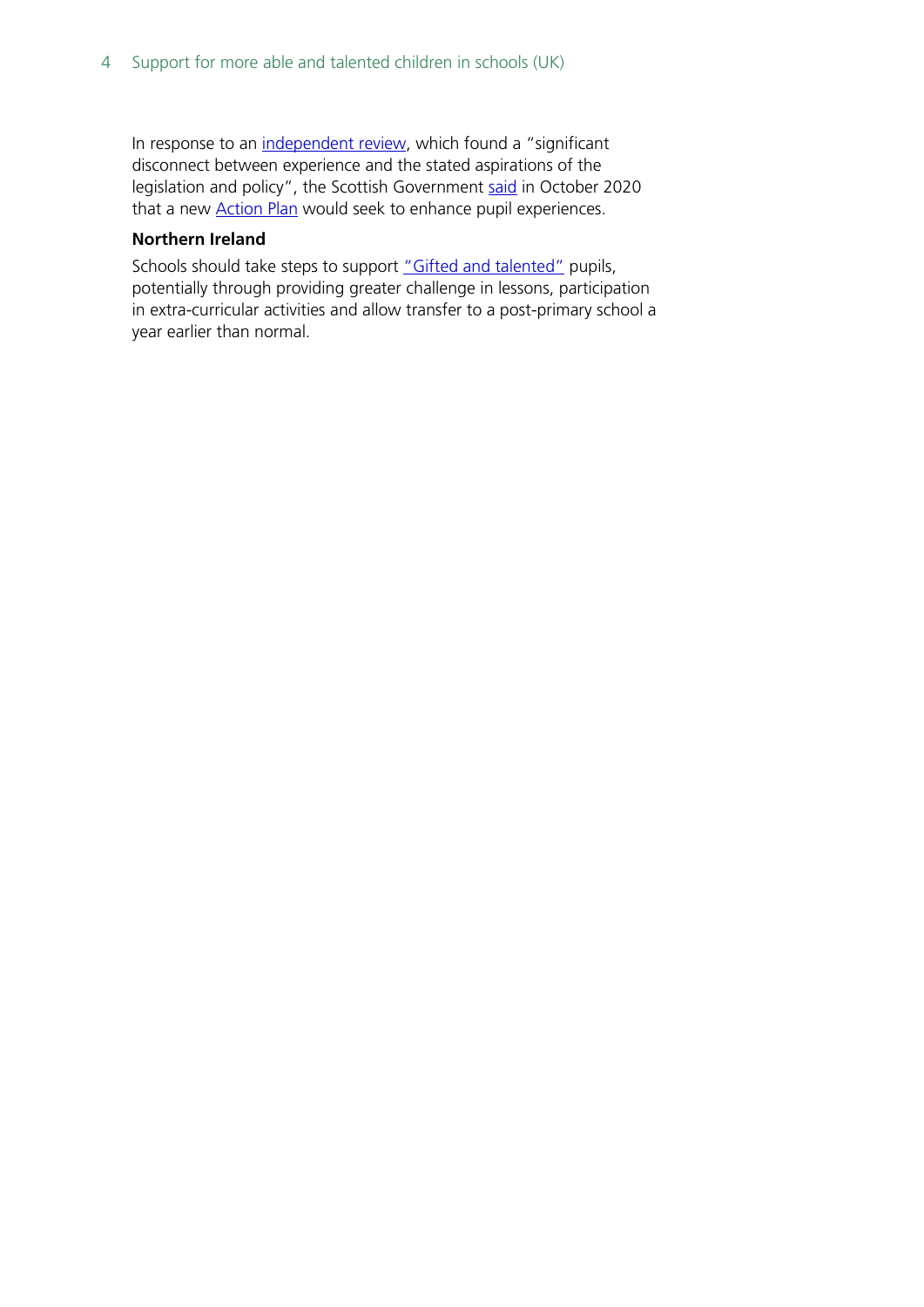# <span id="page-4-0"></span>1. England

# <span id="page-4-1"></span>1.1 Identifying the "most able"

There is no single definition or term used to describe students who are either more able or have the potential to be so. Schools are also not required to keep a register of students falling within this category.<sup>[1](#page-4-2)</sup>

University of Warwick [research](https://assets.publishing.service.gov.uk/government/uploads/system/uploads/attachment_data/file/915619/Research_to_understand_successful_approaches_to_supporting_the_most_academically_able_disadvantaged_pupils.pdf) in 2018, commissioned by the Department for Education (DfE), found schools used a range of methods to identify their "most academically able pupils", including using their Key Stage (KS) 2 results, results from cognitive ability tests and information from parents and teachers.<sup>[2](#page-4-3)</sup>

For the purposes of its most recent thematic research on the topic, published in 2015, Ofsted described the "most able pupils" as those who were:

Starting secondary school in Year 7 having attained Level 5 or above in English (reading and writing) and/or mathematics at the end of Key Stage 2.[3](#page-4-4)

In 2016, 18% of students achieved at least a level 5 in both English and maths, including 10% of students from disadvantaged backgrounds. [4](#page-4-5) From 2016 this means of scoring was discontinued and [new standards](https://www.gov.uk/government/statistics/national-curriculum-assessments-key-stage-2-2016-provisional) were put in place. The DfE does not recommend making comparisons with this means of scoring and the new standards.

Other organisations have defined this cohort more narrowly. For example, Sutton Trust research has defined the top 10% of performers at KS2 English and Mathematics as "high attainers". This constituted nearly [5](#page-4-6)0,000 pupils in 2018.<sup>5</sup>

### **Prior to 2010**

The Young Gifted and Talented programme (YGTP), run by the then Department for Children, Schools and Families (DCSF) to 2010, was targeted at "children and young people with one or more abilities developed to a level significantly ahead of their year group (or with the potential to develop those abilities)". Schools and colleges were expected to identify their gifted and talented learners, using [core](https://webarchive.nationalarchives.gov.uk/20080910130301/http:/ygt.dcsf.gov.uk/FileLinks/894_new_guidance.pdf)  [guidance.](https://webarchive.nationalarchives.gov.uk/20080910130301/http:/ygt.dcsf.gov.uk/FileLinks/894_new_guidance.pdf)<sup>[6](#page-4-7)</sup> These typically constituted the top 5-10% of pupils in each school and met either the definition of "gifted" or "talented":

• 'Gifted' learners are those who have abilities in one or more academic subjects, such as maths and English.

<span id="page-4-2"></span><sup>&</sup>lt;sup>1</sup> Ofsted[, The most able: an update on progress since June 2013,](https://assets.publishing.service.gov.uk/government/uploads/system/uploads/attachment_data/file/408909/The_most_able_students_an_update_on_progress_since_June_2013.pdf) 2015, p4

<span id="page-4-3"></span><sup>&</sup>lt;sup>2</sup> Department for Education (DfE), Research to understand successful approaches to [supporting the most academically disadvantaged pupils,](https://assets.publishing.service.gov.uk/government/uploads/system/uploads/attachment_data/file/915619/Research_to_understand_successful_approaches_to_supporting_the_most_academically_able_disadvantaged_pupils.pdf) November 2018, p29

[Ibid,](https://assets.publishing.service.gov.uk/government/uploads/system/uploads/attachment_data/file/408909/The_most_able_students_an_update_on_progress_since_June_2013.pdf) p4

<span id="page-4-5"></span><span id="page-4-4"></span><sup>4</sup> Sutton Trust, Potential for success: Fulfilling the promise of highly able students in [secondary schools,](https://www.suttontrust.com/wp-content/uploads/2019/12/PotentialForSuccess.pdf) July 2018, p23

<span id="page-4-7"></span><span id="page-4-6"></span> $\frac{1}{6}$   $\frac{1}{2}$  Department

<sup>6</sup> Department for Children, Schools and Families (DCSF), [Identifying gifted and](https://webarchive.nationalarchives.gov.uk/20080910130301/http:/ygt.dcsf.gov.uk/FileLinks/894_new_guidance.pdf)  [talented learners-](https://webarchive.nationalarchives.gov.uk/20080910130301/http:/ygt.dcsf.gov.uk/FileLinks/894_new_guidance.pdf) getting started, May 2008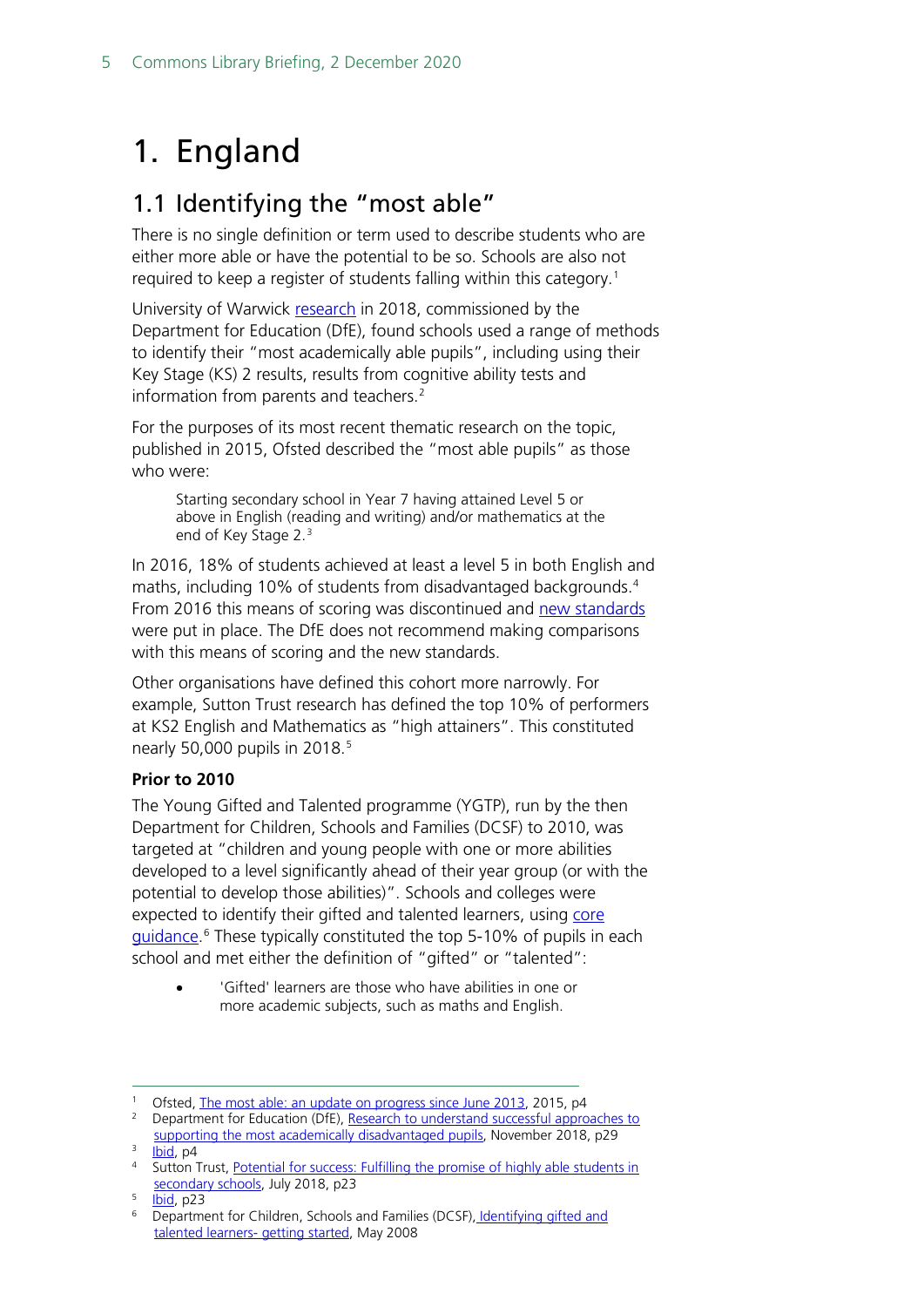• 'Talented' learners are those who have particular abilities in sport, music, design or creative and performing arts. It includes those who are vocationally gifted.<sup>[7](#page-5-1)</sup>

In 2010, some [8](#page-5-2)20,000 children were identified as gifted or talented.<sup>8</sup>

### <span id="page-5-0"></span>1.2 Who are typically identified as "more able"?

There is no set national definition in England for identifying "more able" pupils.

### Department for Education

In 2016, the DfE reformed KS2 standards in reading, writing, and maths. This means the data underpinning the 2015 Ofsted definition (outlined in the section above) of the "most able" pupils achieving Level 5 or above in reading and writing and/or mathematics at the end of KS2 is no longer available.

There are currently several measures of KS2 attainment, the main measures are the expected standard and the higher standard. The higher standard can be considered one way of identifying the "most able" pupils at Key Stage 2.

To reach the higher standard, a pupil must achieve a scaled score of 110 or more in the reading and maths tests, and an outcome of 'working at greater depth' in the writing teacher assessment (TA).

In 2019, 11% of all pupils in England achieved the higher standard, while 65% achieved the expected standard (around 68,000 and 420,000 pupils respectively).

Some groups of pupils are much more likely than others to achieve the higher standard. In 2019, on average:

- Girls were more likely to achieve the higher standard than boys (13% compared to 9% respectively). [9](#page-5-3)
- State-funded pupils in London were the most likely to achieve the higher standard while Yorkshire and the Humber was the lowest (14% compared to 9% respectively).
- Pupils known to be eligible for free school meals (FSM) were much less likely than pupils that were not eligible, to achieve the higher standard (4% compared to 12% respectively).
- Pupils of Chinese ethnicity were the most likely to achieve the higher standard (28%) followed by pupils of Indian ethnicity (19%).

<span id="page-5-1"></span>The Young Gifted and Talented Programme (YGTP)[, About YG&T,](https://webarchive.nationalarchives.gov.uk/20080910121136/http:/ygt.dcsf.gov.uk/DynamicPage.aspx?pageId=8) archived 10 September 2008; DCSF, [Identifying gifted and talented learners-](https://webarchive.nationalarchives.gov.uk/20080910130301/http:/ygt.dcsf.gov.uk/FileLinks/894_new_guidance.pdf) getting started, May 2008, p1; Children, Schools and Families Select Committee, Oral evidence [session: The Gifted and Talented Programme,](https://publications.parliament.uk/pa/cm200910/cmselect/cmchilsch/337/337i.pdf) HC 377-I, April 2010, Q49

<span id="page-5-2"></span><sup>8</sup> Children, Schools and Families Select Committee, Oral evidence session: The Gifted [and Talented Programme,](https://publications.parliament.uk/pa/cm200910/cmselect/cmchilsch/337/337i.pdf) HC 377-I, April 2010, Q83

<span id="page-5-3"></span><sup>9</sup> Includes pupils attending independent schools, all other characteristics data in the bullet points are state-funded pupils only.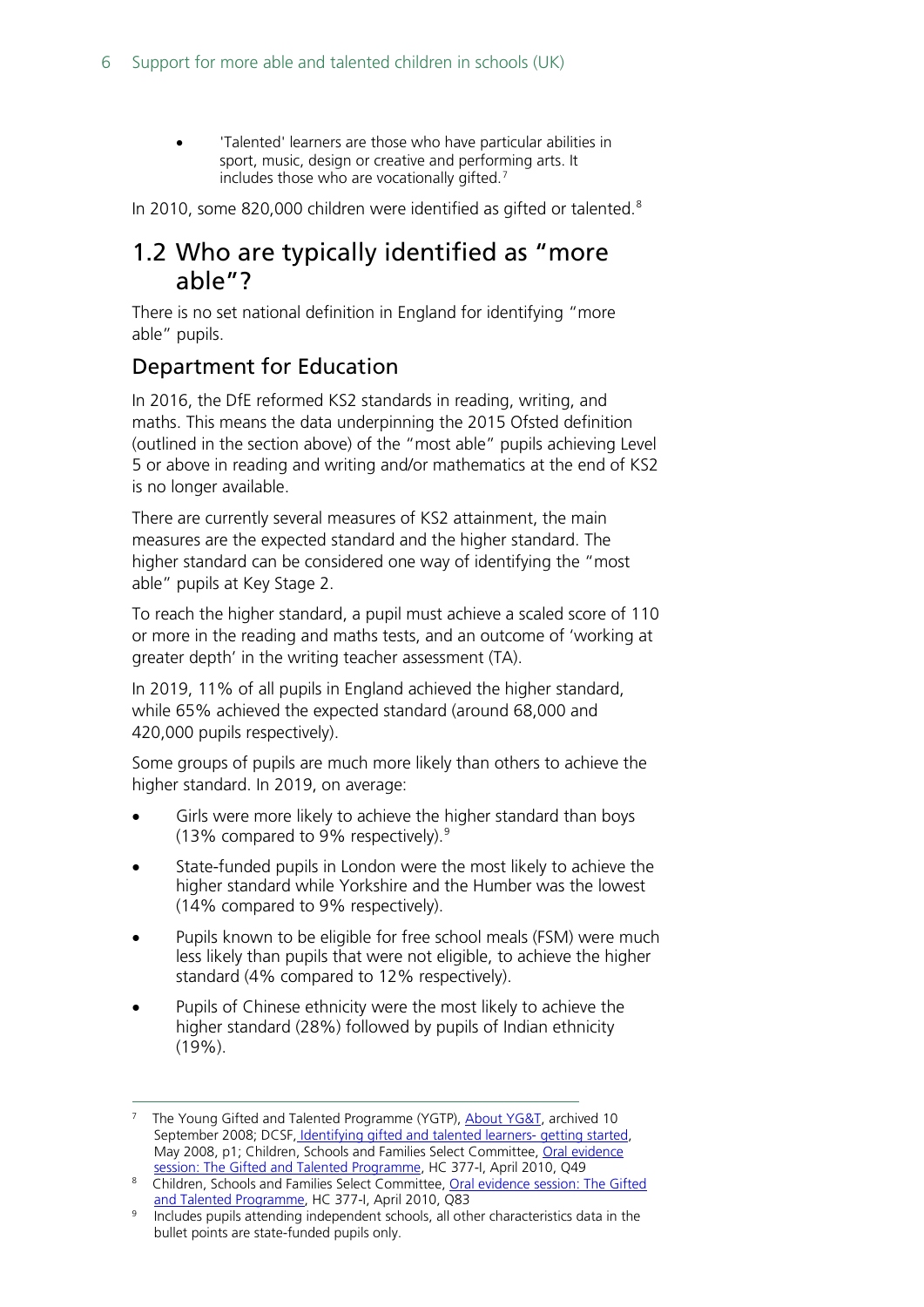- Gypsy/Roma and Travellers of Irish Heritage were the least likely ethnic group to achieve the higher standard (1% respectively).
- Pupils born earlier in the academic year were more likely to achieve the higher standard than others. 14% of pupils born in September achieved the higher standard compared to 7% of pupils born in August.



Further detail is provided in the charts provided below.

Notes: Figures for 2018 and 2019 are not directly comparable to previous years due to changes in the writing teacher assessment frameworks

Source: [National Curriculum Assessments Key Stage 2:](https://www.gov.uk/government/statistics/national-curriculum-assessments-key-stage-2-2019-revised) 2019 revised, DfE (Table\_N1a)



**% of pupils achieving the higher standard is highest in London**

Source: [National Curriculum Assessments Key Stage 2:](https://www.gov.uk/government/statistics/national-curriculum-assessments-key-stage-2-2019-revised) 2019 revised, DfE (Table\_L\_1)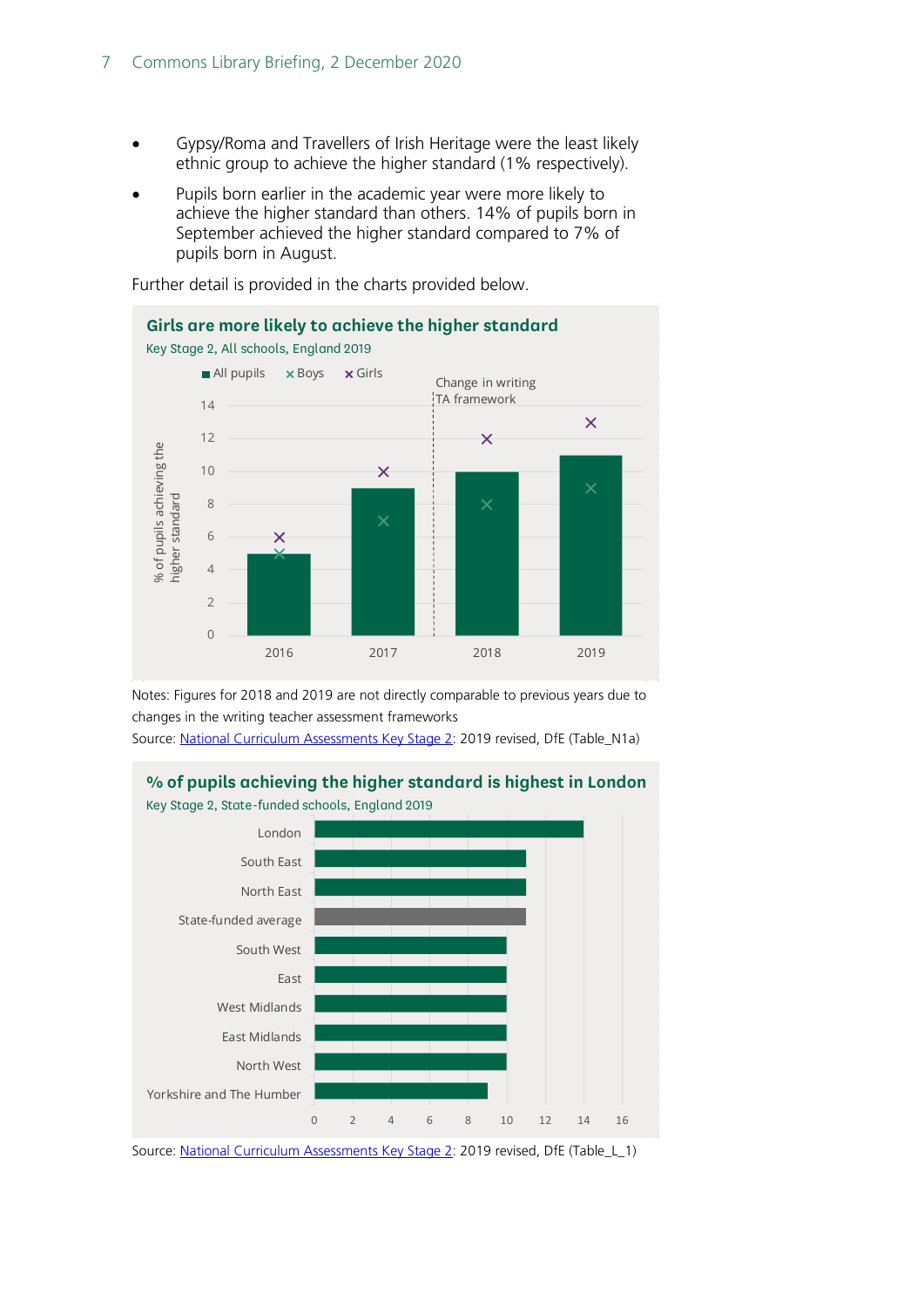

Note: Traveller of Irish heritage abbreviated to Traveller. Pupils known to be eligible for free school meals abbreviated to FSM.

Source: [National Curriculum Assessments Key Stage 2:](https://www.gov.uk/government/statistics/national-curriculum-assessments-key-stage-2-2019-revised) 2019 revised, DfE (Table\_N4a)

### Sutton Trust

Using the definition of those who were in the top 10% for performance at KS2, the Sutton Trust's [Potential for success: Fulfilling the promise of](https://www.suttontrust.com/wp-content/uploads/2019/12/PotentialForSuccess.pdf)  [highly able students in secondary schools](https://www.suttontrust.com/wp-content/uploads/2019/12/PotentialForSuccess.pdf) (2018), identified 49,929 students with previous high attainment, 5,059 (10%) of whom had, at any point in the previous six years, been eligible for free school meals.

The Sutton Trust described their background and attainment:

- A higher proportion came from White backgrounds (81%) compared to Black (3%), Asian (10%) and "Other" (7%).
- Greater proportions were identified in London and the South East (11.4% in both) and the lowest in Yorkshire and the Humber and East of England (9.1% and 9.9%, respectively).
- A greater proportion of grammar school pupils were high attainers compared to comprehensive students: 51% against 8%.
- Most comprehensives had a smaller number of high attainers: 43% (1,312) schools having 10 or fewer.
- In 2016, high attainers from disadvantaged backgrounds underperformed high attainers overall at GCSE: 52% of disadvantaged high attainers gained at least 5A\*-A, compared to 72% of non-disadvantaged high attainers.<sup>[10](#page-7-0)</sup>

<span id="page-7-0"></span><sup>&</sup>lt;sup>10</sup> Sutton Trust, Potential for success: fulfilling the promise of highly able students in [secondary schools,](https://www.suttontrust.com/wp-content/uploads/2019/12/PotentialForSuccess.pdf) July 2018, pp24-9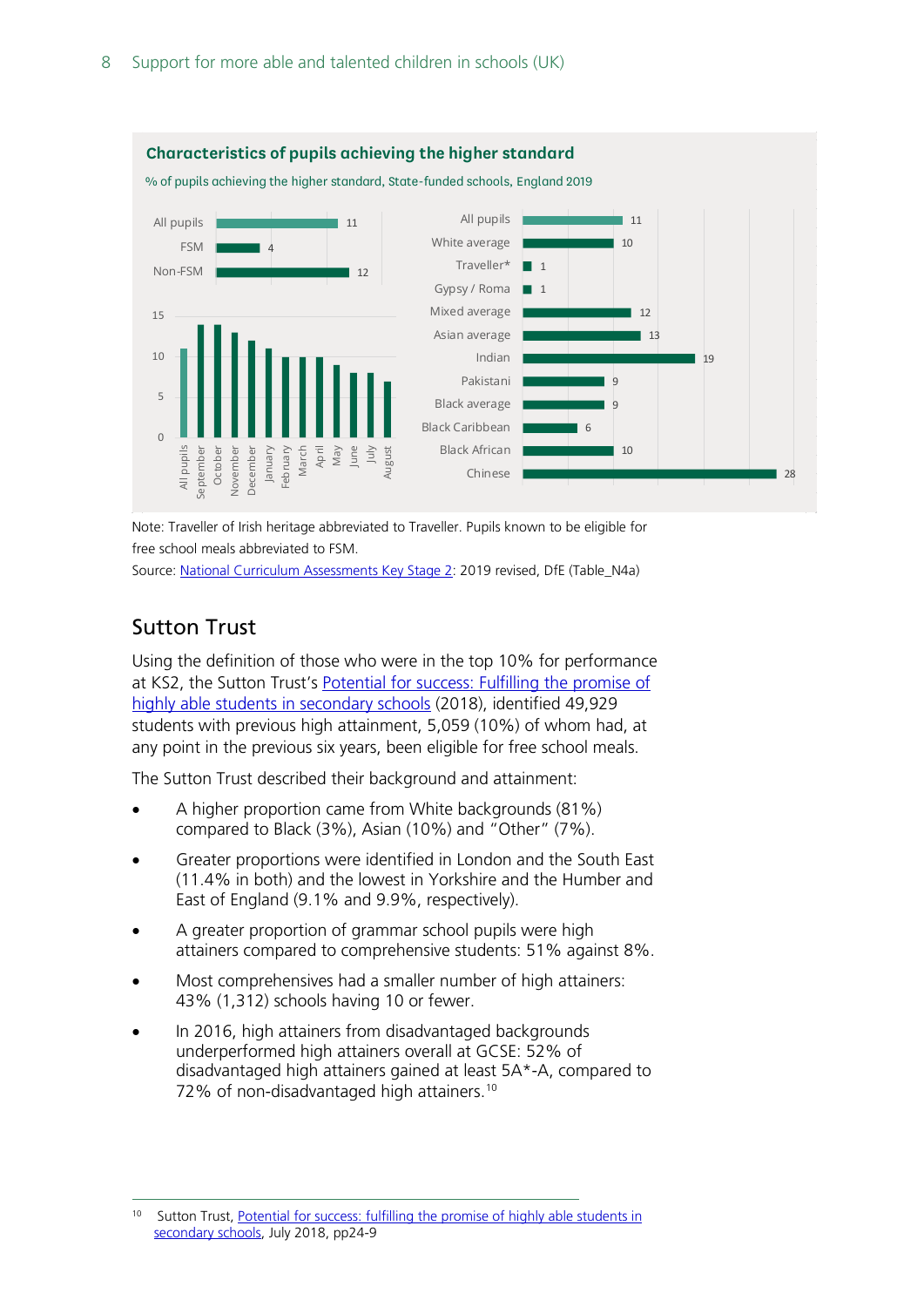# <span id="page-8-0"></span>1.3 The attainment gap of "more able" disadvantaged pupils

### **University Attendance**

A report commissioned for the Social Mobility and Child Poverty Commission, [Progress made by high-attaining children from](https://dera.ioe.ac.uk/20433/1/High_attainers_progress_report_final.pdf)  [disadvantaged backgrounds](https://dera.ioe.ac.uk/20433/1/High_attainers_progress_report_final.pdf) (2014) found "high-achieving children from the most deprived families perform worse than lower-achieving students from the least deprived families by Key Stage 4."<sup>[11](#page-8-1)</sup>

Assessing children born in 1991-92 and their university outcomes in 2010-2012, the report estimated the number of high-achieving children from lower income homes who, if they had the same trajectory as those from high income households,<sup>[12](#page-8-2)</sup> would have attended an "elite university" (defined as Russell Group institutions or those with similar Research Assessment Exercise scores):

Of the 7,853 children from the most deprived homes who achieve level 5 in English and maths at age 11, only 906 make it to an elite university. If they had the same trajectory as a child from one of the least deprived families, then 3,066 of these children would be likely to go to an elite university, suggesting that 2,160 children are falling behind.<sup>[13](#page-8-3)</sup>

### **GCSE grades**

The Sutton Trust's [Missing Talent \(](http://www.educationengland.org.uk/documents/pdfs/2015-sutton-missing-talent.pdf)2015) defined "high achievers" as those primary school pupils who scored in the top 10% nationally in their KS2 test. It identified around 7,000 pupils who, having achieved high KS2 results, five years later achieved GCSE results outside the top 25%. The "missing talent", the Trust argued, were twice as likely to be highly able boys, and those in receipt of free school meals were twice as likely to be at risk of falling into the group. [14](#page-8-4)

In its 2018 report, the Sutton Trust [summarised](https://www.suttontrust.com/wp-content/uploads/2019/12/PotentialForSuccess.pdf) the gaps in educational outcomes between highly able students from advantaged and disadvantaged backgrounds:

Disadvantaged pupils who do perform strongly in primary school, [...] are much more likely to fall behind at secondary school, compared to other high attaining students, across a range of measures. While high attainers overall make about an average level of progress between Key Stage 2 and Key Stage 4 (a Progress 8 score of 0.02, where the national average is zero), those from disadvantaged backgrounds fall substantially behind, with a negative Progress 8 score of -0.32.

[...] while 72% of non-disadvantaged high attainers achieve 5 A\*-A grades or more at GCSE, only 52% of disadvantaged high attainers do. If high attaining disadvantaged students performed as well as high attaining students overall, an additional 1,000

<span id="page-8-1"></span><sup>&</sup>lt;sup>11</sup> Centre for Analysis of Youth Transitions, Progress made by high-attaining children [from disadvantaged backgrounds,](https://dera.ioe.ac.uk/20433/1/High_attainers_progress_report_final.pdf) 2014, p8

<span id="page-8-2"></span><sup>&</sup>lt;sup>12</sup> Background was based on whether the child had ever been in receipt of Free School Meals, local census data and the type of school attended—see Centre for Analysis of Youth Transitions, Progress made by high-attaining children from disadvantaged [backgrounds,](https://dera.ioe.ac.uk/20433/1/High_attainers_progress_report_final.pdf) 2014, pp15-16

<span id="page-8-3"></span><sup>13</sup> **Ibid**, pp9, 11-12

<span id="page-8-4"></span><sup>&</sup>lt;sup>14</sup> Sutton Trust[, Missing Talent,](http://www.educationengland.org.uk/documents/pdfs/2015-sutton-missing-talent.pdf) June 2015, p1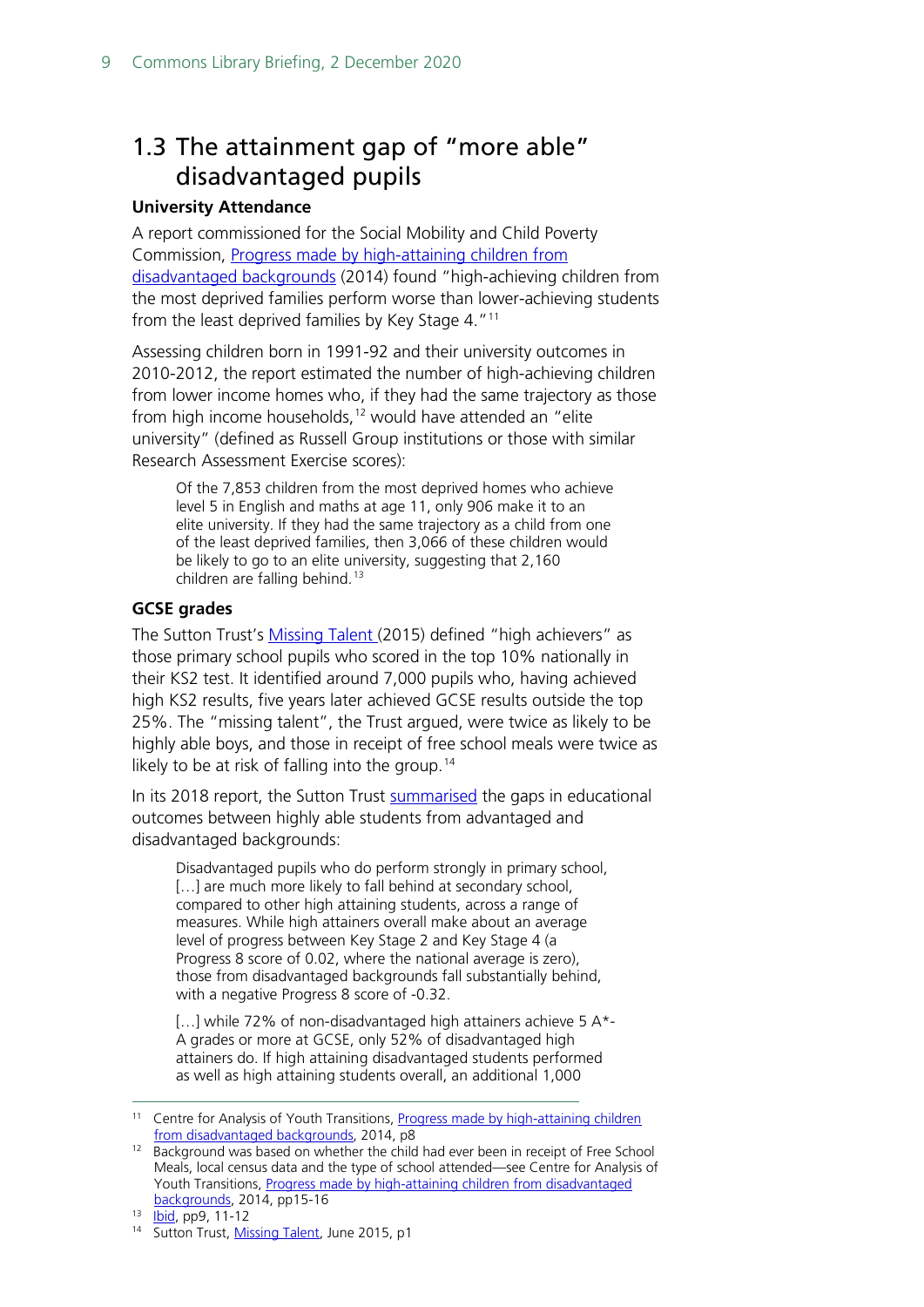disadvantaged students would achieve at least 5A\*-A at GCSE each year.[15](#page-9-1)

### <span id="page-9-0"></span>1.4 Young Gifted and Talented Programme

The YGTP was a UK Government scheme that ran from 2002 to 2010. Its [webpage](https://webarchive.nationalarchives.gov.uk/20080530211734/http:/ygt.dcsf.gov.uk/HomePage.aspx?stakeholder=14) has now been archived.

Provision for identified children included offering "additional stretch" in the classroom and opportunities for independent learning.<sup>[16](#page-9-2)</sup>

Associated with the YGTP programme was the National Academy for Gifted and Talented Youth, which was in place from 2002 to 2007. Based at the University of Warwick, the National Academy developed summer schools and outreach activities for the top 5% of 11 to 19-year olds.[17](#page-9-3)

#### **Evaluations**

The then-Children, Schools and Families Committee held an [oral](https://publications.parliament.uk/pa/cm200910/cmselect/cmchilsch/337/337i.pdf)  [evidence session](https://publications.parliament.uk/pa/cm200910/cmselect/cmchilsch/337/337i.pdf) on the YGTP in 2010. Alternatives to the YGTP raised included providing greater support for students to achieve targets such as A\*-C grades at GCSE, improving social mobility, prioritising support for children from disadvantaged backgrounds, and tackling the variation in the numbers identified as gifted or talented between schools.<sup>[18](#page-9-4)</sup> The Labour Government had intended to introduce changes to support the delivery of the YGTP, better integrate the programme into schools, and ensure schools had the funding to support their most able pupils, including those from disadvantaged backgrounds<sup>[19](#page-9-5)</sup>

In 2010, 88% of primary schools and 98% of secondary schools had identified Gifted and Talented pupils.<sup>[20](#page-9-6)</sup> A 2010 survey by Brunel University academics of 10% of school coordinators found that around half of students classed as gifted or talented were unaware they had been identified as such. [21](#page-9-7)

The Sutton Trust in 2012 argued that the programme had created:

Confusion among teachers as to what the definition meant, and that the percentage of gifted and talented pupils in a school had very little relation to how pupils in that school performed in national tests. The work also found that pupils from low income backgrounds were much less likely to be classified as gifted and talented.[22](#page-9-8)

<sup>16</sup> DCSF, Identifying gifted and talented learners- getting started, May 2008, p7

<span id="page-9-6"></span><span id="page-9-5"></span><sup>20</sup> The National Strategies, [The National Strategies 1997-2011,](https://assets.publishing.service.gov.uk/government/uploads/system/uploads/attachment_data/file/175408/DFE-00032-2011.pdf) 2011, p34

<span id="page-9-1"></span><sup>&</sup>lt;sup>15</sup> Sutton Trust, Potential for success: fulfilling the promise of highly able students in [secondary schools,](https://www.suttontrust.com/wp-content/uploads/2019/12/PotentialForSuccess.pdf) July 2018, p3

<span id="page-9-3"></span><span id="page-9-2"></span><sup>&</sup>lt;sup>17</sup> Children, Schools and Families Select Committee, Oral evidence session: The Gifted [and Talented Programme,](https://publications.parliament.uk/pa/cm200910/cmselect/cmchilsch/337/337i.pdf) HC 377-I, April 2010 Q49

<span id="page-9-4"></span><sup>&</sup>lt;sup>18</sup> Children, Schools and Families Select Committee, Oral evidence session: The Gifted [and Talented Programme,](https://publications.parliament.uk/pa/cm200910/cmselect/cmchilsch/337/337i.pdf) HC 377-I, April 2010 Q49-

<sup>&</sup>lt;sup>19</sup> HC Deb[, Gifted Children, 10 February 2010,](https://hansard.parliament.uk/commons/2010-02-10/debates/1002111000056/GiftedChildren) c1090WA

<span id="page-9-7"></span><sup>&</sup>lt;sup>21</sup> V. Koshy, C. Pinheiro-Torres and C. Portman-Smith, The landscape of Gifted and [Talented Education in England and Wales. How are teachers implementing policy?,](https://bura.brunel.ac.uk/bitstream/2438/8678/2/Fulltext.pdf) Research Papers in Education, 27, 2012, pp10, 13

<span id="page-9-8"></span><sup>&</sup>lt;sup>22</sup> Sutton Trust, *Educating the highly able*, July 2012, piii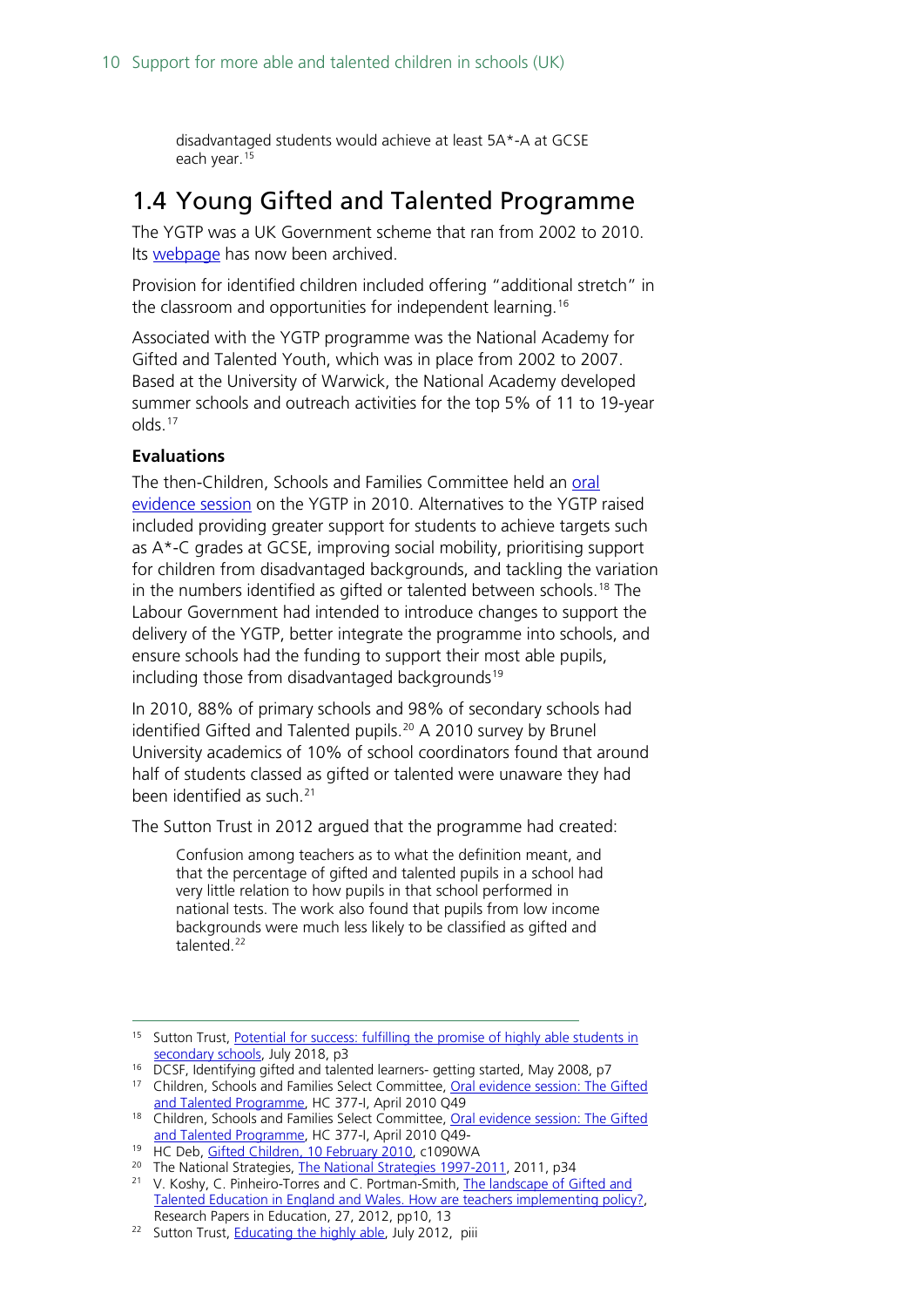#### **Abolition**

The YGTP was not continued beyond 2010. The Coalition Government accepted the [recommendation of the Panel on Fair Access to the](https://webarchive.nationalarchives.gov.uk/+/http:/www.cabinetoffice.gov.uk/media/227102/fair-access.pdf)  [Professions](https://webarchive.nationalarchives.gov.uk/+/http:/www.cabinetoffice.gov.uk/media/227102/fair-access.pdf) that the YGTP would be reformed, "in line with the schoolled approach to delivering a personalised education that meets the needs of individual pupils" and enable "more flexibility to schools to access the provision that best meets the needs of their gifted and talented pupils".<sup>[23](#page-10-2)</sup>

The Panel on Fair Access to the Professions had [argued](https://webarchive.nationalarchives.gov.uk/+/http:/www.cabinetoffice.gov.uk/media/227102/fair-access.pdf) that the programme was characterised by a "lack of direction...limited resources...[and] lack of support for many schools and colleges".[24](#page-10-3)

### <span id="page-10-0"></span>1.5 Position since 2010

The DfE in 2014 confirmed that it had no plans to replace the YGTP.[25](#page-10-4) In answer to a 2015 parliamentary question, the then-Education Minister, Lord Nash, said new accountability measures and grades would ensure schools support the most able pupils:

From 2016, our new headline secondary accountability measure, Progress 8, will ensure schools are held to account for the progress made by all pupils, including the most able. In addition, from 2017, the introduction of the new top 'grade 9' for GCSE set at a level above the current grade A\*, will ensure that the achievements of the very highest performers are recognised.<sup>[26](#page-10-5)</sup>

The DfE's white paper **[Educational excellence everywhere](https://assets.publishing.service.gov.uk/government/uploads/system/uploads/attachment_data/file/508447/Educational_Excellence_Everywhere.pdf)** (2016) set out in further detail how Ofsted, reformed GCSEs and curriculum changes intend to stretch both the lowest-attaining and highest able.<sup>[27](#page-10-6)</sup>

More information on Progress 8 can be found in the Library briefing, [Changes to school accountability and "league tables" in England in](https://commonslibrary.parliament.uk/research-briefings/cbp-7846/)  [2016](https://commonslibrary.parliament.uk/research-briefings/cbp-7846/) (2016).

Parents may also seek a place for their child outside their normal age group, if the child is gifted or talented. Admissions authorities, usually a local authority or the school governors, must make clear in their admissions arrangements the process for requesting admission out of the normal age group and make their decision in the best interests of the child concerned.[28](#page-10-7)

### <span id="page-10-1"></span>Targeted programmes

The DfE briefing for school leaders on [Supporting the attainment of](https://assets.publishing.service.gov.uk/government/uploads/system/uploads/attachment_data/file/473976/DFE-RS411_Supporting_the_attainment_of_disadvantaged_pupils_-_briefing_for_school_leaders.pdf)  [disadvantaged pupils](https://assets.publishing.service.gov.uk/government/uploads/system/uploads/attachment_data/file/473976/DFE-RS411_Supporting_the_attainment_of_disadvantaged_pupils_-_briefing_for_school_leaders.pdf) (2015) cites a whole school ethos of attainment

<span id="page-10-2"></span><sup>&</sup>lt;sup>23</sup> HM Government, Unleashing aspiration: The Government response to the Final [Report of the Panel on Fair Access to the Professions,](https://assets.publishing.service.gov.uk/government/uploads/system/uploads/attachment_data/file/238476/7755.pdf) January 2010, p11

<span id="page-10-3"></span><sup>&</sup>lt;sup>24</sup> Panel on Fair Access, Unleashing aspiration: The final report of the Panel on Fair [Access to the Professions,](https://webarchive.nationalarchives.gov.uk/+/http:/www.cabinetoffice.gov.uk/media/227102/fair-access.pdf) 2009, p52

<span id="page-10-4"></span><sup>&</sup>lt;sup>25</sup> PQ HL 3435 [\[Gifted Children\]](https://questions-statements.parliament.uk/written-questions/detail/2014-12-04/HL3435), 4 December 2014

<span id="page-10-5"></span><sup>&</sup>lt;sup>26</sup> PQ HL 5759 [\[Gifted Children\]](https://questions-statements.parliament.uk/written-questions/detail/2015-03-16/HL5759), 16 March 2015

<span id="page-10-6"></span><sup>&</sup>lt;sup>27</sup> DfE, [Educational excellence everywhere,](https://assets.publishing.service.gov.uk/government/uploads/system/uploads/attachment_data/file/508447/Educational_Excellence_Everywhere.pdf) March 2016, pp98-99.

<span id="page-10-7"></span><sup>&</sup>lt;sup>28</sup> DfE, [School Admissions Code: Statutory guidance,](https://assets.publishing.service.gov.uk/government/uploads/system/uploads/attachment_data/file/389388/School_Admissions_Code_2014_-_19_Dec.pdf) 2014, p25, para 2.17 and 2.17A-B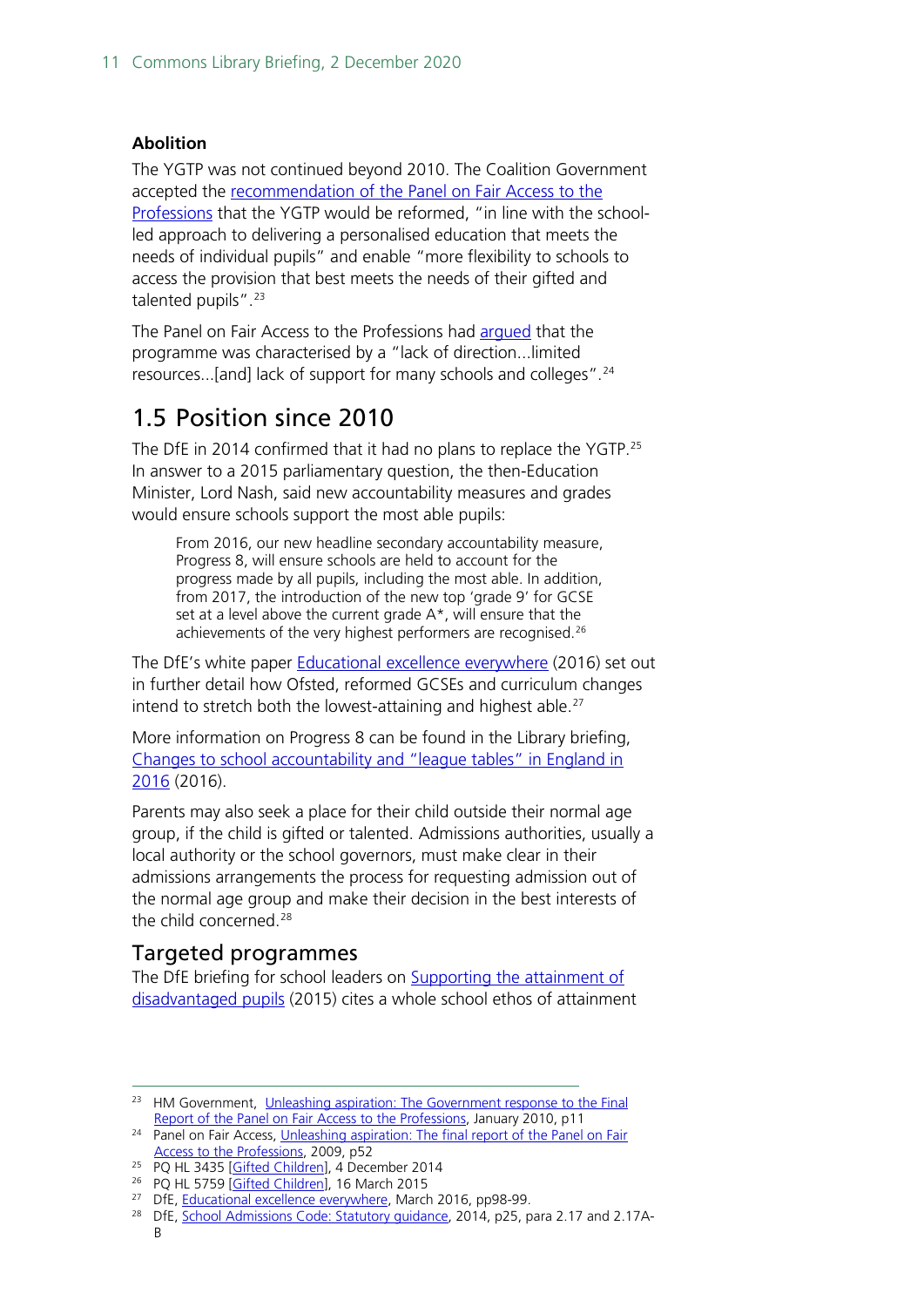for all, high quality teaching and addressing behaviour and attendance as factors supporting achievement.<sup>[29](#page-11-0)</sup>

A brief selection of relevant schemes is summarised below.

### **Pupil Premium**

The pupil premium was introduced in 2011 and provides additional funding to schools in England with the aim of raising the attainment of disadvantaged pupils. The DfE [policy paper](https://www.gov.uk/government/publications/pupil-premium/pupil-premium) on the premium states that schools should focus their interventions on the "most academically able pupils from disadvantaged backgrounds […] as much as pupils with low results".[30](#page-11-1)

The DfE has invested £137 million to research and promote the most effective ways of using the pupil premium though the **Education** [Endowment Foundation.](https://educationendowmentfoundation.org.uk/) [31](#page-11-2) More information can be found on its [website.](https://educationendowmentfoundation.org.uk/)

Further information can be found in the Library briefing [The pupil](https://commonslibrary.parliament.uk/research-briefings/sn06700/)  [premium.](https://commonslibrary.parliament.uk/research-briefings/sn06700/) Section 3 references evaluations and reports on the premium's impact since its introduction.

#### **Opportunity Areas**

Since October 2016, the DfE has sought to increase social mobility through targeting support at "social mobility cold spots", identified by the Social Mobility and Child Poverty Commission. [32](#page-11-3) The scheme is based on the DfE's [Unlocking talent, fulfilling potential](https://assets.publishing.service.gov.uk/government/uploads/system/uploads/attachment_data/file/667690/Social_Mobility_Action_Plan_-_for_printing.pdf) (2017) plan, which seeks to close the attainment gap, particularly though intervention in early years and in literacy skills.<sup>[33](#page-11-4)</sup>

#### **Encouraging applications to university**

Ofsted's 2015 report on support for the "most able" pupils (see Section 1.7) said many schools did not encourage these students to apply to "top" universities (defined as Russell Group Universities in the report).<sup>[34](#page-11-5)</sup>

The Office for Students (OfS), which assumed the role of regulator for the English Higher Education (HE) sector in 2018, has a statutory duty to promote equality of opportunity, including in access.<sup>[35](#page-11-6)</sup> HE providers wishing to charge higher level tuition fees must have an [Access and](https://www.officeforstudents.org.uk/advice-and-guidance/promoting-equal-opportunities/access-and-participation-plans/)  [Participation Plan](https://www.officeforstudents.org.uk/advice-and-guidance/promoting-equal-opportunities/access-and-participation-plans/) agreed with the OfS, in which providers should set out the measures they will take to ensure students from disadvantaged backgrounds and unrepresented groups apply. [36](#page-11-7)

The Library briefing on [The Office for Students](https://commonslibrary.parliament.uk/research-briefings/cbp-8294/) provides further detail.

<span id="page-11-0"></span><sup>&</sup>lt;sup>29</sup> DfE, [Supporting the attainment of disadvantaged pupils: Briefing for school leaders,](https://assets.publishing.service.gov.uk/government/uploads/system/uploads/attachment_data/file/473976/DFE-RS411_Supporting_the_attainment_of_disadvantaged_pupils_-_briefing_for_school_leaders.pdf) 2015, p7; Government Social Research, School cultures [and practices: Supporting](https://assets.publishing.service.gov.uk/government/uploads/system/uploads/attachment_data/file/730628/London_Effect_Qual_Research_-_Research_Report_FINAL_v2.pdf)  [the attainment of disadvantaged pupils,](https://assets.publishing.service.gov.uk/government/uploads/system/uploads/attachment_data/file/730628/London_Effect_Qual_Research_-_Research_Report_FINAL_v2.pdf) 2018

<span id="page-11-1"></span><sup>&</sup>lt;sup>30</sup> DfE, [Policy paper: Pupil premium,](https://www.gov.uk/government/publications/pupil-premium/pupil-premium) 30 January 2020

<sup>&</sup>lt;sup>31</sup> PQ HL 9682 [\[Education: Disadvantaged\]](https://questions-statements.parliament.uk/written-questions/detail/2020-10-27/HL9682), 27 October 2020

<span id="page-11-3"></span><span id="page-11-2"></span><sup>&</sup>lt;sup>32</sup> DfE, [Social mobility and opportunity areas,](https://www.gov.uk/government/publications/social-mobility-and-opportunity-areas) 20 September 2018; DfE, Opportunity [areas programme to support young people hit hardest by pandemic,](https://www.gov.uk/government/news/opportunity-areas-programme-to-support-young-people-hit-hardest-by-pandemic) 17 July 2020; Social Mobility and Child Poverty Commission, [The social mobility index,](https://www.gov.uk/government/publications/social-mobility-index) 2016

<span id="page-11-4"></span><sup>33</sup> DfE, [Unlocking talent, fulfilling potential,](https://assets.publishing.service.gov.uk/government/uploads/system/uploads/attachment_data/file/667690/Social_Mobility_Action_Plan_-_for_printing.pdf) Cm 9541, 2017, p8

<span id="page-11-5"></span><sup>&</sup>lt;sup>34</sup> Ofsted, [The most able students: An update on progress since June 2013,](https://assets.publishing.service.gov.uk/government/uploads/system/uploads/attachment_data/file/408909/The_most_able_students_an_update_on_progress_since_June_2013.pdf) 2015, p6<br><sup>35</sup> PQ 127840 [\[Universities: Disadvantaged\]](https://questions-statements.parliament.uk/written-questions/detail/2018-02-08/127840), 8 February 2018

<span id="page-11-7"></span><span id="page-11-6"></span><sup>&</sup>lt;sup>36</sup> PQ 82409 [\[Higher Education: Equality\]](https://questions-statements.parliament.uk/written-questions/detail/2020-08-28/82409), 28 August 2020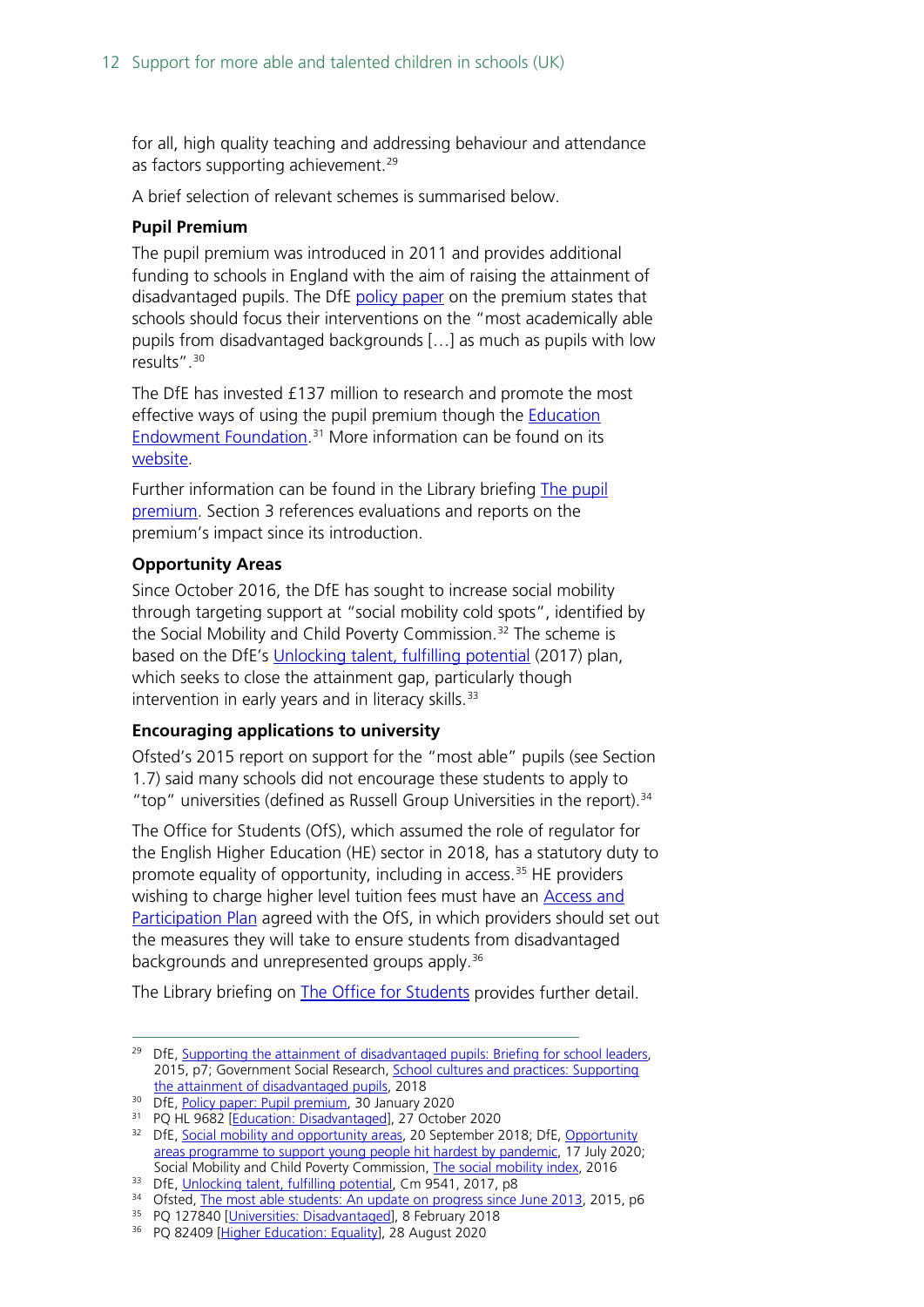## <span id="page-12-0"></span>1.6 School inspections

Ofsted's [School Inspection Handbook](https://www.gov.uk/government/publications/school-inspection-handbook-eif) (May 2019) does not include explicit reference to "most able" pupils. It states "outstanding" and "good" schools should promote the personal development of all pupils and provide opportunities to "nurture, develop and stretch pupils' talents and interests".<sup>[37](#page-12-2)</sup> The Handbook also states schools should ensure "high academic/vocational/technical ambition for all pupils".<sup>[38](#page-12-3)</sup>

In response to its 2013 [evaluation on school support for the most](https://assets.publishing.service.gov.uk/government/uploads/system/uploads/attachment_data/file/405518/The_most_able_students.pdf) able [students,](https://assets.publishing.service.gov.uk/government/uploads/system/uploads/attachment_data/file/405518/The_most_able_students.pdf) Ofsted committed to focus on inspecting the progress made by such students, and establish how effectively the pupil premium is used to support those from disadvantaged backgrounds.<sup>39</sup>

Potential Plus UK and the Sutton Trust have both argued for the reintroduction of a reference to "most able" pupils in the Ofsted inspection handbook, having previously been referenced in earlier versions. [40](#page-12-5) For example, the 2015 handbook stated inspectors "should pay particular attention to whether more able pupils in general and the most able pupils in particular are achieving as well as they should".<sup>[41](#page-12-6)</sup>

# <span id="page-12-1"></span>1.7 Ofsted evaluations

### **2013 Report**

In 2013, Ofsted published [The most able students: Are they doing as](https://assets.publishing.service.gov.uk/government/uploads/system/uploads/attachment_data/file/405518/The_most_able_students.pdf)  [well as they should in our non-selective secondary schools?.](https://assets.publishing.service.gov.uk/government/uploads/system/uploads/attachment_data/file/405518/The_most_able_students.pdf) This argued that "in too many lessons observed by inspectors, teaching is not supporting our highest attaining students to do well. We know from our inspections that this is particularly the case in mixed ability groups."<sup>[42](#page-12-7)</sup> The report was based on lesson observations, Ofsted visits and parental surveys.

Ofsted cited the attainment gap between the most able attending comprehensive schools compared to those at selective schools as evidence that improvements were needed:

Of those pupils who achieved Level 5 in both English and mathematics at the end of primary school, just 35% achieved an A\* or A grade in both subjects at GCSE in 2012 while at nonselective secondary schools; 65% did not. Over one quarter – 27% – of these previously high-attaining students did not achieve at least a B grade for both subjects.<sup>[43](#page-12-8)</sup>

Other reasons Ofsted cited for their conclusion included (bold added):

• **Transition arrangements from primary to secondary school [were] not effective enough** to ensure that students maintain their academic momentum into Year 7.

<span id="page-12-2"></span><sup>37</sup> Ofsted, [School inspection handbook,](https://assets.publishing.service.gov.uk/government/uploads/system/uploads/attachment_data/file/843108/School_inspection_handbook_-_section_5.pdf) May 2019, p62

<span id="page-12-3"></span><sup>38</sup> **Ibid**, p41

<sup>39</sup> Ofsted, [The most able students,](https://assets.publishing.service.gov.uk/government/uploads/system/uploads/attachment_data/file/405518/The_most_able_students.pdf) 2013, p11

<span id="page-12-5"></span><span id="page-12-4"></span><sup>40</sup> Potential Plus UK[, Ofsted reporting of provision for the most able pupils,](https://www.potentialplusuk.org/wp-content/uploads/2020/03/Ofsted-Reporting-of-Provision-for-the-Most-Able-Pupils.pdf) February 2020, p3

<span id="page-12-6"></span><sup>41</sup> Ofsted, [School inspection handbook,](https://assets.publishing.service.gov.uk/government/uploads/system/uploads/attachment_data/file/390141/School_inspection_handbook.pdf) January 2015, p63

<span id="page-12-7"></span><sup>42</sup> Ofsted, [The most able students,](https://assets.publishing.service.gov.uk/government/uploads/system/uploads/attachment_data/file/405518/The_most_able_students.pdf) 2013, p6

<span id="page-12-8"></span><sup>43</sup> [Ibid,](https://assets.publishing.service.gov.uk/government/uploads/system/uploads/attachment_data/file/405518/The_most_able_students.pdf) p12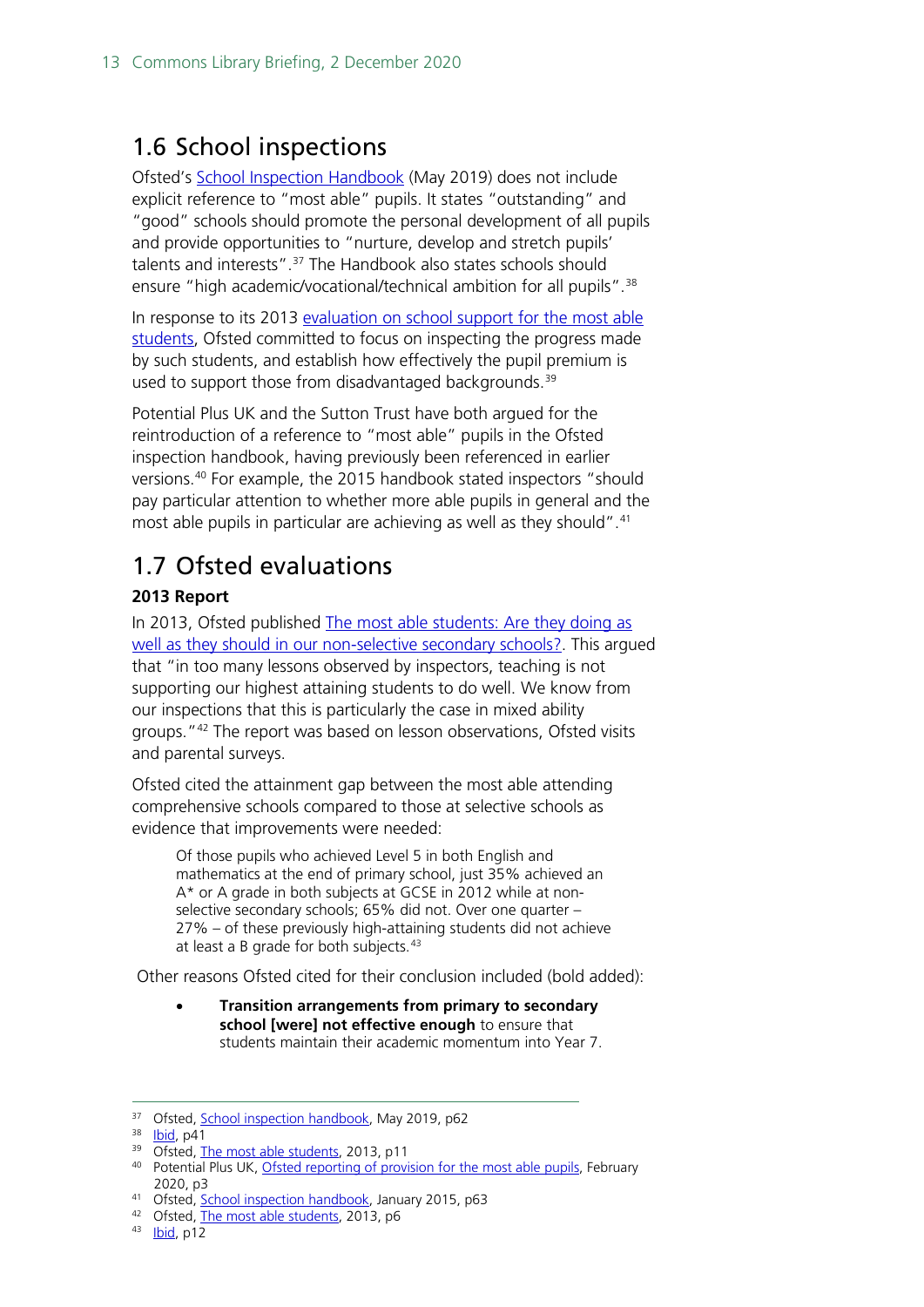- **Teaching is insufficiently focused on the most able at Key Stage 3**. In over two fifths of the schools visited for the survey, [Ofsted said] students did not make the progress that they should, or that they were capable of, between the ages of 11 and 14.
- **Inequalities between different groups of the most able students were not being tackled satisfactorily**. The attainment of the most able students who are eligible for free school meals, especially the most able boys, lagged behind that of other groups.
- **Too few of the schools worked with families to support them in overcoming the cultural and financial obstacles** that stood in the way of the most able students attending university, particularly universities away from the immediate local area. [44](#page-13-0)

The report made sixteen recommendations to the DfE, maintained schools and academies, and for Ofsted itself (see above, Section 1.6). These included developing measures to assess progression of the most able students from KS4 to KS5 and promotion of new destination data. Ofsted recommended schools work more closely with families to help them overcome obstacles to university application, provide greater opportunities to develop skills and confidence, and evaluate mixed-ability teaching to ensure that all students are sufficiently challenged.<sup>[45](#page-13-1)</sup>

### **2015 Update report**

In an update in 2015, The most able students: An update on progress since June 2013 (2015), Ofsted argued "that too little has been done by schools to address the concerns raised in the previous report. In other words, our most able students in non-selective schools are still not being challenged to achieve the highest levels of scholarship".<sup>[46](#page-13-2)</sup> It expressed hope that the introduction of [Progress 8 as an accountability measure](https://www.gov.uk/government/publications/progress-8-school-performance-measure) would "be helpful in focusing schools on raising their aspirations for all students".<sup>[47](#page-13-3)</sup>

Based on visits to schools, interviews with staff and student surveys, Ofsted identified areas of underperformance for the most able students:

- Schools where the most able students make up a small proportion of the school's population and those schools where proportions are higher;
- Between the disadvantaged most able students and their better off peers; and
- Between the most able girls and the most able boys.<sup>[48](#page-13-4)</sup>

Ofsted made eleven recommendations, including some that overlapped with the 2013 report. Recommendations included improving the quality

<span id="page-13-0"></span><sup>44</sup> **Ibid**, p9

<span id="page-13-1"></span><sup>45</sup> [Ibid,](https://assets.publishing.service.gov.uk/government/uploads/system/uploads/attachment_data/file/405518/The_most_able_students.pdf) pp10-11

<span id="page-13-2"></span><sup>&</sup>lt;sup>46</sup> Ofsted, [The most able students: An update on progress since June 2013,](https://assets.publishing.service.gov.uk/government/uploads/system/uploads/attachment_data/file/408909/The_most_able_students_an_update_on_progress_since_June_2013.pdf) 2015, p8; Ofsted, [Schools not doing enough to](https://www.gov.uk/government/news/schools-not-doing-enough-to-support-most-able-students) support most able students, March 2015

<span id="page-13-3"></span><sup>47</sup> [Ibid,](https://assets.publishing.service.gov.uk/government/uploads/system/uploads/attachment_data/file/408909/The_most_able_students_an_update_on_progress_since_June_2013.pdf) p5. Progress 8 measures student's progress between KS2 and KS4. It is a points score calculated from a pupil's best 8 grades across 3 subject-based categories. For more information, see the Library Briefing Paper, [Changes to School Accountability](https://commonslibrary.parliament.uk/research-briefings/cbp-7846/)  [and 'League Tables' in England in 2016,](https://commonslibrary.parliament.uk/research-briefings/cbp-7846/) 2016, p. 14.<br><sup>48</sup> Ofsted, [The most able students: An update on progress since June 2013,](https://assets.publishing.service.gov.uk/government/uploads/system/uploads/attachment_data/file/408909/The_most_able_students_an_update_on_progress_since_June_2013.pdf) 2015, p5

<span id="page-13-4"></span>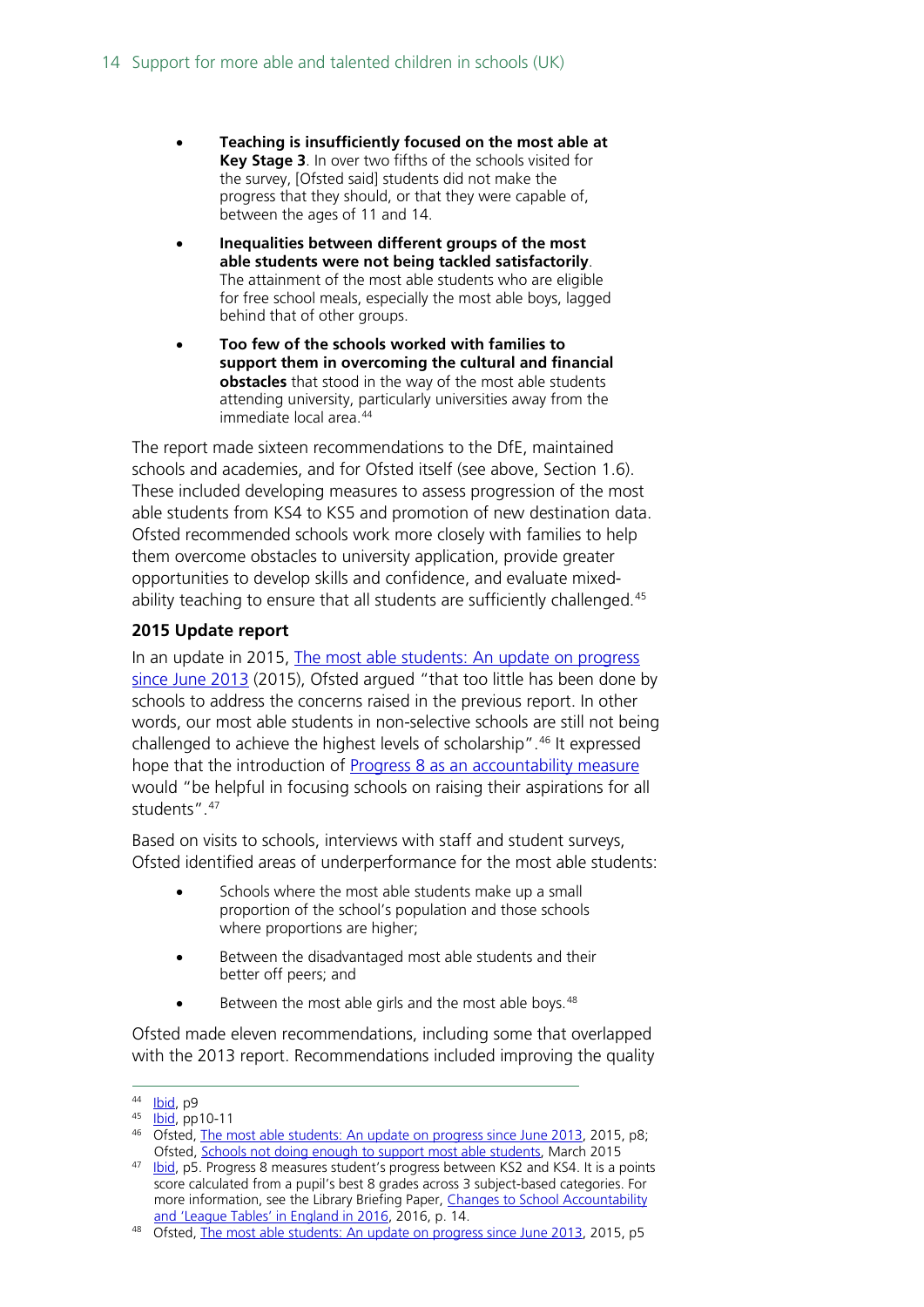and design of curriculum delivery to ensure that work provides the correct level of challenge and improving transition arrangements between primary and secondary schools to understand previous student performance. [49](#page-14-1)

### **Comparisons of Ofsted reports**

In 2020, Potential Plus UK compared analysis of Ofsted reports published in June 2018 and June 2019 in its [Provision for the most able](https://www.potentialplusuk.org/wp-content/uploads/2020/03/Ofsted-Reporting-of-Provision-for-the-Most-Able-Pupils.pdf)  [pupils.](https://www.potentialplusuk.org/wp-content/uploads/2020/03/Ofsted-Reporting-of-Provision-for-the-Most-Able-Pupils.pdf) It said progress was still required in several areas, including in relation to information collected during Ofsted reports:

- 1. The percentage of schools in which provision for the most able pupils needed improvement was consistently high, with more than 44% of Ofsted reports highlighting the need for a change to provision.
- 2. There continues to be a need for improvement to the provision for the most able pupils in every Ofsted category of school.
- 3. The most common changes needed were in the level of challenge for the most able pupils and in the progress made by these pupils.
- 4. There was rise in the number of comments expressing concern about the expectations teachers had for the most able pupils between June 2018 and June 2019.
- 5. Early Years and Primary Phase Schools had the highest percentage (50%) of schools with poor provision for the most able pupils.
- 6. There was a significant increase in the number of Secondary Phase Schools inspected that did not mention provision for the most able at all between June 2018 and June 2019.[50](#page-14-2)

Potential Plus recommended changes to the Ofsted inspection framework to better evaluate support for the "most able" and for the commissioning of further research to determine best practice in supporting learners.<sup>[51](#page-14-3)</sup>

## <span id="page-14-0"></span>1.8 Other evaluations

### **Sutton Trust 2018**

The Sutton Trust's [Potential for success: Fulfilling the promise of highly](https://www.suttontrust.com/wp-content/uploads/2019/12/PotentialForSuccess.pdf)  [able students in secondary schools](https://www.suttontrust.com/wp-content/uploads/2019/12/PotentialForSuccess.pdf) (2018) argued that "stronger evidence and evaluation of activity to support the highly able" was needed, and that "Ofsted inspections should as a matter of course assess a school's provision for its disadvantaged highly able students".<sup>52</sup> The report acknowledged difficulties in identifying who highly able students are, and stressed all activities should be available to all children:

Due to the difficulties in identifying highly able students, wherever possible, interventions to benefit the highly able should be

<span id="page-14-2"></span><span id="page-14-1"></span><sup>49</sup> **Ibid**, pp9-10

<sup>&</sup>lt;sup>50</sup> Potential Plus UK[, Ofsted reporting on provision](https://www.potentialplusuk.org/wp-content/uploads/2020/03/Ofsted-Reporting-of-Provision-for-the-Most-Able-Pupils.pdf) for the most able pupils, February 2020, p2

<span id="page-14-3"></span><sup>51</sup> [Ibid,](https://www.potentialplusuk.org/wp-content/uploads/2020/03/Ofsted-Reporting-of-Provision-for-the-Most-Able-Pupils.pdf) p5

<span id="page-14-4"></span><sup>52</sup> Sutton Trust[, Potential for success,](https://www.suttontrust.com/wp-content/uploads/2019/12/PotentialForSuccess.pdf) July 2018, p5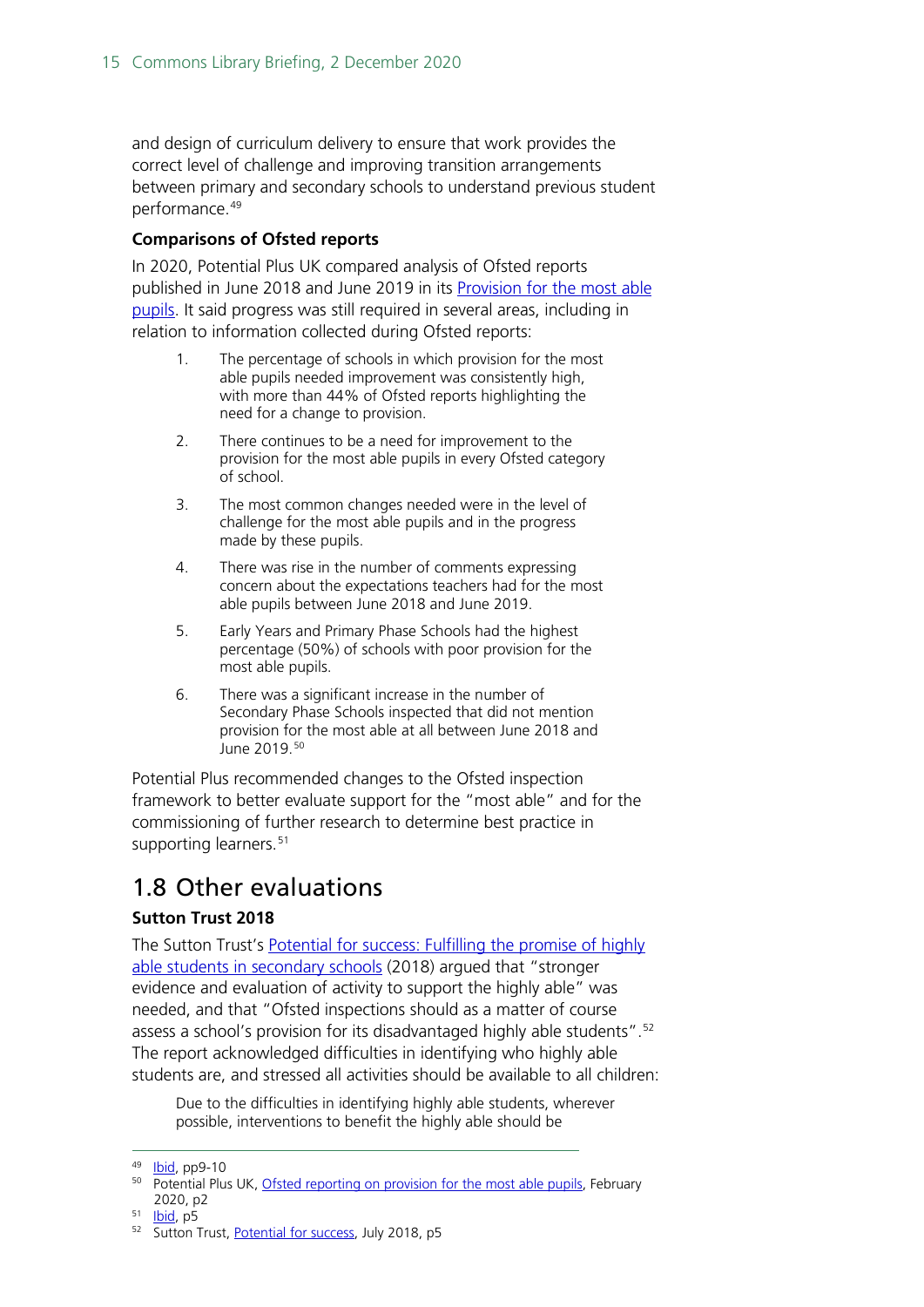available to all students. All classes should have built-in stretching activities, and while certain extra-curricular activities may be particularly promoted to highly able students, where possible they should remain open for all students to attend.

Setting should be used with caution, as it can harm the attainment of students in lower sets. Additionally, due to the difficulties in identifying highly able disadvantaged students, such students are less likely to end up in top sets, and so more likely to be harmed by the practice. If setting is used, sets should be fluid, with regular opportunities for students to move between different sets.<sup>[53](#page-15-0)</sup>

#### **Sutton Trust's Mobility Manifestos, 2015-2019**

The Sutton Trust's Mobility Manifestos in 2015, 2017 and 2019 called for the introduction of an evidence-led fund to provide support for young people with high academic potential in state schools.<sup>[54](#page-15-1)</sup>

In a House of Lords debate on social mobility in January 2020, Baroness Berridge, Parliamentary Under Secretary of State for the School System, said, in response to the Trust's recommendation, that support was given to schools with the intention of strengthening social mobility:

The Sutton Trust also recommends that the Government establish an evidence-led fund to support young people with high academic potential from disadvantaged backgrounds. As I mentioned, we spend £2.4 billion on the pupil premium and there is internationally recognised research. We are pleased that the Social Mobility Commission has recognised the importance of the opportunity areas, which are promoting social mobility in 12 deprived parts of the country. There will be a one-year extension to that programme, with £18 million of funding. My noble friend Lord Bates will be pleased to hear that Opportunity North East is a £24 million investment with local partners to tackle the specific issues holding back young people in that region.<sup>[55](#page-15-2)</sup>

<span id="page-15-0"></span><sup>&</sup>lt;sup>53</sup> [Ibid,](https://www.suttontrust.com/wp-content/uploads/2019/12/PotentialForSuccess.pdf) p7

<span id="page-15-1"></span><sup>54</sup> Sutton Trust[, Mobility Manifesto,](https://dera.ioe.ac.uk/30272/1/Mobility-Manifesto-2015-1.pdf) 2015, pp1, 9; Sutton Trust, Mobility Manifesto, [2017,](https://dera.ioe.ac.uk/30221/1/Mobility-Manifesto-2017_FINAL.pdf) p8; Sutton Trust, [Mobility Manifesto,](https://www.suttontrust.com/wp-content/uploads/2019/12/Mobility-Manifesto-2019-1.pdf) 2019, p2

<span id="page-15-2"></span><sup>55</sup> HL Deb[, Social mobility](https://hansard.parliament.uk/Lords/2020-01-29/debates/C4022763-E912-495E-AEEA-6BBFBDCF8805/SocialMobility#contribution-AFEC7A35-0F05-4557-A693-5E6DF646AA3E), 29 January 2020, c 1498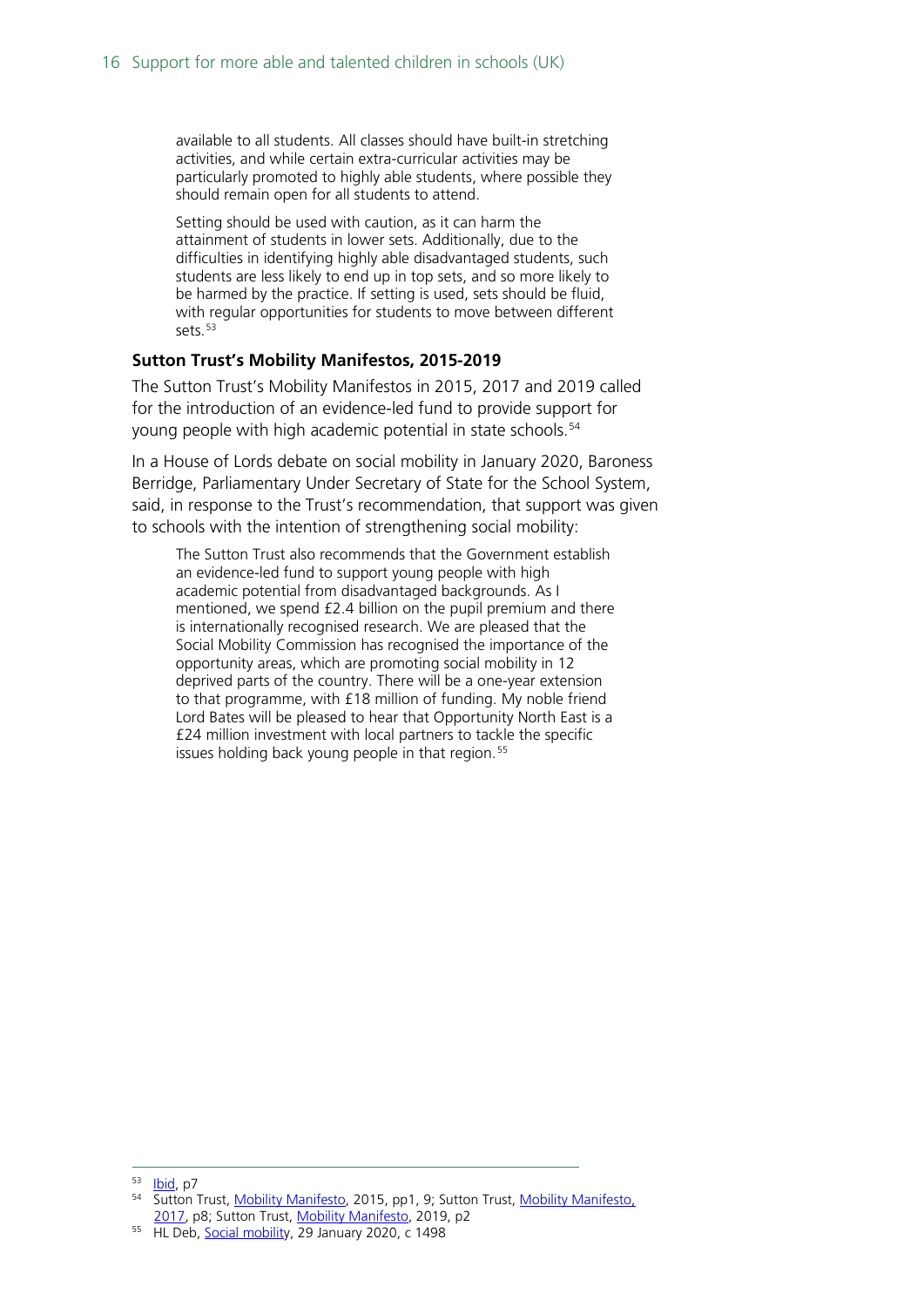# <span id="page-16-0"></span>2. Wales

## <span id="page-16-1"></span>2.1 Definition

The Welsh Government has published [guidance](https://gov.wales/more-able-and-talented-pupils) on identifying, assessing and providing for "more able and talented learners" (MAT). This provides the following definition of a MAT learner and how such learners can be identified:

5 […] In Wales the term 'more able and talented' encompasses approximately 20% of the total school population, and is used to describe pupils who require enriched and extended opportunities across the curriculum in order to develop their abilities in one or more areas. In every school there will be a group of pupils who require greater breadth and depth of learning activities than is normally provided for the usual cohort of learners.

6. Ability and talent can manifest itself in many different ways e.g. academic, practical, creative and social fields of human activity. The needs of more able and talented pupils cannot be separated from the move to raise standards for all pupils. Research shows that schools that focus on the needs of more able and talented pupils improve the quality of learning and raise standards of achievement for all pupils.<sup>[56](#page-16-3)</sup>

# <span id="page-16-2"></span>2.2 Guidance

The [Meeting the Challenge: Quality Standards in Education for MAT](https://gov.wales/quality-standards-more-able-and-talented-learners-guidance) [Pupils](https://gov.wales/quality-standards-more-able-and-talented-learners-guidance) (Circular 006/2008) (May 2008), states local education authorities should support schools to develop their provision for MAT learners through organising training, teaching material, links with external agencies (such as arts bodies, businesses and universities), and identifying additional funding.<sup>[57](#page-16-4)</sup>

Schools are required to provide each MAT learner with an individual learning pathway, within the context of a "whole school approach" that provides for pupils of all abilities. [58](#page-16-5)

The [circular](https://gov.wales/sites/default/files/publications/2018-11/meeting-the-challenge-quality-standards-in-education-for-more-able-and-talented-pupils_0.pdf) provides the following summary of what MAT learners can expect, focusing on providing challenge within a broad curriculum with opportunities for independent learning and raising aspiration:

Providing challenge in day to day teaching is central to meeting the needs of more able and talented pupils. Evidence will show that teaching is motivational, provides challenge, reflects assessment for learning principles, and is appropriately differentiated to meet the needs of learners. Pupils also need the opportunity to develop the skills of independent learning. There also needs to be evidence of regular staff development which focuses on improving teaching and learning. The curriculum should be suitably broad, balanced and flexible to take account of the personal learning needs of more able and talented pupils. High quality careers guidance and pastoral support ensures that

<span id="page-16-3"></span><sup>&</sup>lt;sup>56</sup> Welsh Government, Meeting the challenge: Quality standards in education for more [able and talented pupils,](https://gov.wales/sites/default/files/publications/2018-11/meeting-the-challenge-quality-standards-in-education-for-more-able-and-talented-pupils_0.pdf) Circular 006/2008, May 2008, paras 5-6

<span id="page-16-4"></span><sup>57</sup> [Ibid,](https://gov.wales/sites/default/files/publications/2018-11/meeting-the-challenge-quality-standards-in-education-for-more-able-and-talented-pupils_0.pdf) paras 7-10

<span id="page-16-5"></span><sup>58</sup> **Ibid**, paras 18, 19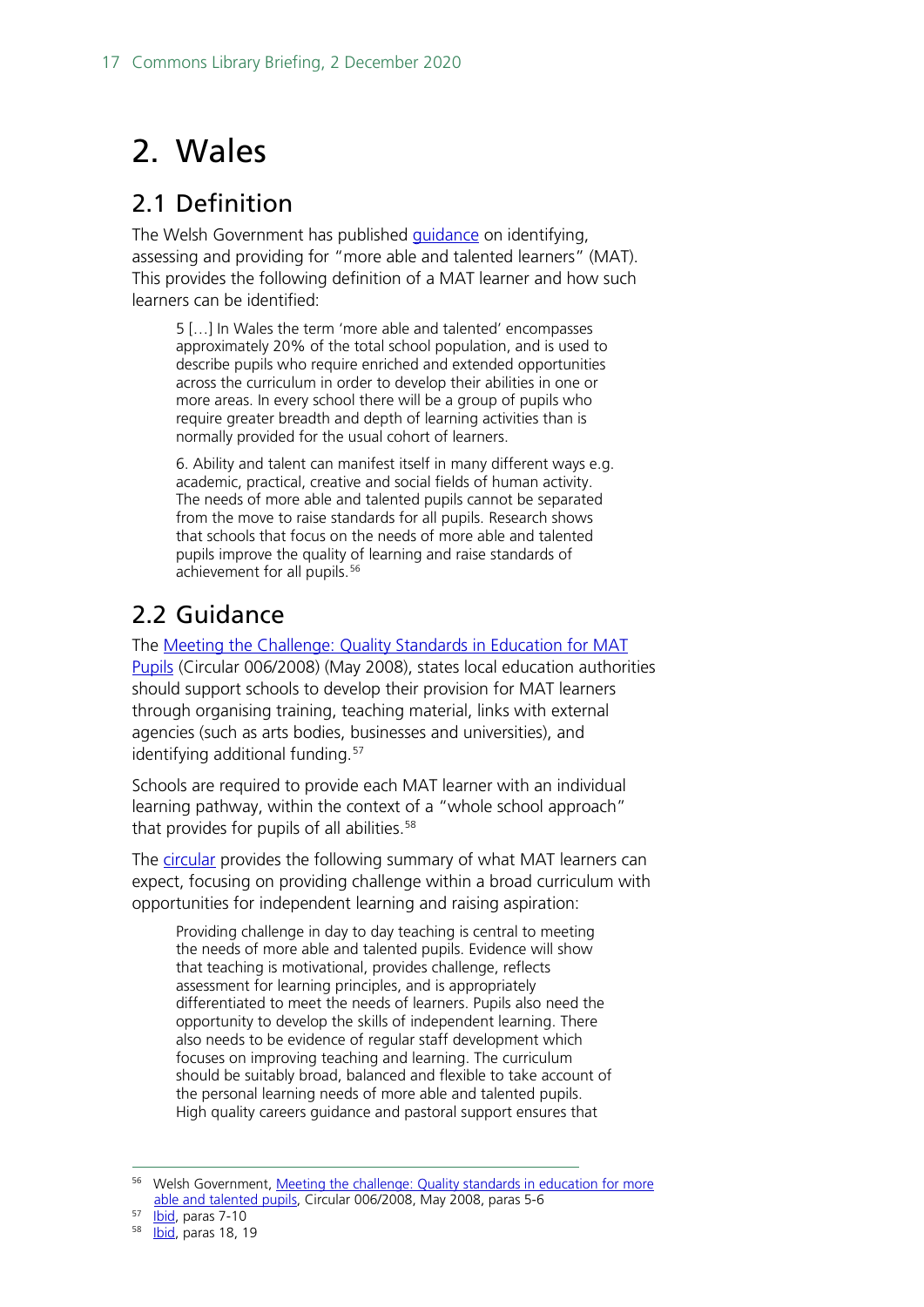more able and talented pupils make choices that are appropriately aspirational, and helps secure their emotional well being.<sup>[59](#page-17-2)</sup>

Further details of standards can be found in Appendix 1 to the [Circular.](https://gov.wales/sites/default/files/publications/2018-11/meeting-the-challenge-quality-standards-in-education-for-more-able-and-talented-pupils_0.pdf)

#### **Inspection**

Estyn, the Welsh education inspectorate, when evaluating schools, considers the outcomes achieved by learners, including MAT pupils, and how well schools and local authorities support positive attitudes to learning. It has published Supplementary quidance: MAT learners (Autumn 2017) to help schools design and deliver support for MAT learners. [60](#page-17-3)

## <span id="page-17-0"></span>2.3 Specific programmes

### <span id="page-17-1"></span>Seren Network

The [Seren network](https://gov.wales/seren-network) is a collaboration between state schools, colleges, universities, alumni, local authorities, the Welsh Government and third sector organisations. The network aims to support the most academically able students and help them gain entry to leading universities. It was initially limited to those aged 16 or over (Years 12 and 13) but now includes learners from Year 8 onwards.<sup>[61](#page-17-4)</sup>

The network's [prospectus](https://gov.wales/sites/default/files/publications/2020-10/seren-prospectus-class-of-2020-2021_0.pdf) for 2020/21 states around 10,000 students will participate this academic year, in the following programmes:

#### **Seren Foundation- Years 8-11**

- 1. Online National Conference for Years 9 & 10
- 2. Study workshops hosted by leading UK universities
- 3. Subject-specific academic 'stretch and challenge' workshops
- 4. Masterclasses and tutorials from university partners
- 5. Links to national essay writing competitions
- 6. Careers advice where your choices can lead you
- 7. High-energy workshops from Positively Mad covering important study topics and skills

#### **Seren Academy- Years 12 and 13**

- 1. Seren Academy National Conference
- 2. 'Virtual' University visits including to Oxford and Cambridge
- 3. Direct guidance from university Admissions Tutors including Q&A sessions
- 4. University admissions test prep sessions including MAT [Mathematics Admissions Test] BMAT [Biomedical Admissions Test], and LNAT [Law National Aptitude Test]

<sup>&</sup>lt;sup>59</sup> **Ibid**, para 30

<span id="page-17-3"></span><span id="page-17-2"></span><sup>&</sup>lt;sup>60</sup> Estyn, Guidance handbook for the inspection of local government education services [from September 2019,](https://www.estyn.gov.wales/system/files/2020-07/Guidance%2520handbook%2520for%2520the%2520inspection%2520of%2520LGES%25202019_0.pdf) 2019, p25, Etyn, [Supplementary guidance: Inspecting](https://www.estyn.gov.wales/system/files/2020-07/Supplementary%2520guidance%2520-%2520inspecting%2520attitudes%2520to%2520learning.pdf)  [attitudes to learning,](https://www.estyn.gov.wales/system/files/2020-07/Supplementary%2520guidance%2520-%2520inspecting%2520attitudes%2520to%2520learning.pdf) Autumn 2019, 2019, p4; Estyn, [Guidance handbook for the](https://www.estyn.gov.wales/system/files/2020-07/Guidance%2520handbook%2520for%2520the%2520inspection%2520of%2520secondary%2520schools%2520-%25202019_0.pdf)  [inspection of secondary schools from September 2019,](https://www.estyn.gov.wales/system/files/2020-07/Guidance%2520handbook%2520for%2520the%2520inspection%2520of%2520secondary%2520schools%2520-%25202019_0.pdf) 2019, p22

<span id="page-17-4"></span><sup>&</sup>lt;sup>61</sup> Welsh Government, The Seren network: an overview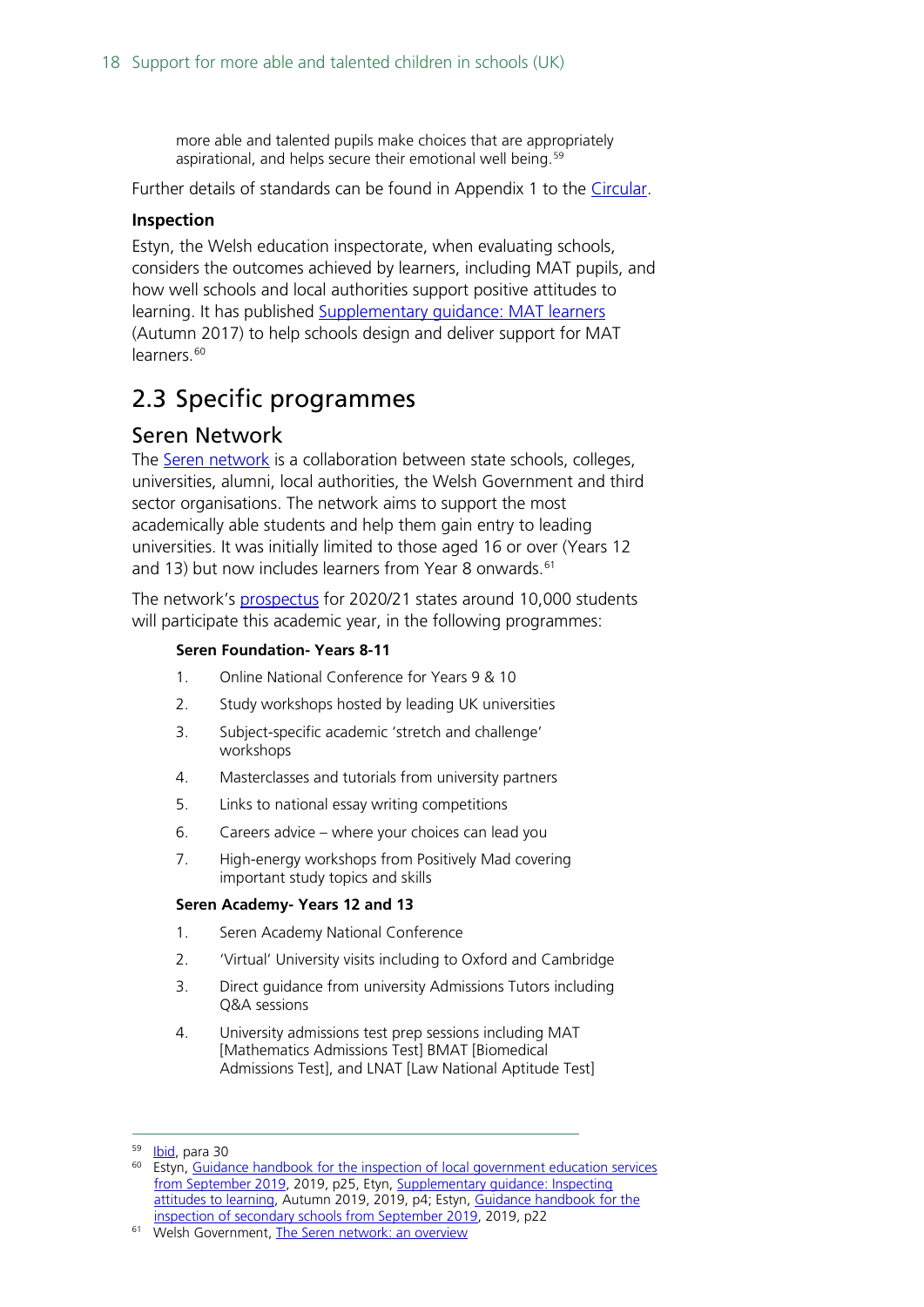- 5. Personal Statement and interview guidance from academics and Admissions Tutors
- 6. Online mock interview workshops
- 7. Mentoring and links to Seren Alumni studying at leading universities
- 8. Opportunity to apply for Seren's exclusive university summer school programmes
- 9. Participation in the new Seren Award programme.<sup>[62](#page-18-2)</sup>

Further information can be found in the Senedd Research Service's [The](https://seneddresearch.blog/2017/07/06/reach-for-the-stars-the-seren-network-and-welsh-oxbridge-applications/)  [Seren network and Welsh Oxbridge applications](https://seneddresearch.blog/2017/07/06/reach-for-the-stars-the-seren-network-and-welsh-oxbridge-applications/) (July 2017).

### <span id="page-18-0"></span>Pupil Development Grants (PDGs)

PDGs provide additional funding to schools to support students from disadvantaged backgrounds (as measured by eligibility for free school meals, being in care, or adopted). They have been in place since 2012/13 and provide additional money to schools based on the number of pupils eligible for free school meals (FSM). [63](#page-18-3)

Estyn monitors how schools use the grant and assesses "how well more able and talented deprived learners are supported to develop their full potential".<sup>[64](#page-18-4)</sup>

Following Committee findings in 2018 (see Section 2.4), the Cabinet Secretary for Education, Kirsty Williams, has emphasised that the grant should be used to support all eligible pupils, including MAT ones:

Evidence tells us that we must do more in Wales to identify, support and stretch our more able learners. I want to be clear the PDG supports all eligible learners including our most able learners. To be truly equitable and excellent we must ensure that all pupils are supported to reach their potential.<sup>[65](#page-18-5)</sup>

### <span id="page-18-1"></span>New Curriculum from 2022

The [Curriculum for Wales framework](https://gov.wales/curriculum-wales-overview) is intended to be used in Wales from 2022. This requires schools to ensure that their curricula are "suitable for learners of different ages, abilities and aptitudes" and "provide for appropriate learner progression". [66](#page-18-6) It should also provide "stretch and challenge" for:

More able and talented learners and enable them to progress along the continuum of learning at a pace appropriate to them.

Assessment, the new design guidance states, "should focus on identifying each individual learner's strengths, achievements, areas for improvement and, if relevant, any barriers to learning".<sup>[67](#page-18-7)</sup> Further details are expected on the Curriculum before its launch in 2022.

<span id="page-18-2"></span><sup>&</sup>lt;sup>62</sup> Welsh Government[, Seren prospectus: class of 2020/21,](https://gov.wales/sites/default/files/publications/2020-10/seren-prospectus-class-of-2020-2021_0.pdf) 2020, pp3, 5

<span id="page-18-3"></span><sup>&</sup>lt;sup>63</sup> Welsh Government[, Education of disadvantaged children](https://gov.wales/education-of-disadvantaged-children)

<span id="page-18-4"></span><sup>64</sup> Welsh Government[, PDG: Essential guidance, 162/2015,](https://gov.wales/sites/default/files/publications/2018-03/pupil-deprivation-grant-essential-guidance.pdf) 2015, p6

<span id="page-18-5"></span><sup>65</sup> [Kirsty Williams AM to Schools on PDG,](https://gov.wales/sites/default/files/publications/2018-03/letter-to-schools-pdg.pdf) March 2018, p2

<span id="page-18-6"></span><sup>66</sup> Welsh Government[, Principles for designing your curriculum](https://hwb.gov.wales/curriculum-for-wales/designing-your-curriculum/principles-for-designing-your-curriculum/#principles-of-progression)

<span id="page-18-7"></span><sup>&</sup>lt;sup>67</sup> Welsh Government[, Developing a vision for curriculum design](https://hwb.gov.wales/curriculum-for-wales/designing-your-curriculum/developing-a-vision-for-curriculum-design/)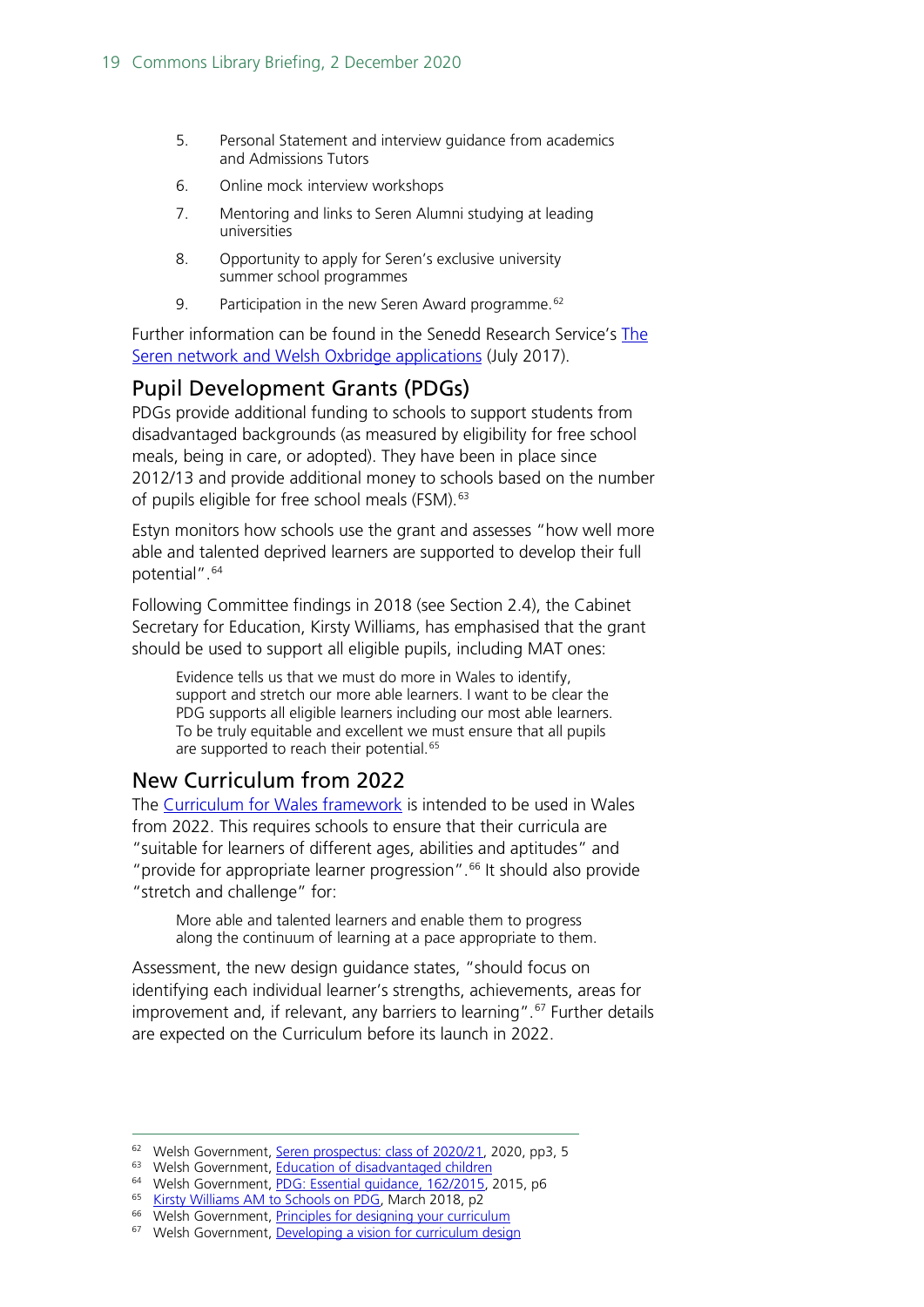## <span id="page-19-0"></span>2.4 Evaluations

#### **Estyn on provision for MAT pupils, 2018**

Estyn, the Welsh schools regulator, published [Supporting MAT Pupils](https://www.estyn.gov.wales/system/files/2020-07/Supporting%2520MAT%2520pupils%2520En.pdf) in 2018. The report concluded that "in around a third of schools, more able pupils do not achieve as well as they should or use their skills to a level that matches their ability".<sup>[68](#page-19-1)</sup> Estyn also said that generally schools "place more emphasis on provision for 'more able' pupils than they do for 'talented' pupils".<sup>69</sup>

Estyn also noted the attainment gap at KS2 to KS4:

More able pupils eligible for free school meals do not perform as well as their peers. The gap between pupils eligible for free school meals and those who are not eligible is wider at key stage 3 than at key stage 2 for all subjects in 2017.

 $[...]$ 

[At KS4] More able pupils eligible for free school meals do not perform as well as other pupils who are more able. The gap in performance in the percentage of pupils gaining five A\* to A grades has been around 15% for the past three years.<sup>[70](#page-19-3)</sup>

In 2018 response, the Welsh Government said it would develop a new national approach to supporting MAT learners.<sup>[71](#page-19-4)</sup> The Welsh Education Secretary, Kirsty Williams, said the Government would support a programme to 2021, which would include expanding the Seren network:

I'm making available up to £3 million over the next two years. As a first step, this will support a new national approach for identifying and supporting our more able learners. We will establish a new definition, which will facilitate early identification of those learners, together with new comprehensive guidance. Challenge and support actions through local authorities, consortia, national networks of excellence and Estyn will help schools take this work forward.<sup>[72](#page-19-5)</sup>

No further guidance on the [2008 Circular](https://gov.wales/quality-standards-more-able-and-talented-learners-guidance) has been issued, but the Welsh Government said in 2020 that its MAT strategy and Seren network has supported learners to attend summer schools at universities.[73](#page-19-6)

#### **Children, Young People and Education Committee, 2018**

The Welsh Parliament/Senedd Cymru Children, Young People and Education Committee report, [On the money? Targeted funding to](https://senedd.wales/laid%20documents/cr-ld11615/cr-ld11615-e.pdf)  [improve educational outcomes](https://senedd.wales/laid%20documents/cr-ld11615/cr-ld11615-e.pdf) (2018), examined the effectiveness of Pupil Development Grants (PDGs).

<span id="page-19-1"></span><sup>&</sup>lt;sup>68</sup> Estyn[, Supporting more able and talented pupils,](https://www.estyn.gov.wales/system/files/2020-07/Supporting%2520MAT%2520pupils%2520En.pdf) March 2018, para 2

<span id="page-19-2"></span><sup>&</sup>lt;sup>69</sup> [Ibid,](https://www.estyn.gov.wales/system/files/2020-07/Supporting%2520MAT%2520pupils%2520En.pdf) para 5

<span id="page-19-3"></span><sup>70</sup> **Ibid**, pp41, 42

<sup>&</sup>lt;sup>71</sup> Welsh Government[, Response to the Estyn thematic report,](https://gov.wales/sites/default/files/publications/2018-06/response-to-the-estyn-thematic-report-on-supporting-more-able-and-talented-pupils-how-best-to-challenge-and-nurture-more-able-and-talented-pupils-key-stages-2-to-4.pdf) June 2018, p3

<span id="page-19-5"></span><span id="page-19-4"></span><sup>&</sup>lt;sup>72</sup> Welsh Assembly/Senedd Cymru, High achievement: Supporting more able and [talented learners,](https://record.assembly.wales/Plenary/4908#A41858) 27 February 2018, para 309

<span id="page-19-6"></span><sup>73</sup> Welsh Government[, Our national mission: update October 2020,](https://gov.wales/education-wales-our-national-mission-update-october-2020-html) 13 October 2020; Welsh Government, [Kirsty Williams announces £3 million of support for Wales'](https://www.wired-gov.net/wg/news.nsf/articles/Kirsty+Williams+announces+3+million+of+support+for+Wales+brightest+and+most+talented+pupils+27022018132500?open)  [brightest and most talented pupils,](https://www.wired-gov.net/wg/news.nsf/articles/Kirsty+Williams+announces+3+million+of+support+for+Wales+brightest+and+most+talented+pupils+27022018132500?open) February 2018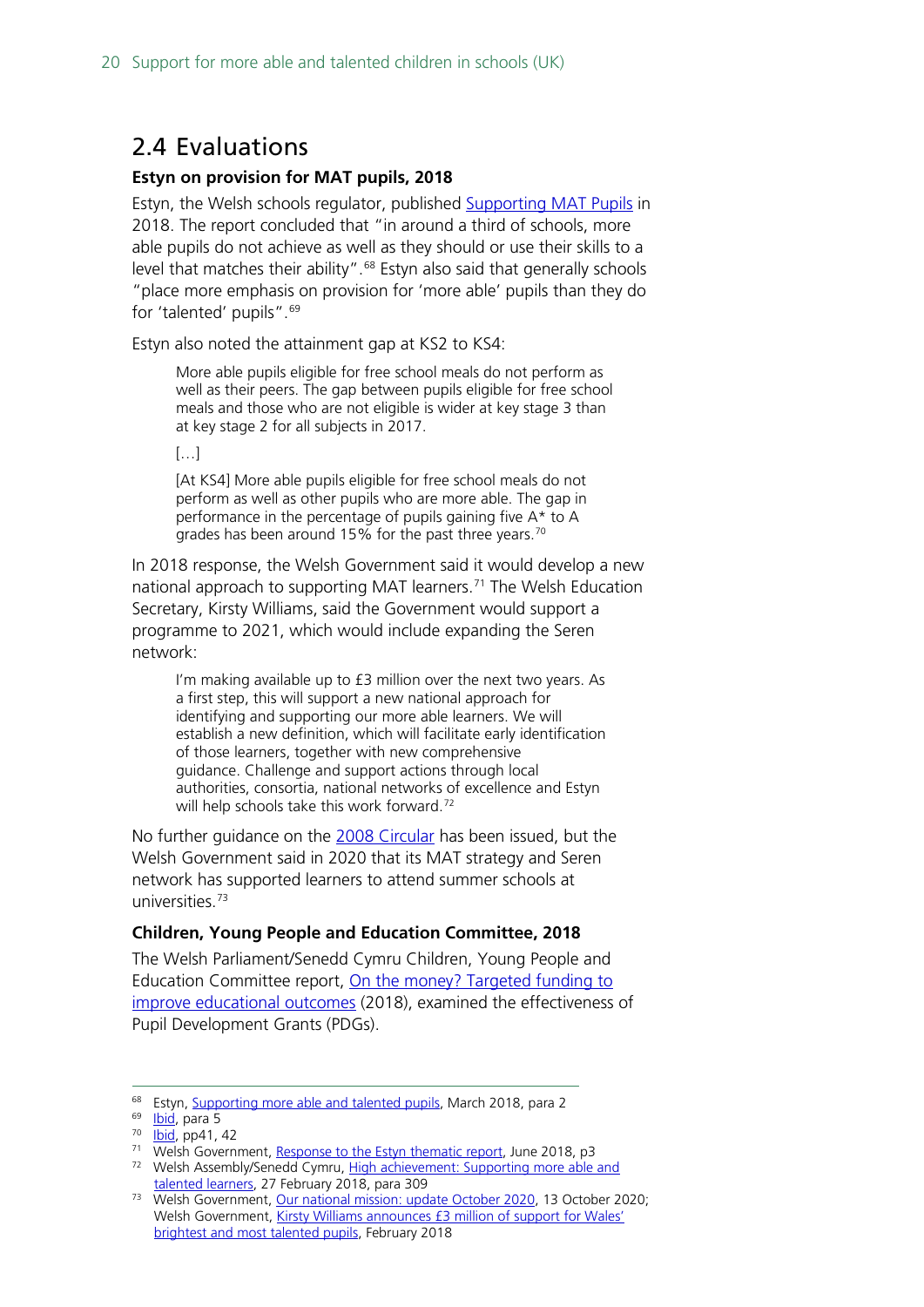The Committee cited reports that suggested, whilst attainment was improving amongst students in the evaluation period (up to the summer of 2015), PDGs were not being targeted towards both high- and lowattaining pupils in receipt of FSM:

Schools are also blurring disadvantage with low attainment, suggesting that the PDG might be being used to address low attainment generally rather than amongst eFSM [eligible FSM] pupils. Furthermore, there is ambiguity and inconsistency about whether the PDG should be used for all eFSM pupils (including more able and talented eFSM pupils) or for only low attaining eFSM pupils.[74](#page-20-0)

HM Chief Inspector of Education and Training in Wales, Meilyr Rowlands, told the Committee in March 2018 that MAT learners may be missing out on the benefits of PDGs, partly due to issues in identification:

If there is a cohort of pupils who are missing out on this, they are the more able and talented pupils who receive free school meals. There are a number of reasons for this, I think. One of them is that there's still some feeling that less able children should be receiving this grant, children who are underachieving. Schools don't always identify underachievement of those more able children. It seems that they are doing okay, but if they were given more support, they would do even better.

 $[...]$ 

And the third factor is identifying children who are more able. I think that we have a bit of work to do in that regard.<sup>[75](#page-20-1)</sup>

In response, the Welsh Government said it would update its [guidance,](https://gov.wales/pupil-development-grant-guidance) previously issued in 2015, but in the interim would "remove the narrow focus on the borderline C/D grade allowing schools to refocus support for more able learners".[76](#page-20-2)

#### **Welsh Government evaluation of the Seren network, 2018**

The Welsh Government commissioned an [evaluation of 2015/16](https://gov.wales/sites/default/files/statistics-and-research/2019-05/180205-seren-network-evaluation-en.pdf) pilot of the [Seren network,](https://gov.wales/sites/default/files/statistics-and-research/2019-05/180205-seren-network-evaluation-en.pdf) which was published in 2018.<sup>[77](#page-20-3)</sup> Based on interviews with participants, the evaluation stated that "Seren had made a positive contribution to raising aspirations, boosting their [student] confidence and encouraging them to think more ambitiously about their university choice".[78](#page-20-4)

However, the report noted that "very little data was available at the time of our evaluation across the Seren hubs to be able to report on the difference that the initiative was having upon the numbers applying to higher tariff institutions generally".<sup>[79](#page-20-5)</sup>

<span id="page-20-0"></span><sup>&</sup>lt;sup>74</sup> Children, Young People and Education Committee, On the money? Targeted [funding to improve educational outcomes,](https://senedd.wales/laid%20documents/cr-ld11615/cr-ld11615-e.pdf) June 2018, p18

<span id="page-20-2"></span><span id="page-20-1"></span><sup>&</sup>lt;sup>75</sup> Children, Young People and Education Committee[, 14 March 2018,](https://record.assembly.wales/Committee/4536) paras 15 and 7 <sup>76</sup> Cabinet Secretary for Education to Chair of the Children, Young People and [Education Committee](https://business.senedd.wales/documents/s79475/Welsh%20Government%20Response.pdf), 21 September 2018, R3

<span id="page-20-3"></span><sup>&</sup>lt;sup>77</sup> Government Social Research for the Welsh Government, Seren network evaluation: [Final report,](https://gov.wales/sites/default/files/statistics-and-research/2019-05/180205-seren-network-evaluation-en.pdf) February 2018

<span id="page-20-4"></span><sup>78</sup> **Ibid**, para 10.2

<span id="page-20-5"></span><sup>79</sup> **Ibid**, para 10.10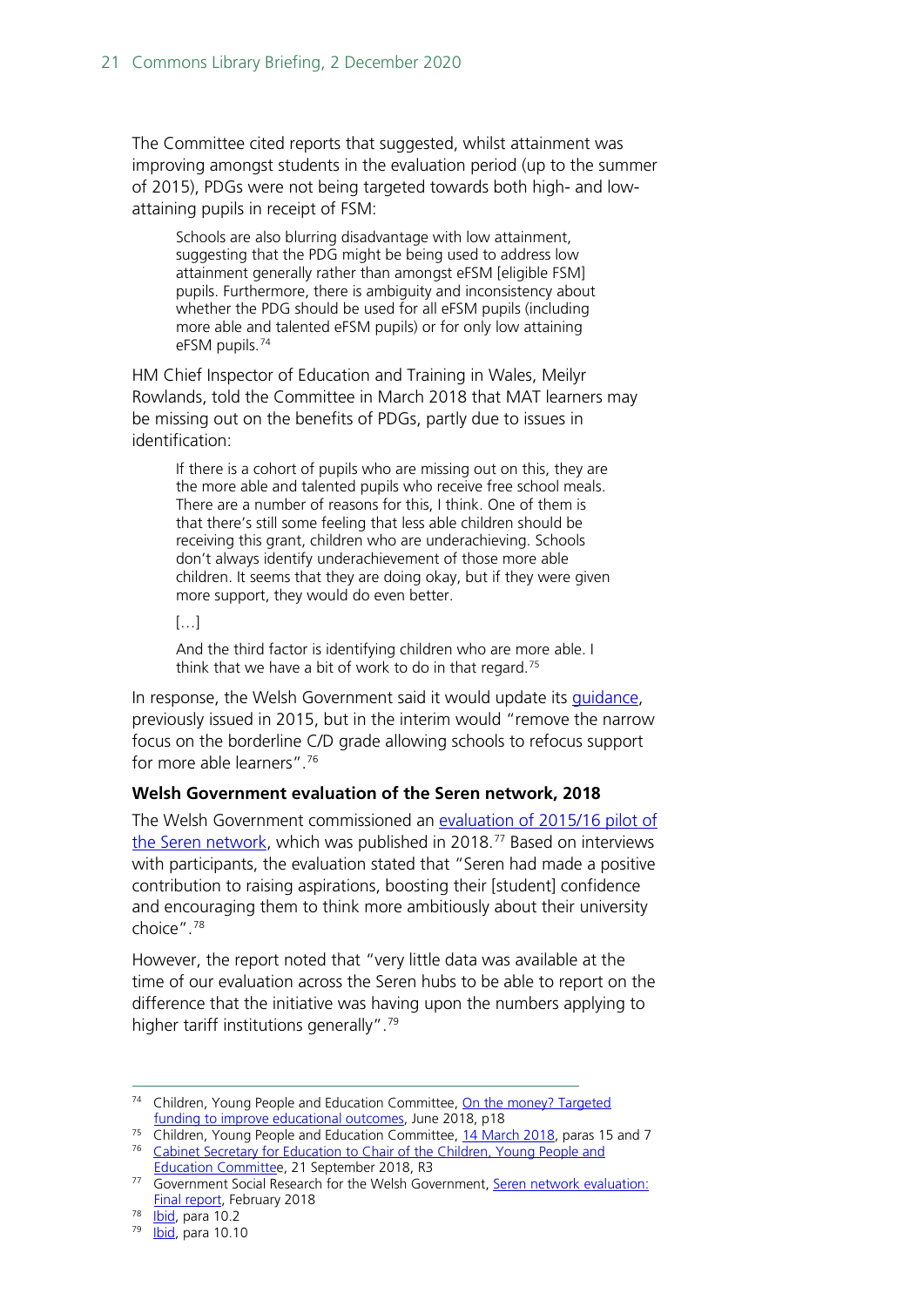#### **Welsh Government MAT learners, 2015**

The Welsh Government previously commissioned an independent [review](https://gov.wales/sites/default/files/publications/2018-02/review-to-identify-more-able-and-talented-provision-across-wales.pdf) of provision for MAT learners in 2015. This found that most schools were adhering to the 2008 circular, and "MAT learners in general are provide[d] with appropriate challenge", though "particularly in secondary schools, [identification of MAT students] tends to be on academic ability rather than the identification and nurturing of talent."<sup>[80](#page-21-0)</sup>

<span id="page-21-0"></span><sup>80</sup> Welsh Government, Review to identify more able and talented provision across [Wales,](https://gov.wales/sites/default/files/publications/2018-02/review-to-identify-more-able-and-talented-provision-across-wales.pdf) December 2015, pp35, 36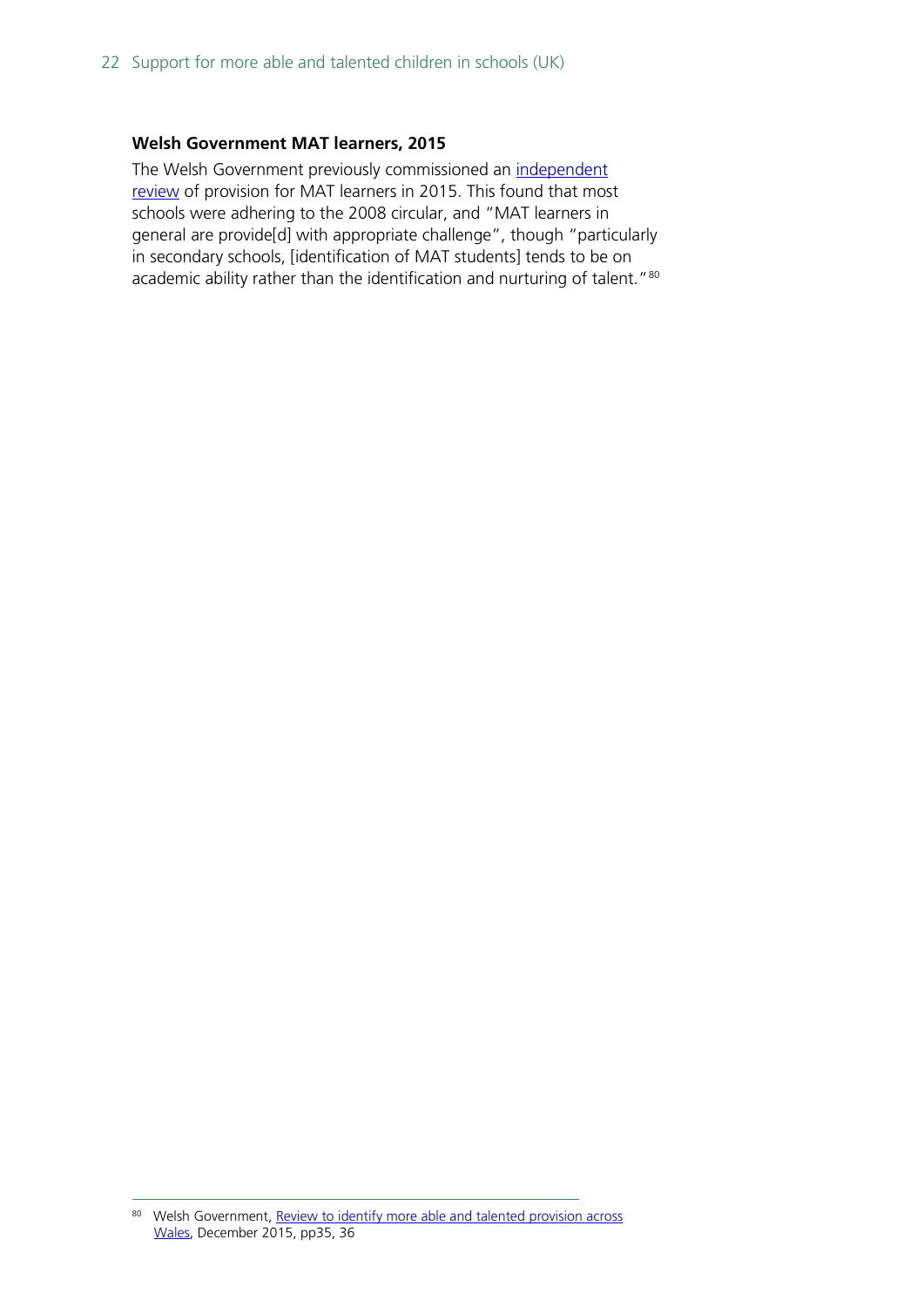# <span id="page-22-0"></span>3. Scotland

## <span id="page-22-1"></span>3.1 Definition

There is no statutory definition or single term to describe "particularly able or talented" pupils in Scotland. Scotland's National Improvement Hub describes "highly able learners" as those:

Who are working, or have the potential to work, ahead of other learners their own age. They may be working, or have potential to work, at the higher level across the whole curriculum or in one or more curricular area. [81](#page-22-4)

The University of Glasgow's Scottish Network for Able Pupils (SNAP) advises schools to apply their own definition and terminology when identifying able and talented students.<sup>[82](#page-22-5)</sup>

# <span id="page-22-2"></span>3.2 Statutory duties

The *[Education \(Additional Support for Learning\) \(Scotland\) Act 2004](https://www.legislation.gov.uk/asp/2009/7/contents)*, as amended, requires schools to provide additional support for learning (ASL) to a range of pupils, including (the following is not a complete list): children with disabilities, those who have parents in the armed forces and those who are "particularly able or talented". Children who are being looked after by a local authority or kinship carers are automatically entitled to ASL.<sup>[83](#page-22-6)</sup>

Accompanying statutory quidance to the 2004 Act states that those with additional needs should be identified either as part of daily classroom practice or following a request from parents for an assessment.<sup>[84](#page-22-7)</sup> Resulting support plans can take the form of requesting link courses with further and higher education institutions, developing work skills and an individualised work programme at the school.<sup>[85](#page-22-8)</sup>

## <span id="page-22-3"></span>3.3 How many pupils are "more able"?

The number of children recorded as "more able" in Scottish primary and secondary schools is shown in the below table. The Scottish Government in 2013 stressed that these figures "do not represent a real increase", and in 2020 said that the number of pupils identified are likely, in part, to reflect improvements in recording. Students can be classed as eligible for ASL for multiple reasons, meaning some under-reporting may also occur though being listed only under one category.<sup>[86](#page-22-9)</sup>

<span id="page-22-4"></span><sup>81</sup> National Improvement Hub[, A summary of resources relating to highly able learners,](https://education.gov.scot/improvement/learning-resources/a-summary-of-resources-relating-to-highly-able-learners/) 21 January 2020

<span id="page-22-5"></span><sup>82</sup> SNAP[, Definitions,](https://www.gla.ac.uk/research/az/ablepupils/resources/information/guidanceforschools/careerlongprofessionallearningactivities/#d.en.675300,definitions%0A,whoaretheselearnersandhowdoweidentifyandprovideforthem%3F) accessed 13 November 2020

<span id="page-22-6"></span><sup>83</sup> Scottish Government, Supporting children's learning: Statutory guidance on the [Education \(Additional Support for Learning\) Scotland Act 2004: Code of Practice \[…\]](https://www.gov.scot/binaries/content/documents/govscot/publications/advice-and-guidance/2017/12/supporting-childrens-learning-statutory-guidance-education-additional-support-learning-scotland/documents/00529411-pdf/00529411-pdf/govscot%3Adocument/00529411.pdf)  [2017,](https://www.gov.scot/binaries/content/documents/govscot/publications/advice-and-guidance/2017/12/supporting-childrens-learning-statutory-guidance-education-additional-support-learning-scotland/documents/00529411-pdf/00529411-pdf/govscot%3Adocument/00529411.pdf) December 2017, para 2

<span id="page-22-8"></span><span id="page-22-7"></span> $84$  [Ibid,](https://www.gov.scot/binaries/content/documents/govscot/publications/advice-and-guidance/2017/12/supporting-childrens-learning-statutory-guidance-education-additional-support-learning-scotland/documents/00529411-pdf/00529411-pdf/govscot%3Adocument/00529411.pdf) para 33

<sup>85</sup> **Ibid**, paras 19, 20, 24, paras 85-6

<span id="page-22-9"></span><sup>86</sup> Scottish Government, [Pupil Census: Supplementary statistics,](https://www.gov.scot/publications/pupil-census-supplementary-statistics/) 31 March 2020; Pupil [census 2019 supplementary tables 'Background',](https://www.gov.scot/binaries/content/documents/govscot/publications/statistics/2019/07/pupil-census-supplementary-tables/documents/pupil-census-2019-supplementary-tables/pupil-census-2019-supplementary-tables/govscot%3Adocument/Pupils%2Bin%2BScotland%2B2019%2Bupdated%2BJuly%2B2020.xlsx) July 2020; [Pupil census 2013:](https://www.gov.scot/binaries/content/documents/govscot/publications/statistics/2019/07/pupil-census-supplementary-tables/documents/pupil-census-2013-supplementary-tables/pupil-census-2013-supplementary-tables/govscot%3Adocument/pupil-census-supplementary-2013.xls)  [Supplementary tables 'Background',](https://www.gov.scot/binaries/content/documents/govscot/publications/statistics/2019/07/pupil-census-supplementary-tables/documents/pupil-census-2013-supplementary-tables/pupil-census-2013-supplementary-tables/govscot%3Adocument/pupil-census-supplementary-2013.xls) 2014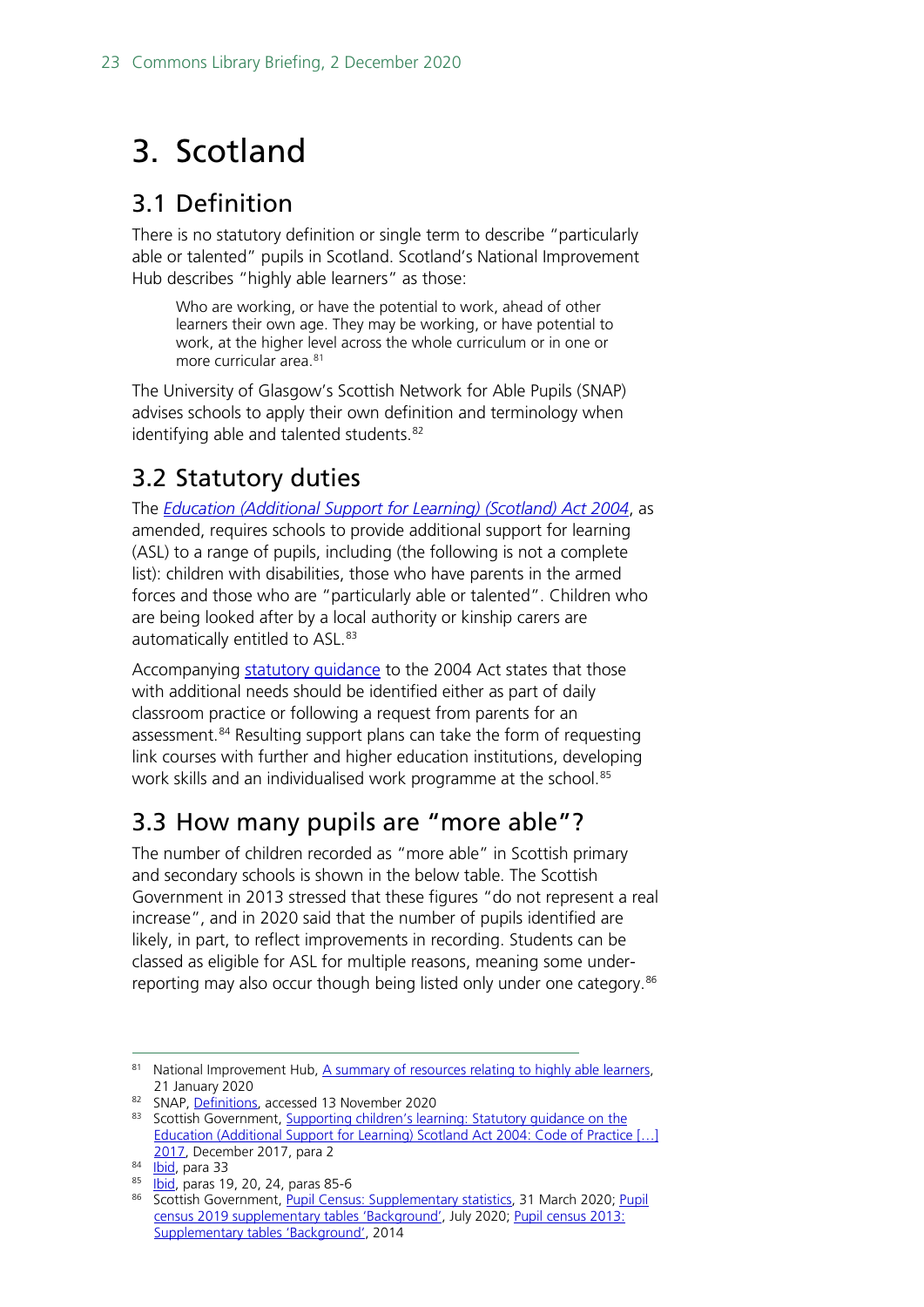| "More able" pupils recorded in Scottish schools, 2010-2019 |                 |         |         |        |                   |       |  |  |
|------------------------------------------------------------|-----------------|---------|---------|--------|-------------------|-------|--|--|
|                                                            | Primary schools |         |         |        | Secondary Schools |       |  |  |
|                                                            | Female          | Male    | Total   | Female | Male              | Total |  |  |
| 2010                                                       | 198             | 258     | 456     | 177    | 141               | 318   |  |  |
| 2011                                                       | 543             | 637     | 1.180   | 266    | 236               | 502   |  |  |
| 2012                                                       | 687             | 811     | 1.498   | 484    | 423               | 907   |  |  |
| 2013                                                       | No data         | No data | No data | 392    | 413               | 805   |  |  |
| 2014                                                       | 716             | 919     | 1.635   | 547    | 519               | 1,066 |  |  |
| 2015                                                       | 827             | 1.012   | 1.839   | 610    | 666               | 1.276 |  |  |
| 2016                                                       | 758             | 973     | 1,731   | 696    | 841               | 1,537 |  |  |
| 2017                                                       | 734             | 893     | 1,627   | 749    | 898               | 1,647 |  |  |
| 2018                                                       | 621             | 802     | 1,423   | 805    | 961               | 1,766 |  |  |
| 2019                                                       | 502             | 739     | 1.241   | 970    | 1.116             | 2.086 |  |  |

Note: No data was published for primary schools in 2013 for this group. Source: Scottish Government, [Pupil Census: Supplementary statistics,](https://www.gov.scot/publications/pupil-census-supplementary-statistics/) 31 March 2020: 2010-2019 data, Tables 2.7 and 3.7

Male pupils constituted a majority of primary school pupils recorded as "more able" in every year from 2010 to 2019 (60% in 2019) and every year since 2015 in secondary schools (53% in 2019).

## <span id="page-23-0"></span>3.4 Guidance and best practice

[Statutory guidance o](https://www.gov.scot/binaries/content/documents/govscot/publications/advice-and-guidance/2017/12/supporting-childrens-learning-statutory-guidance-education-additional-support-learning-scotland/documents/00529411-pdf/00529411-pdf/govscot%3Adocument/00529411.pdf)n the 2004 Act states that ASL can take the form of applying alternative approaches to learning and teaching, include the employment of specialists, and use of additional resources. Support can be delivered beyond the school site.<sup>[87](#page-23-1)</sup>

Examples of additional support include "a highly able child at the later stages of primary school receiving support to access the secondary mathematics curriculum".<sup>[88](#page-23-2)</sup>

[SNAP,](https://www.gla.ac.uk/research/az/ablepupils/) based at the University of Glasgow, works with staff to support highly able children aged over 15, and has produced a range of resources to support and direct learning for highly able students. It provides a suggested selection of ideas and organisation for learning:

- Cross-stage setting, such as formation of classes or groups across stages on the basis of attainment;
- Setting projects;
- Pull-out programmes and masterclass; and
- Curriculum compaction.<sup>[89](#page-23-3)</sup>

It has also published [case studies from primary and secondary schools.](https://www.gla.ac.uk/research/az/ablepupils/resources/information/guidanceforschools/casestudies/)

Scotland's National Improvement Hub has provided a [range of links](https://education.gov.scot/improvement/learning-resources/a-summary-of-resources-relating-to-highly-able-learners/) to suggested learning opportunities and resources.

<span id="page-23-1"></span><sup>87</sup> [Ibid,](https://www.gov.scot/binaries/content/documents/govscot/publications/advice-and-guidance/2017/12/supporting-childrens-learning-statutory-guidance-education-additional-support-learning-scotland/documents/00529411-pdf/00529411-pdf/govscot%3Adocument/00529411.pdf) para 12

<span id="page-23-2"></span><sup>88</sup> [Ibid,](https://www.gov.scot/binaries/content/documents/govscot/publications/advice-and-guidance/2017/12/supporting-childrens-learning-statutory-guidance-education-additional-support-learning-scotland/documents/00529411-pdf/00529411-pdf/govscot%3Adocument/00529411.pdf) para 13

<span id="page-23-3"></span><sup>89</sup> SNAP, [Ideas for use in schools and classrooms](https://www.gla.ac.uk/research/az/ablepupils/resources/information/guidanceforschools/resourcesandactivities/#ideasforuseinschoolsandclassrooms)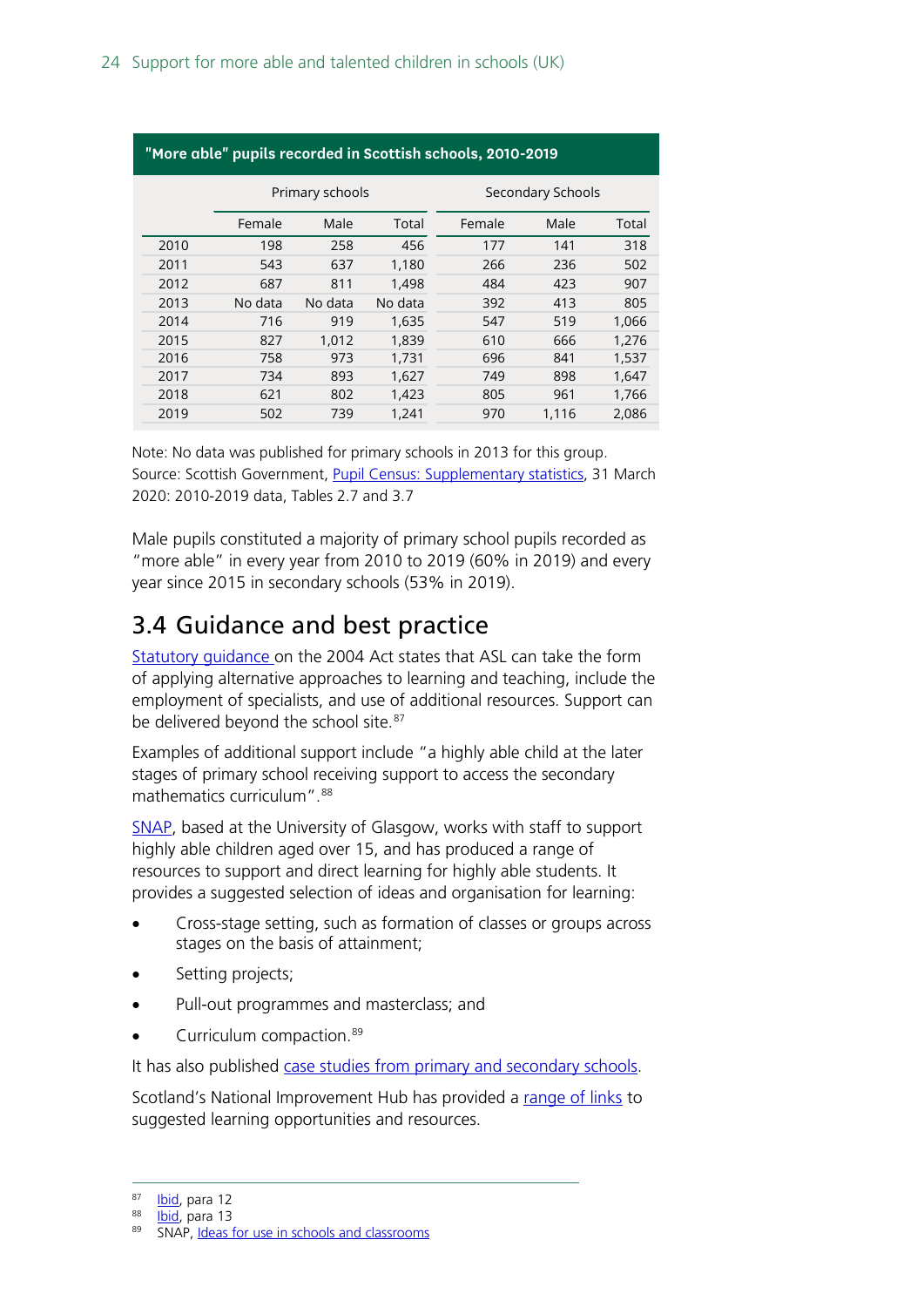## <span id="page-24-0"></span>3.5 Evaluations

Please note that, aside from the SNAP reports, the following evaluations primarily assessed provision for all students eligible for ASL. Those classed as "more able" constitute only a minority of this group: around 2% in the 2019 school census. $90$ 

### **Educational Institute of Scotland (EIS), 2019**

The EIS union published [ASL in Scottish school education](https://www.eis.org.uk/Content/images/education/ASN/ExploringTheGap.pdf) in 2019. The report stated that whilst some elements of ASL were working well, particularly the use of learning plans and whole-school approaches to inclusion, there was a lack of staff, resources and professional training to meet the range of full needs ASL pupils have.<sup>[91](#page-24-2)</sup>

### **Independent Review of ALS, 2019**

The Scottish Government commissioned an [independent review of ASL](https://www.gov.scot/publications/review-additional-support-learning-implementation/) in 2019. The June 2020 report argued that there was a "significant discontent between experience and stated aspirations of the legislation and policy".<sup>92</sup>

The report noted that highly able learners could potentially see their other needs overlooked:

Intellectual ability may not be matched by emotional maturity and social skills; assumptions [may be] made that high intellectual ability does not need any additional support and encouragement; [students may experience] difficulties in peer relationships; [and] emotional and mental health issues.<sup>[93](#page-24-4)</sup>

In response, the Scottish Government committed to implement an [Action Plan](https://www.gov.scot/publications/additional-support-learning-action-plan/) to involve children, young people and their families in decisions around ASL, to raise the profile of such support, and encourage achievements beyond academic attainment and in exam results<sup>[94](#page-24-5)</sup>

The Scottish Government is due to report on progress by October 2021. A new code of practice is expected in 2022.[95](#page-24-6)

### **Scottish Government, 2019**

The Scottish Government commissioned Social Research to examine ASL: Research on the experience of children and young people and [those that support them.](https://www.gov.scot/binaries/content/documents/govscot/publications/research-and-analysis/2019/03/additional-support-learning-research-experience-children-young-people-those-support/documents/additional-support-learning-research-experience-children-young-people-those-support/additional-support-learning-research-experience-children-young-people-those-support/govscot%3Adocument/additional-support-learning-research-experience-children-young-people-those-support.pdf) The report was published in 2019.

Based on an investigation into student experiences in 18 schools in six areas across Scotland, the research found that most local authorities felt the balance of additional support for learning provision was improving in their areas, and was becoming more personalised and flexible. Several

<span id="page-24-1"></span><sup>90</sup> Scottish Government, [Pupil Census 2019: Supplementary tables,](https://www.gov.scot/publications/pupil-census-supplementary-statistics/) July 2020, Table 3.7

<span id="page-24-2"></span><sup>91</sup> EIS, ASL in Scottish school education: Exploring the gap between promise and [practice,](https://www.eis.org.uk/Content/images/education/ASN/ExploringTheGap.pdf) May 2019, pp9, 11

<span id="page-24-3"></span><sup>92</sup> Independent Review, Review of additional support for learning implementation: [Report,](https://www.gov.scot/publications/review-additional-support-learning-implementation/) June 2020, p15

<span id="page-24-4"></span><sup>93</sup> **[Ibid,](https://www.gov.scot/binaries/content/documents/govscot/publications/independent-report/2020/06/review-additional-support-learning-implementation/documents/support-learning-children-potential/support-learning-children-potential/govscot%3Adocument/support-learning-children-potential.pdf) p136-7** 

<span id="page-24-5"></span><sup>94</sup> Scottish Government, [Improving additional support for learning,](https://www.gov.scot/news/improving-additional-support-for-learning/) 21 October 2020; Scottish Government[, Additional support for learning: Action plan,](https://www.gov.scot/publications/additional-support-learning-action-plan/) 21 October 2020

<span id="page-24-6"></span><sup>95</sup> Scottish Government, [Additional support for learning: Action plan,](https://www.gov.scot/publications/additional-support-learning-action-plan/) 21 October 2020, para 1.1.4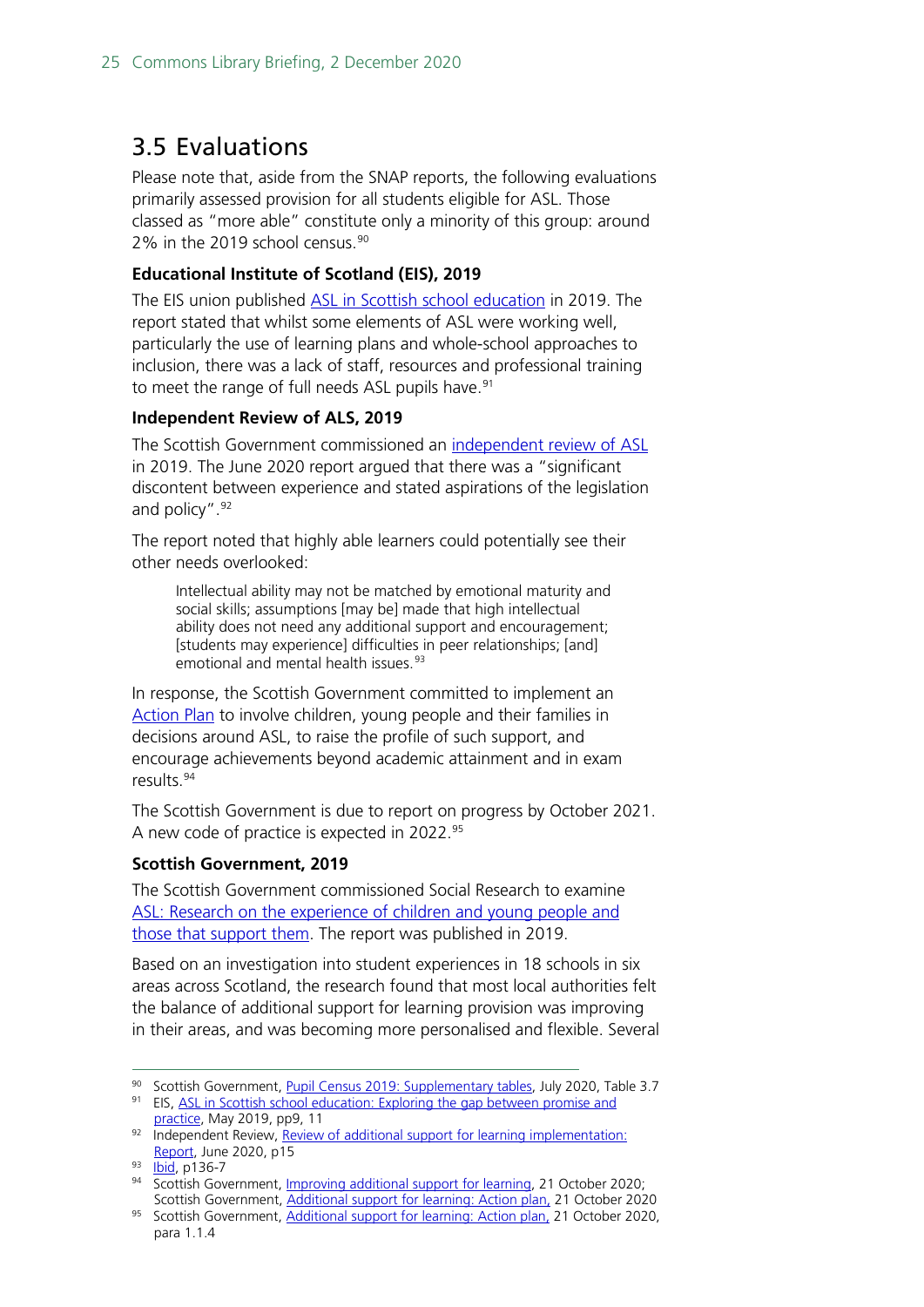highlighted that there was a lack of resource, particularly in mainstream schools.[96](#page-25-0)

#### **Education and Skills Committee, 2017-19**

The Scottish Parliament's Education and Skills Committee published a report on **Additional Support Needs in School Education** in 2017, and held follow up sessions in 2019.

In 2017, the Committee noted the lack of awareness amongst parents of ASL, and the risk that parents from areas of deprivation may have had fewer opportunities to receive advice and support.<sup>[97](#page-25-1)</sup> Whilst noting progress made in such children leaving school to a "positive destination" and in their exam performance, the Committee questioned whether resources were sufficient to support all those with additional support needs.<sup>[98](#page-25-2)</sup>

In 2019, the Committee said that "the issues raised by parents and teachers who submitted to the last inquiry would appear to be abiding issues that remain today".<sup>[99](#page-25-3)</sup>

In response, the Scottish Government commissioned a report into experiences of ASL (see above).<sup>[100](#page-25-4)</sup>

#### **Scottish Network for Able Pupils (SNAP), 2011 & 2014**

SNAP's We count [too: Highly able pupils in Scottish schools](https://www.potentialplusuk.org/wp-content/uploads/2019/01/We-Count-Too-SNAP.pdf) (2014) found that, amongst thirteen surveyed authorities, there was no common nationally-applied definition of highly able pupils.<sup>[101](#page-25-5)</sup> It found a range of extra-curricular activities were on offer, but "very few" were aimed specifically at pupils with high ability, though "the opportunities on offer were clearly appropriate for some highly able pupils".[102](#page-25-6)

Surveying 2009-2012 data, SNAP found that the number of pupils identified as "highly able" varied across council areas.<sup>[103](#page-25-7)</sup> Whilst in 2009, 6 out of 32 authorities gave a nil return in relation to highly able pupils, all 32 authorities reported having highly able pupils who required additional support in 2012.[104](#page-25-8)

SNAP also published Highly able children in the early years: A report of [practice in nurseries in Scotland](https://www.gla.ac.uk/media/Media_216018_smxx.pdf) (2011), based on case studies of eight nurseries.

<span id="page-25-0"></span><sup>&</sup>lt;sup>96</sup> Social Research for the Scottish Government, ASL: Research on the experience of [children and young people and those that support them,](https://www.gov.scot/binaries/content/documents/govscot/publications/research-and-analysis/2019/03/additional-support-learning-research-experience-children-young-people-those-support/documents/additional-support-learning-research-experience-children-young-people-those-support/additional-support-learning-research-experience-children-young-people-those-support/govscot%3Adocument/additional-support-learning-research-experience-children-young-people-those-support.pdf) 2019, para 7.4

<span id="page-25-1"></span><sup>97</sup> Education and Skills Committee, How is additional support for learning working in [practice?,](https://sp-bpr-en-prod-cdnep.azureedge.net/published/ES/2017/5/15/How-is-Additional-Support-for-Learning-working-in-practice--1/6th%20Report,%202017.pdf) SP 140, May 2017, pp25, 26

<span id="page-25-3"></span><span id="page-25-2"></span><sup>98</sup> **Ibid**, pp15, 17

<sup>&</sup>lt;sup>99</sup> Education and Skills Committee, [Committee to John Swinney MSP,](https://www.parliament.scot/S5_Education/Inquiries/20190408Out_ltr_from_Conv_to_DFM_re_ASN.pdf) 9 April 2019, p2 100 Scottish Government, Additional support for learning: Research on the experience

<span id="page-25-4"></span>[of children and young people and those that support them,](https://www.gov.scot/binaries/content/documents/govscot/publications/research-and-analysis/2019/03/additional-support-learning-research-experience-children-young-people-those-support/documents/additional-support-learning-research-experience-children-young-people-those-support/additional-support-learning-research-experience-children-young-people-those-support/govscot%3Adocument/additional-support-learning-research-experience-children-young-people-those-support.pdf) March 2019, p5

<span id="page-25-5"></span><sup>101</sup> SNAP[, We count too,](https://www.potentialplusuk.org/wp-content/uploads/2019/01/We-Count-Too-SNAP.pdf) 2014, p5

<span id="page-25-6"></span><sup>102</sup> **Ibid**, p11

<span id="page-25-7"></span> $\frac{103}{104}$   $\frac{1 \text{bid}}{1 \text{bid}}$  p14

<span id="page-25-8"></span>lbid, p15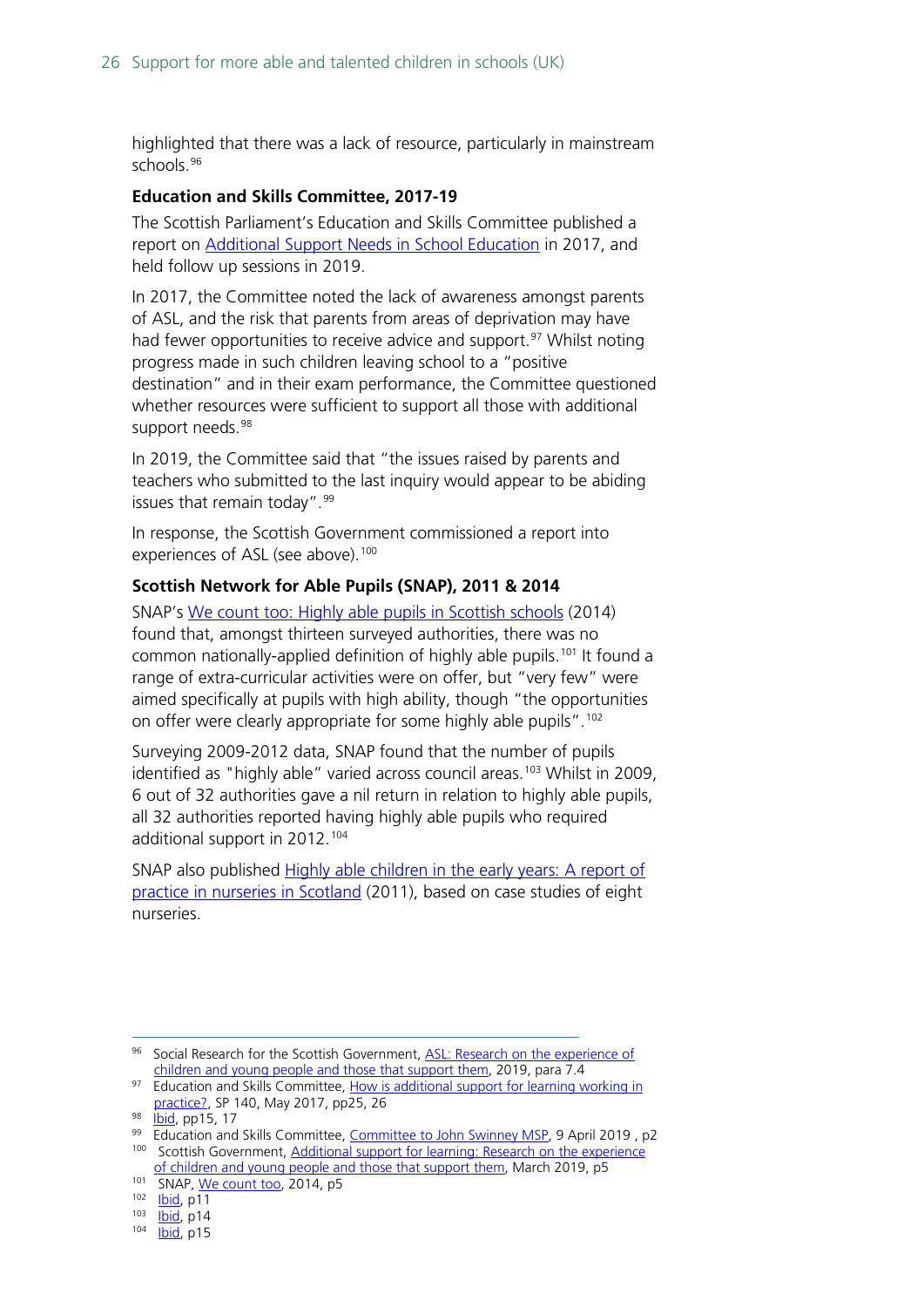# <span id="page-26-0"></span>4. Northern Ireland

## <span id="page-26-1"></span>4.1 Definition

[NI Direct](https://www.nidirect.gov.uk/articles/supporting-gifted-and-talented-children) defines "gifted and talented children" in the following terms:

'Gifted and talented' describes children with the ability or potential to develop significantly ahead of their peers:

- 'Gifted' learners are those with abilities in one or more academic subjects, such as maths or English
- 'Talented' learners are those who have practical skills in areas such as sport, music, design or creative and performing arts

Skills and attributes such as leadership, decision-making and organisation may also be taken into account.<sup>[105](#page-26-3)</sup>

# <span id="page-26-2"></span>4.2 Guidance

A school has a responsibility to meet the educational needs of all their pupils, and teachers should set tasks that take account of the varying abilities of children. Parents can discuss their child's needs with their teacher or school principal.<sup>[106](#page-26-4)</sup>

Guidance was published by the Council for the Curriculum, Examinations and Assessment (CCEA) to support the identification and teaching of gifted and talented learners. This is no longer on the CCEA's [website,](https://ccea.org.uk/sen-inclusion/gifted-talented) but an archived version can be found here: CCEA, [Gifted and](https://web.archive.org/web/20200107042659/https:/ccea.org.uk/curriculum/sen_inclusion/gifted_and_talented)  [Talented.](https://web.archive.org/web/20200107042659/https:/ccea.org.uk/curriculum/sen_inclusion/gifted_and_talented)

The CCEA's current curriculum guidance for pre-school education states that, "when planning, staff should also take account of any gifted children".[107](#page-26-5)

At KS3, CCEA guidance states, the needs of all pupils, including "gifted and talented students whose attainment significantly exceeds what is expected at a particular key stage", should, "as far as possible", be taken into account when the curriculum and assessments are being planned.[108](#page-26-6)

At KS4, CCEA guidance states schools should use assessment data to "identify gifted and talented learners who require support to achieve their full potential" and intervene when their performance is lower than expected.<sup>[109](#page-26-7)</sup>

### **Inspections**

A [self-evaluation framework](https://www.etini.gov.uk/sites/etini.gov.uk/files/publications/the-inspection-and-self-evaluation-framework-isef-effective-practice-and-self-evaluation-questions-for-governance.pdf) published by the Education and Training Inspectorate Northern Ireland (ETINI) states that governors of nursery, primary, secondary and special schools should ensure that there is an appropriately resourced provision for learners, including the gifted and

<span id="page-26-4"></span><span id="page-26-3"></span><sup>&</sup>lt;sup>105</sup> NI Direct, **Supporting gifted and talented children**, accessed 16 November 2020

<sup>106</sup> NI Direct[, Supporting gifted and talented children,](https://www.nidirect.gov.uk/articles/supporting-gifted-and-talented-children) accessed 16 November 2020

<sup>107</sup> CCEA[, Pre-school guidance,](https://www.education-ni.gov.uk/sites/default/files/publications/education/PreSchool_Guidance_30May18_Web.pdf) 2018, p15

<span id="page-26-6"></span><span id="page-26-5"></span><sup>&</sup>lt;sup>108</sup> CCEA[, The statutory curriculum at KS3: Rationale and Detail,](https://ccea.org.uk/downloads/docs/ccea-asset/Curriculum/The%20Statutory%20Curriculum%20at%20Key%20Stage%203.pdf) 2007, p23

<span id="page-26-7"></span><sup>109</sup> CCEA[, Guidance on teaching, learning and assessment at KS4,](https://ccea.org.uk/learning-resources/guidance-teaching-learning-and-assessment-key-stage-4) 2019, pp79, 82-3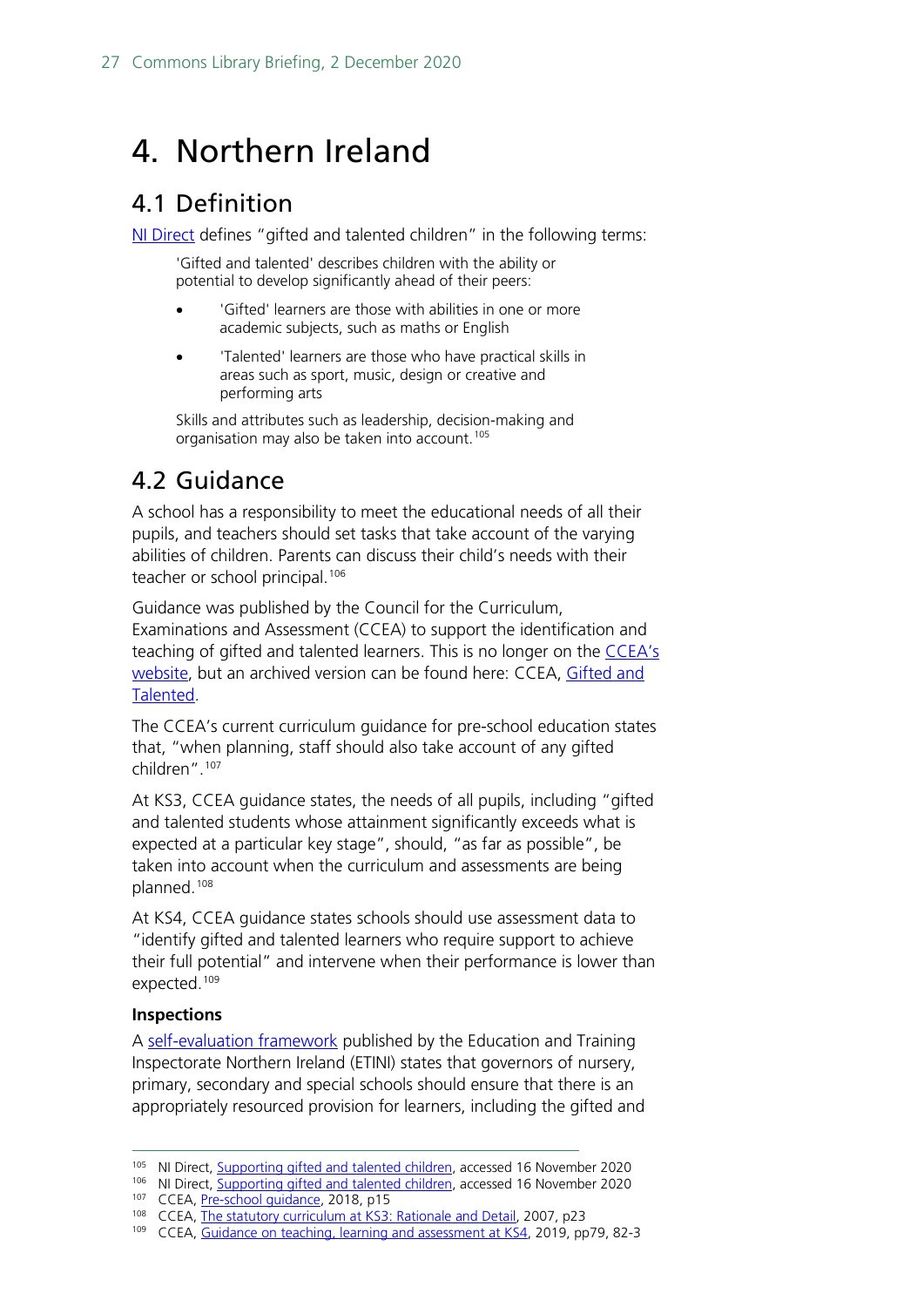talented.[110](#page-27-2) This framework is used to evaluate the quality of the strategic and corporate work of the Board of Governors. [111](#page-27-3)

## <span id="page-27-0"></span>4.3 Potential support

The NI Direct page, [Supporting gifted and talented children,](https://www.nidirect.gov.uk/articles/supporting-gifted-and-talented-children) provides examples of potential steps schools can take to support a gifted or talented learner, including:

- Setting tasks that take account of the varying abilities of children;
- Providing greater challenges in lessons;
- Offering further opportunities for them to develop their gifts or talents outside of the normal timetable;
- If the child is in primary school and shows they have the ability to fully take part in the next school year group, the principal can consider moving the child into that group (though emotional and social development should also be taken into account); and
- The Board of Governors of a primary school can decide, with the agreement of the parent and the school's principal, that the child can transfer to a post-primary school a year earlier than normal.<sup>[112](#page-27-4)</sup>

The NI Executive currently has a range of programmes designed to support children from deprived backgrounds reach their full potential. Further information can be found in the Northern Ireland Research Service's [Every child deserves a real chance in life: A renewed](https://www.assemblyresearchmatters.org/2020/10/12/every-child-deserves-a-real-chance-in-life-a-renewed-government-focus-on-solving-educational-underachievement-in-northern-ireland/)  [government focus on solving educational underachievement in Northern](https://www.assemblyresearchmatters.org/2020/10/12/every-child-deserves-a-real-chance-in-life-a-renewed-government-focus-on-solving-educational-underachievement-in-northern-ireland/)  [Ireland?](https://www.assemblyresearchmatters.org/2020/10/12/every-child-deserves-a-real-chance-in-life-a-renewed-government-focus-on-solving-educational-underachievement-in-northern-ireland/) (October 2020).

### <span id="page-27-1"></span>4.4 Evaluations

Patricia McGrath, in the Journal Gifted Education International, in 2018 [surveyed evidence o](https://journals.sagepub.com/doi/10.1177/0261429418784165)n the education of gifted students in Northern Ireland. Original evidence for the article focused on children in MENSA, and concluded:

Changes have been introduced recently by the government in Northern Ireland to the grading system for General Certificate in Secondary Education (GCSE), which will help gifted students – the changes have already started for subjects English and mathematics in some schools […]

However, with the lack of a legal basis for providing for gifted students, it is unlikely that any change will take place that will benefit gifted students in the near future in Northern Ireland. [113](#page-27-5)

In Northern Ireland, the GCSE grading system changed from letter (A\*- G) to Number (9-1) grades from the summer of 2017.<sup>[114](#page-27-6)</sup>

CCEA had previously published an evaluation in 2006, entitled [Gifted](http://www.nicurriculum.org.uk/docs/inclusion_and_sen/gifted/gifted_children_060306.pdf)  [and talented children in \(and out\) of the classroom.](http://www.nicurriculum.org.uk/docs/inclusion_and_sen/gifted/gifted_children_060306.pdf)

<span id="page-27-3"></span><span id="page-27-2"></span>111 ETINI[, Governance,](https://www.etini.gov.uk/articles/governance#:%7E:text=The%20Inspection%20and%20Self%2Devaluation%20Framework%20(ISEF)%20for%20Governance,transparency%20in%20the%20inspection%20process) accessed 16 November 2020

<sup>&</sup>lt;sup>110</sup> ETINI[, Inspection and self-evaluation framework,](https://www.etini.gov.uk/sites/etini.gov.uk/files/publications/the-inspection-and-self-evaluation-framework-isef-effective-practice-and-self-evaluation-questions-for-governance.pdf) September 2017, p7

<span id="page-27-5"></span><span id="page-27-4"></span><sup>112</sup> NI Direct, [Supporting gifted and talented children,](https://www.nidirect.gov.uk/articles/supporting-gifted-and-talented-children) accessed 16 November 2020 113 Patricia McGrath, 'Education in Northern Ireland: Does it meet the needs of gifted [students?',](https://journals.sagepub.com/doi/10.1177/0261429418784165) Gifted Education International, 2018

<span id="page-27-6"></span><sup>114</sup> CCEA[, A guide to changes in GCSE grading](https://ccea.org.uk/regulation/qualifications-regulation/guide-changes-gcse-grading)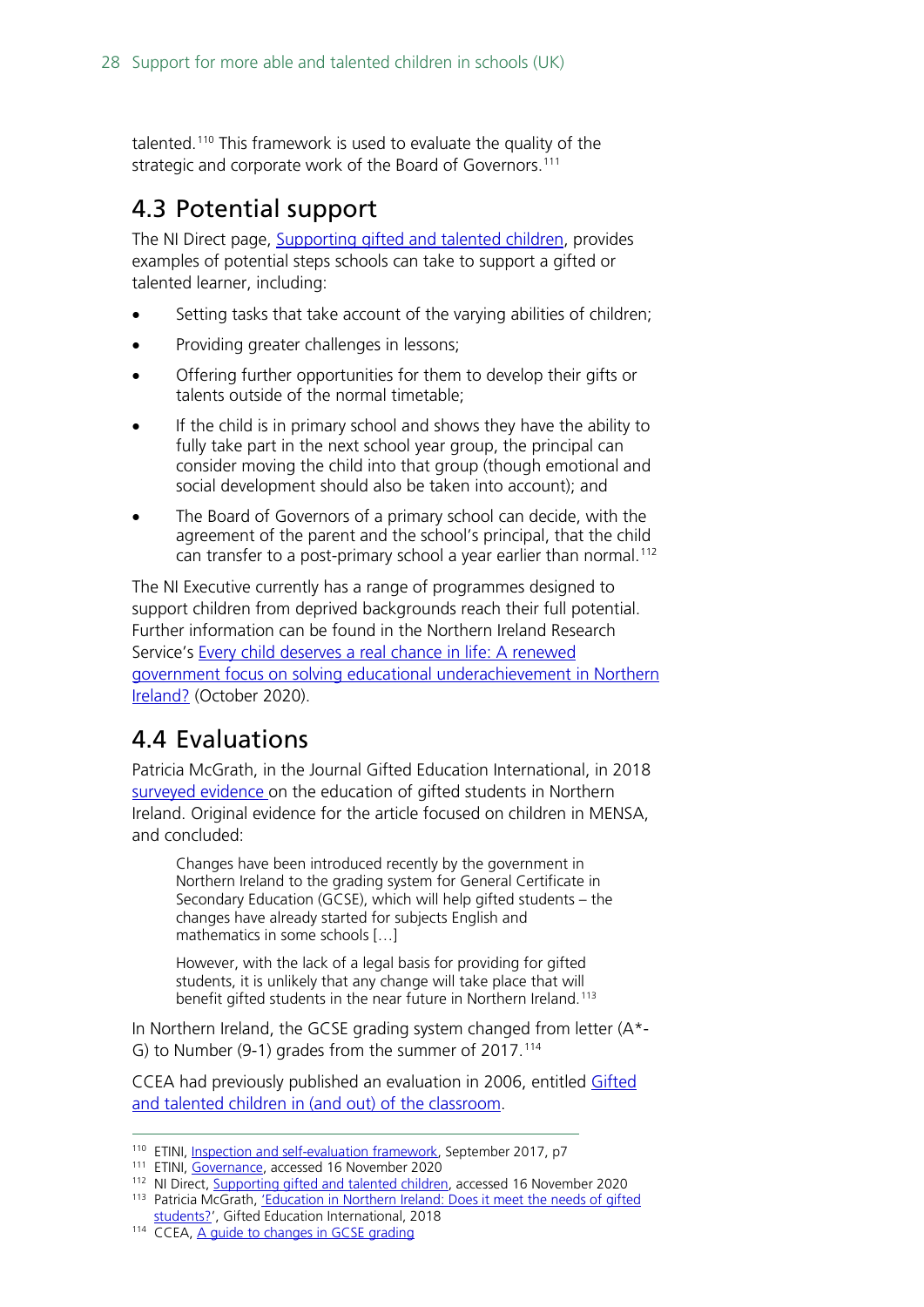# <span id="page-28-0"></span>5. Evaluations of school strategies and UK performance

## <span id="page-28-1"></span>5.1 How does the UK's attainment gap compare internationally?

### PISA scores, 2018

[PISA](https://www.oecd.org/pisa/aboutpisa/) is a triennial international survey which aims to evaluate education systems worldwide by testing the knowledge of a sample of 15-year-old students. The assessment focuses on reading, maths and science. The most recent available test scores are from 2018. In this year additional data about the highest achieving pupils and their socio-economic background was published for reading scores only.

In 2018, around 12% of 15 year olds in the UK were "top performers in reading".[115](#page-28-2) This means that they achieved Level 5 or above in reading, (the highest is [level six\)](https://www.oecd.org/pisa/pisa-for-development/8%20-%20How%20PISA-D%20measures%20reading%20literacy.pdf). Out of 36 participating countries, the UK ranked 11th highest on this measure. The OECD average (in this case known as the OECD 36-a average) was around 9%.

In 2018, around 23% of the most advantaged<sup>[116](#page-28-3)</sup> students in the UK were top performers in reading compared to 5% of disadvantaged students. This meant the attainment gap was around 18 percentage points, slightly wider than the OECD average of around 14 percentage points.



Source: [PISA 2018,](https://www.oecd.org/pisa/publications/) OECD (Student' socio-economic status, [Table II.B1.2.6\)](https://www.oecd-ilibrary.org/education/students-socio-economic-status_87cae472-en)

<span id="page-28-2"></span><sup>115</sup> [PISA 2018,](https://www.oecd.org/pisa/publications/) OECD (Table II.B1.2.6)

<span id="page-28-3"></span><sup>116</sup> Pupils are divided into quartiles using the PISA index of economic, social and cultural status known as ESCS. The least deprived pupils are in the top ESCS quartile.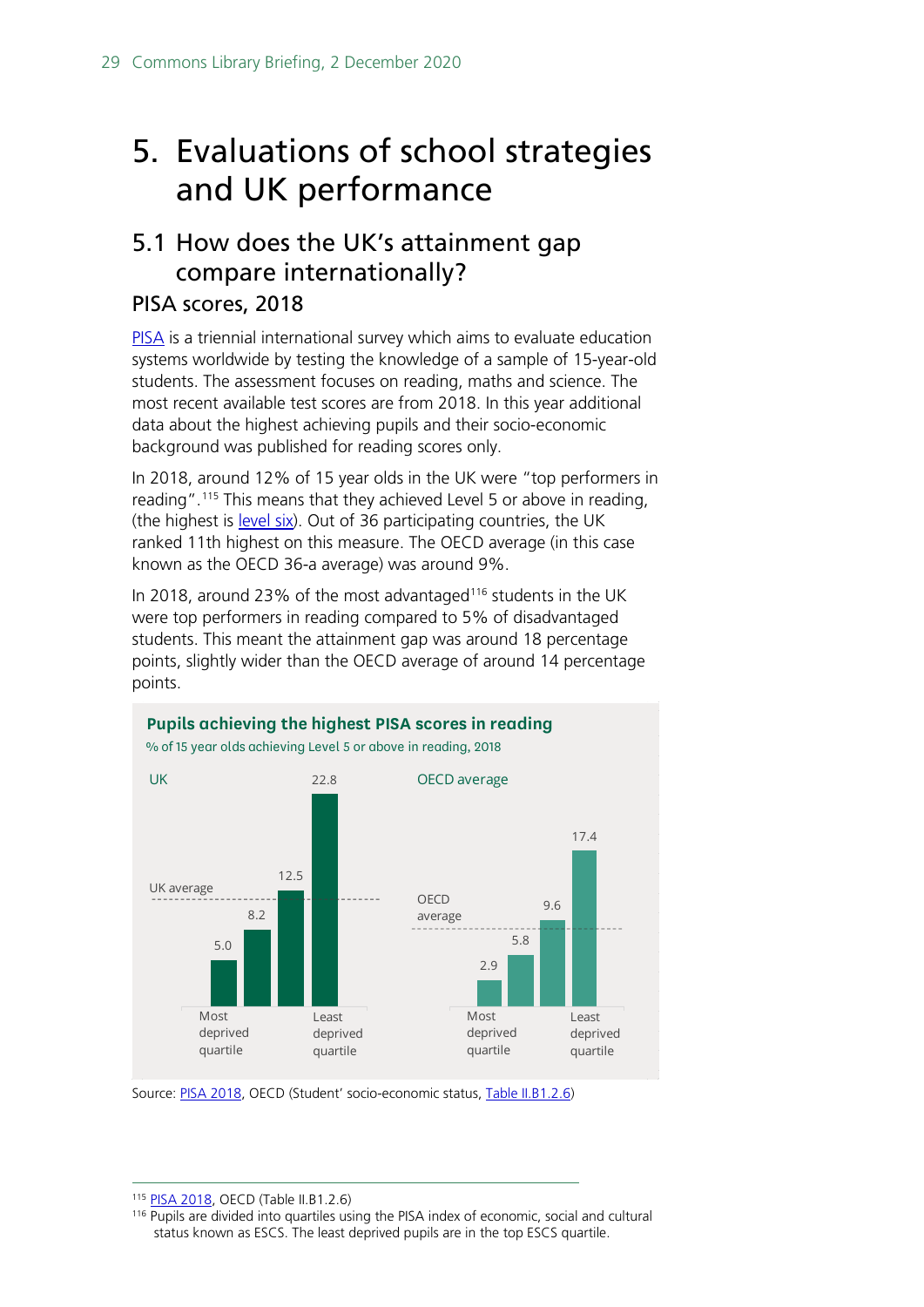The survey also found that in the UK, "low- and high-performing students were clustered in certain schools less often compared to the OECD average".<sup>[117](#page-29-0)</sup>

In addition, the report noted that disadvantaged high achieving students, had "lower ambitions" than their more advantaged peers with similar academic achievement. About one in three high achieving disadvantaged students in the UK did not expect to complete tertiary education. This compared to fewer than one in ten high achieving advantaged students.<sup>118</sup>

### Sutton Trust's International comparisons, 2017

The Sutton Trust's [Global Gaps \(](https://www.suttontrust.com/wp-content/uploads/2019/12/Global-Gaps_FINAL_V2_WEB.pdf)2017) assessed the gap in 2015 PISA scores between the top-performing pupils from low and high socioeconomic backgrounds. Programme for International Student Assessment (PISA) scores measure 15-year-old school pupils' performance in reading, science and mathematics. [119](#page-29-2)

"High achievement" was defined as the 90th percentile of the PISA test score distribution within each country (being the score that a child would need to achieve to make it into the top 10% of children within that country). $120$ 

### **Variation between UK nations:**

- 1 The report found that whilst **England** had a comparatively high performance in science amongst the most able, it had a comparatively large socio-economic gap in science and reading between the most able pupils from high- and low- income backgrounds.
- 2 **Wales** was found to have a "comparatively small gap" between most able advantaged and disadvantaged pupils, but, the report said, this was "mainly being driven by the weak absolute performance of the top socio-economic group and, with the difference remaining at 2 years of schooling, is still substantial".
- 3 **Northern Ireland** was found to have the smallest gap of the surveyed OECD countries in the three subjects—at two years of schooling between the most able pupils from better-off and poor backgrounds. However, the report noted that Northern Ireland is in the bottom quarter of industrialised countries for academically able pupils' performance in mathematics.
- **4 Scotland**, the report said, stood around the OECD median in science and was "below the median OECD country in reading and mathematics". The gap, the Trust said, "between able advantaged and disadvantaged children does not stand out as particularly large or small relative to other industrialised countries".[121](#page-29-4)

<sup>117</sup> [PISA 2018,](https://www.oecd.org/pisa/publications/) OECD [\(UK country note\)](https://www.oecd.org/pisa/publications/PISA2018_CN_GBR.pdf), p5

<span id="page-29-2"></span><span id="page-29-1"></span><span id="page-29-0"></span><sup>&</sup>lt;sup>118</sup> [PISA 2018,](https://www.oecd.org/pisa/publications/) OECD [\(UK country note\)](https://www.oecd.org/pisa/publications/PISA2018_CN_GBR.pdf), p5<br><sup>119</sup> Organisation for Economic Co-operation and Development (OECD), PISA 120 Sutton Trust, Global gaps: comparing socio-economic gaps in the performance of [highly able UK pupils internationally,](https://www.suttontrust.com/wp-content/uploads/2019/12/Global-Gaps_FINAL_V2_WEB.pdf) February 2017, p8

<span id="page-29-4"></span><span id="page-29-3"></span> $121$   $\overline{lbid}$ , pp30-2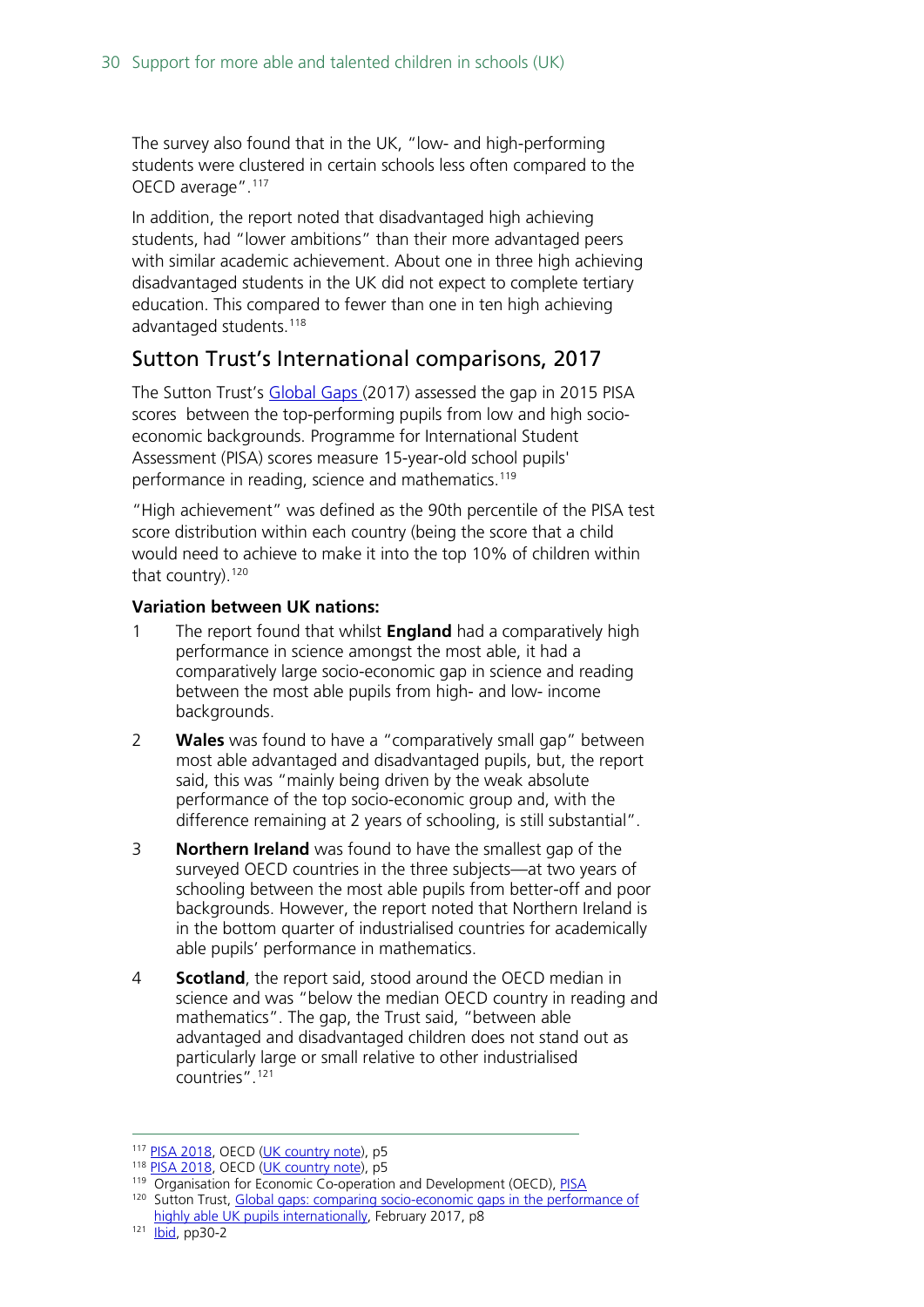#### **Variation by Gender:**

In England, the performance gap is larger in respect to highly able female students compared to males:

[In **science**] The gap is particularly big for girls: bright but poor girls lag 3 years behind bright but better-off girls in science in England. This is 8 months greater than the equivalent gap for boys.

[…]

The socio-economic gap in **reading** for bright girls in England is 3 years of schooling, 9 months greater than that for boys. [122](#page-30-1)

The Trust noted that one reason for the comparatively large socioeconomic gap in science and reading between the most able girls was the "exceptionally strong performance of England's able girls from advantaged socio-economic homes". [123](#page-30-2)

#### **Variation by socio-economic group:**

- In **Science**, the socioeconomic gap amongst high-achieving pupils in England reached its peak in 2009, standing at 3 years and six months of schooling (106 test points). The gap has subsequently declined to around 88 test points in 2012 and 82 points in 2015. The gap had also narrowed in other parts of the UK, but, the report noted, this was "primarily due to a decline in the performance amongst the most able pupils from more affluent backgrounds".<sup>[124](#page-30-3)</sup>
- In **mathematics**, the gap in performance between the highestachieving pupils from advantaged and disadvantaged backgrounds in England and Scotland are 2 years and 8 months ahead of their counterparts in the least advantaged households in 2015 (at the OECD median). Wales had the smallest gap, but, the report noted, this was due to "weak mathematics performance of high socio-economic status pupils in Wales".<sup>[125](#page-30-4)</sup>
- In **reading skills**, high-achieving pupils from the most advantaged backgrounds in England were two years and eight months (80 points) ahead of their counterparts in the least advantaged households in 2015. Scotland had a gap of 65 point, whilst Northern Ireland and Wales had smaller gaps at two years of schooling (60 test points) or less.<sup>[126](#page-30-5)</sup>

## <span id="page-30-0"></span>5.2 Evaluations of best practice

This section summarises a short selection of recent research on what strategies can potentially be applied within schools to support the "most able" students. All three reports cited below have noted there is currently little evidence on how best to support highly able students. They also note it is often difficult to directly attribute gains in academic

<span id="page-30-2"></span><span id="page-30-1"></span>**Ibid**, pp4, 5  $\overline{libid}$ , p30  $\overline{I}$   $\overline{I}$   $\overline{I}$   $\overline{I}$   $\overline{I}$   $\overline{I}$   $\overline{I}$   $\overline{I}$   $\overline{I}$   $\overline{I}$   $\overline{I}$ **Ibid**, p17

<span id="page-30-5"></span><span id="page-30-4"></span><span id="page-30-3"></span>126 **Ibid**, p24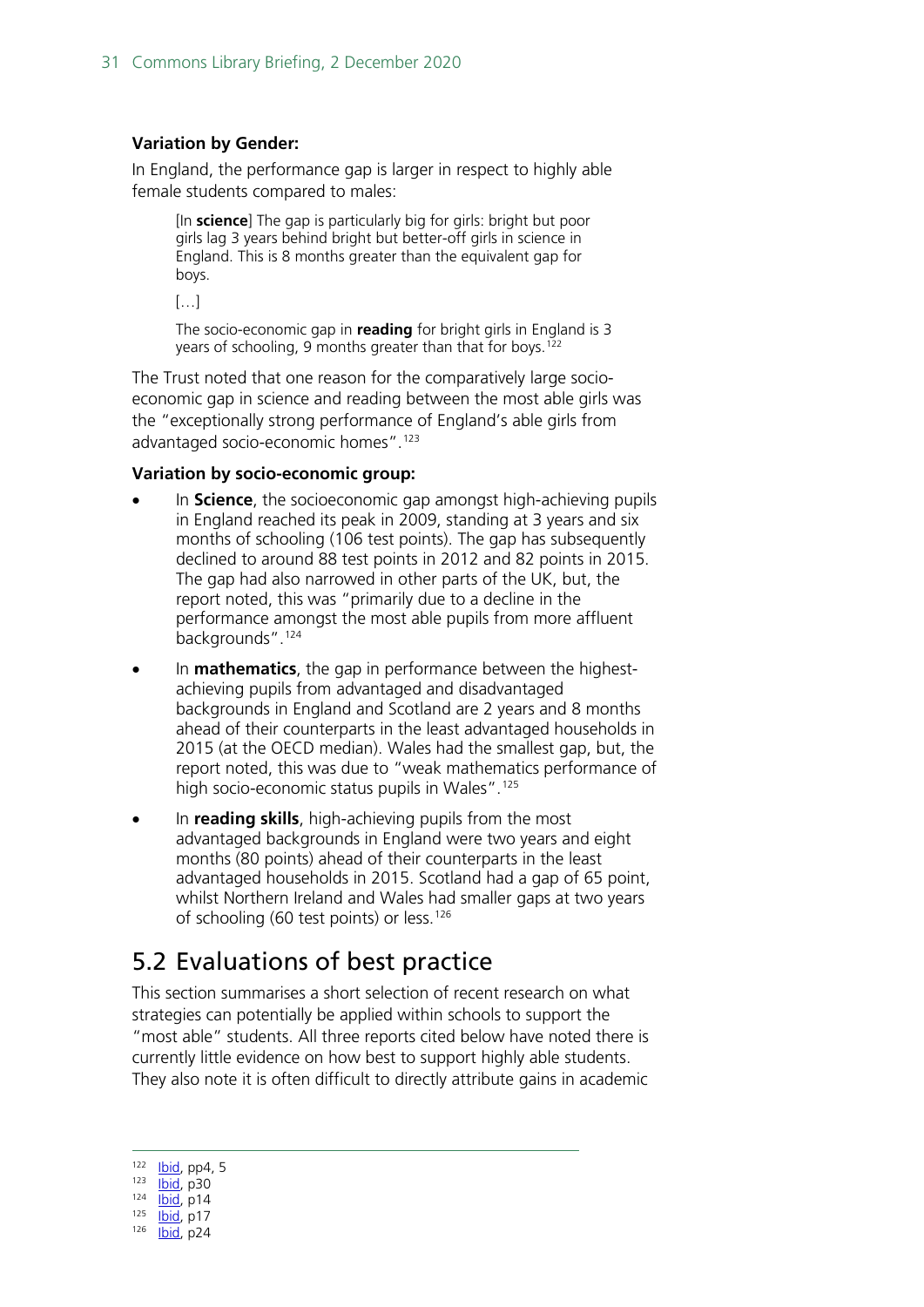progress to specific activities, and the lack of a common definition of "gifted" or "most able" limits the conclusions that may be drawn.

### Sutton Trust, 2018

The Sutton Trust's [Potential for success](https://www.suttontrust.com/wp-content/uploads/2019/12/PotentialForSuccess.pdf) (2018) argued that "mentoring and tutoring programmes, and accelerated learning, are both interventions which are likely to benefit the highly able", though further research is required to confirm this.<sup>[127](#page-31-0)</sup>

Accelerated learning can take the form of setting and streaming in schools, or for differentiating within a mixed-ability class.

The Trust report cited [a](https://educationendowmentfoundation.org.uk/pdf/generate/?u=https://educationendowmentfoundation.org.uk/pdf/toolkit/?id=127&t=Teaching%20and%20Learning%20Toolkit&e=127&s=) literature review by the Education Endowment Foundation, which examined six analyses on the **impact of setting and streaming**. [128](#page-31-1) This argued that "setting and streaming has a very small negative impact for low and mid-range attaining learners, and a very small positive impact for higher attaining pupils". Factors the Trust cited for this included teachers not correctly planning work for the abilities of students within their classes, over-compensation of lower sets, competition amongst teachers to take the top set classes, and undermining of lower-attainers confidence.<sup>[129](#page-31-2)</sup> Pupils from disadvantaged backgrounds were also found to be at greater risk of misallocation, widening educational divides.<sup>[130](#page-31-3)</sup>

There was "some evidence", the Sutton Trust report argued, for **mentoring and tutoring programmes** helping to raise aspirations and attainment, though most of the evidence comes from the United States. The trust cited the AimHigher programme in Kent and Medway that, in 2006-8, found over 80% of students who had an Aimhigher mentor (an older student, often at university) achieved higher total GCSE points than their predicted estimates at Year 9. This compared to 65% of non Aimhigher students in the same area with similar predicted scores to the analysis group.<sup>[131](#page-31-4)</sup>

Evaluations of the impact of **extra curricula activities** on the highlyable were found by the Trust in its 2018 report to also be lacking. [132](#page-31-5) A later [report f](https://assets.publishing.service.gov.uk/government/uploads/system/uploads/attachment_data/file/818679/An_Unequal_Playing_Field_report.pdf)or the Social Mobility Commission in 2019, undertaken by the University of Bath, reported that academic research had found participation to have a positive impact on educational attainment, school attendance and aspirations (though the report authors noted the lack of UK-specific research on the topic).<sup>[133](#page-31-6)</sup>

<span id="page-31-0"></span><sup>&</sup>lt;sup>127</sup> Sutton Trust[, Potential for success,](https://www.suttontrust.com/wp-content/uploads/2019/12/PotentialForSuccess.pdf) 2018, p4

<span id="page-31-1"></span><sup>128</sup> **Ibid**, pp16-17

<span id="page-31-2"></span><sup>129</sup> **Ibid**, p17

<span id="page-31-3"></span><sup>130</sup> Education Endowment Foundation[, Setting or streaming,](https://educationendowmentfoundation.org.uk/pdf/generate/?u=https://educationendowmentfoundation.org.uk/pdf/toolkit/?id=127&t=Teaching%20and%20Learning%20Toolkit&e=127&s=) 2018, pp1, 4-5; L. Archer et al[, The symbolic violence of setting: A Bourdieusian analysis of mixed methods](https://www.mixedattainmentmaths.com/uploads/2/3/7/7/23776169/archer_et_al-2018-british_educational_research_journal.pdf)  [data on secondary school students' views about setting,](https://www.mixedattainmentmaths.com/uploads/2/3/7/7/23776169/archer_et_al-2018-british_educational_research_journal.pdf) British Educational Research Journal, 44, 2018, pp119-40

<span id="page-31-4"></span><sup>&</sup>lt;sup>131</sup> Sutton Trust[, Potential for success,](https://www.suttontrust.com/wp-content/uploads/2019/12/PotentialForSuccess.pdf) p18; J. Moore and F. Dunworth, Review of evidence from Aimhigher Area [partnerships of the impact of Aimhigher,](https://www.heacademy.ac.uk/system/files/AH_EVIDENCE_REPORT_2011.pdf) 2011, p13

<span id="page-31-5"></span><sup>132</sup> Sutton Trust[, Potential for success,](https://www.suttontrust.com/wp-content/uploads/2019/12/PotentialForSuccess.pdf) 2018, p19

<span id="page-31-6"></span><sup>133</sup> University of Bath for the Social Mobility Commission, An unequal playing field: Extra-curricular [activities, soft skills and social mobility,](https://assets.publishing.service.gov.uk/government/uploads/system/uploads/attachment_data/file/818679/An_Unequal_Playing_Field_report.pdf) 2019, pp14-18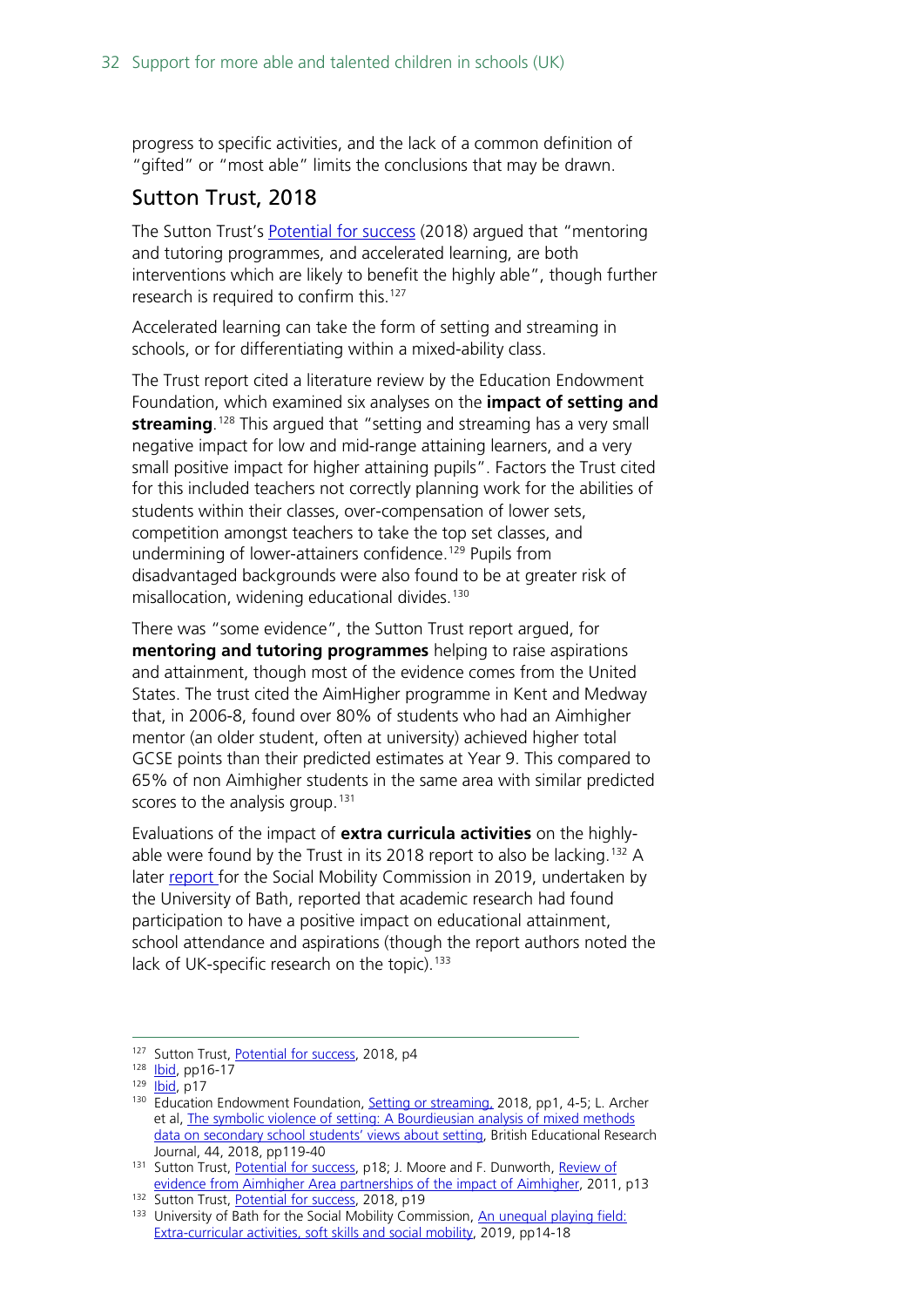The Sutton Trust also noted that **family support** can be important for a student's attainment, particularly if their parents think it is likely their child will go onto higher education[.134](#page-32-0)

### Centre for Education Economics, 2018

The Centre for Education Economics published a literature review, What [works in gifted education?](https://www.potentialplusuk.org/wp-content/uploads/2019/01/What-Works-in-Gifted-Education-CfEE.pdf), in 2018, which argued, citing studies in Dutch and American schools, that individualised models of enrichment were the "most promising avenue" for supporting gifted children, as opposed to traditional structured learning. [135](#page-32-1)

In the Dutch case, highly-able students were allowed to pursue their own self-selected projects during the school year, alongside their classroom learning. The authors found that "pupils who just qualified for the programme perform radically better in secondary school than pupils who just missed out. The effect size amounts to the equivalent of about 35 PISA points on average". Students were also more likely to increase the number of science and mathematics subjects they took. [136](#page-32-2)

### University of Warwick report for the DfE, 2018

The University of Warwick's Research to understand successful [approaches to supporting the most academic able disadvantage group](https://assets.publishing.service.gov.uk/government/uploads/system/uploads/attachment_data/file/915619/Research_to_understand_successful_approaches_to_supporting_the_most_academically_able_disadvantaged_pupils.pdf) (2018) examined what secondary schools across England were doing in 2017/18 to support attainment amongst the group from KS2 to KS4.

The authors stressed that further research was needed to validate their research, which was based on a scoping survey of over 400 secondary schools, followed by telephone interviews with 21, and detailed case study work in three schools.<sup>[137](#page-32-3)</sup>

The research argued that a combination of activities, including academic extension; cultural enrichment; personal development; removal of financial barriers to achievement; working with parents and external organisations (such as universities); and monitoring and evaluation made a positive impact. A summary of these factors can be found in the table on the following page.

Surveys with schools noted an awareness of the complexity in **identifying the "most able"** and that underachievement among potentially very able pupils could be overlooked during primary school, which was reflected in the multiple methods schools used to identify pupils.<sup>[138](#page-32-4)</sup>

The 21 schools identified as most successful in the sample in supporting the most able disadvantaged students, based on Progress 8 scores, had

<span id="page-32-0"></span><sup>134</sup> Sutton Trust[, Potential for success,](https://www.suttontrust.com/wp-content/uploads/2019/12/PotentialForSuccess.pdf) 2018, p20

<span id="page-32-2"></span><span id="page-32-1"></span><sup>135</sup> Centre for Education Economics, [What works in gifted education?,](https://www.potentialplusuk.org/wp-content/uploads/2019/01/What-Works-in-Gifted-Education-CfEE.pdf) 2018, pp3, 24-5

<sup>136</sup> [Ibid,](https://www.potentialplusuk.org/wp-content/uploads/2019/01/What-Works-in-Gifted-Education-CfEE.pdf) p18 and see A. Booij, F. Haan and E. Plug[, Enriching students pays off: Evidence](http://ftp.iza.org/dp9757.pdf) [from an individualised gifted and talented program in secondary education,](http://ftp.iza.org/dp9757.pdf) IZA Discussion Paper, February 2016, and Can gifted and talented education raise the academic achievement [of all high-achieving students?,](http://ftp.iza.org/dp10836.pdf) June 2017

<span id="page-32-3"></span><sup>137</sup> University of Warwick for Government Social Research/DfE, Research to understand [successful approaches to supporting the most academic able disadvantage group,](https://assets.publishing.service.gov.uk/government/uploads/system/uploads/attachment_data/file/915619/Research_to_understand_successful_approaches_to_supporting_the_most_academically_able_disadvantaged_pupils.pdf)  2018, p8

<span id="page-32-4"></span><sup>138</sup> **Ibid**, p29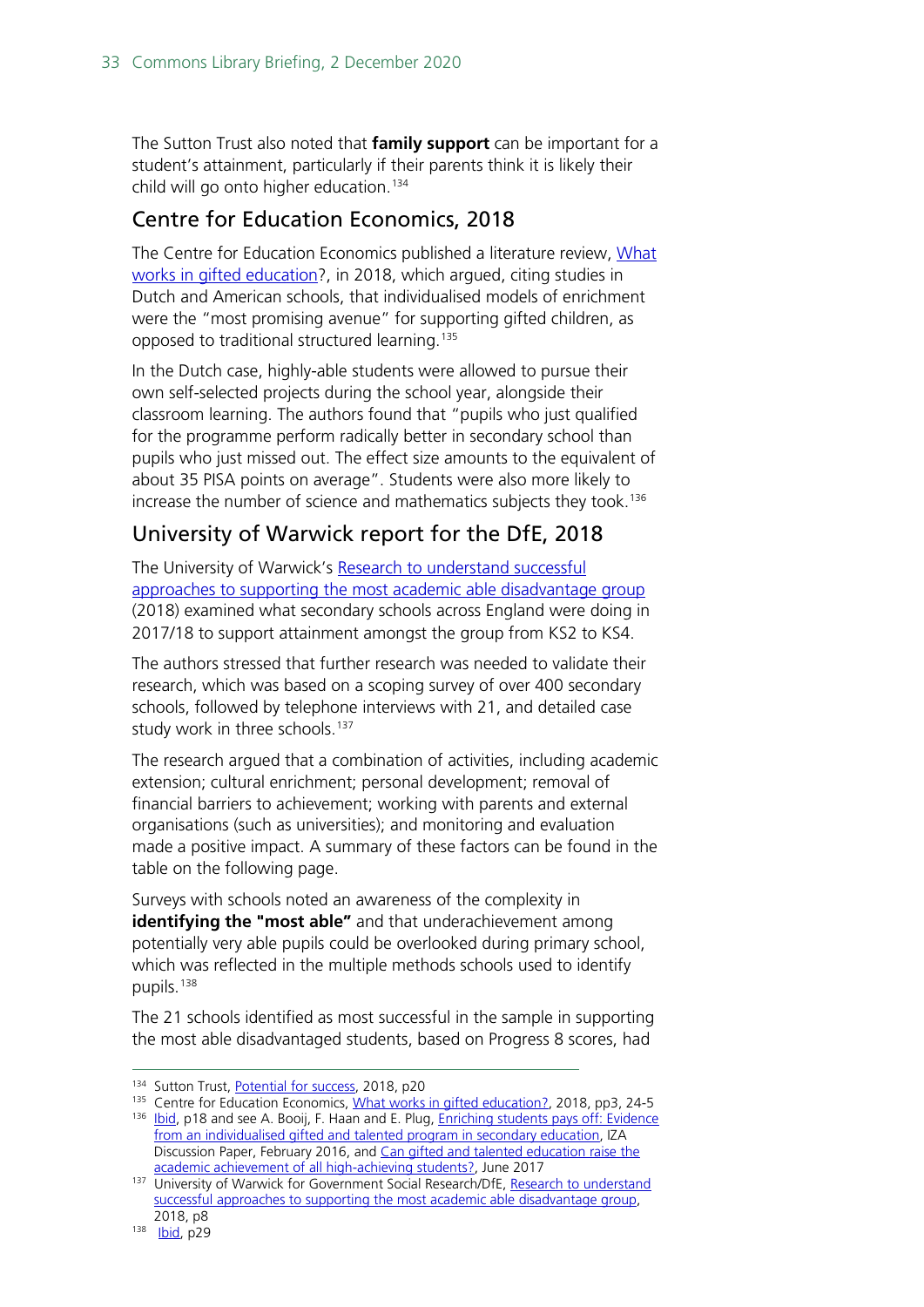#### a **strategic commitment to academic progress and achievement**,

which took the form of a named senior leader reviewing practice, and targeted pastoral support, teacher training and lesson planning.<sup>[139](#page-33-0)</sup>

| Risk and protective factors for academic success of able disadvantaged pupils |                                                  |  |  |  |  |  |
|-------------------------------------------------------------------------------|--------------------------------------------------|--|--|--|--|--|
| <b>Protective factors</b>                                                     | <b>Risk Factors</b>                              |  |  |  |  |  |
| <b>Pupil</b>                                                                  |                                                  |  |  |  |  |  |
| High prior attainment at KS2                                                  | Falling behind against targets                   |  |  |  |  |  |
| Achievement at or above targets                                               | Attendance issues                                |  |  |  |  |  |
| Interested in learning                                                        | <b>Behavioural issues</b>                        |  |  |  |  |  |
| Has particular interests                                                      | Low aspirations for post-Year 11                 |  |  |  |  |  |
| Having books, equipment, uniform etc.                                         | Lack of confidence, self-esteem                  |  |  |  |  |  |
| High attendance                                                               |                                                  |  |  |  |  |  |
| Well behaved                                                                  |                                                  |  |  |  |  |  |
|                                                                               |                                                  |  |  |  |  |  |
| <b>School culture</b>                                                         |                                                  |  |  |  |  |  |
| High quality teaching                                                         | Difficulty recruiting high quality teachers      |  |  |  |  |  |
|                                                                               | Does not understand the needs of disadvantaged,  |  |  |  |  |  |
| Ethos of high achievement                                                     | academically able pupils                         |  |  |  |  |  |
| Supportive interventions to address                                           |                                                  |  |  |  |  |  |
| underachievement                                                              |                                                  |  |  |  |  |  |
| Culture of positive behaviour                                                 |                                                  |  |  |  |  |  |
| Support for emotional, psychological and social                               |                                                  |  |  |  |  |  |
| Opportunities to develop interests outside the                                |                                                  |  |  |  |  |  |
| classroom                                                                     |                                                  |  |  |  |  |  |
|                                                                               |                                                  |  |  |  |  |  |
| <b>Family circumstances</b>                                                   |                                                  |  |  |  |  |  |
| Parental support of school with value placed on                               | Limited experience of the world beyond the       |  |  |  |  |  |
| educational success                                                           | immediate locality                               |  |  |  |  |  |
| Parental encouragement to participate in positive                             | Lack of parental support for educational         |  |  |  |  |  |
| activities outside school                                                     | success at home (may be a lack of                |  |  |  |  |  |
|                                                                               | understanding of how to do this)                 |  |  |  |  |  |
|                                                                               | Limited experience of belonging to out of school |  |  |  |  |  |
|                                                                               | clubs or community associations                  |  |  |  |  |  |
|                                                                               | Limited experience of cultural activities        |  |  |  |  |  |
|                                                                               | Lack of parental attention                       |  |  |  |  |  |
|                                                                               | Material poverty                                 |  |  |  |  |  |
|                                                                               | Affected by deprivation in community environment |  |  |  |  |  |
| <b>School's wider community (partnerships)</b>                                |                                                  |  |  |  |  |  |
| School staff meet with parents of able                                        | Limited contact between parents of able          |  |  |  |  |  |
| disadvantaged pupils                                                          | disadvantaged pupils and school staff            |  |  |  |  |  |
| School links in with world beyond school (e.g.                                | Limited contact between school and world beyond  |  |  |  |  |  |
| universities, employers, creatives, arts and sporting                         | school around broadening horizons                |  |  |  |  |  |
| activities)                                                                   |                                                  |  |  |  |  |  |
| Universities, employers and others reach out to                               |                                                  |  |  |  |  |  |
| support schools in these efforts                                              |                                                  |  |  |  |  |  |
| Parents encourage and enable pupil's efforts                                  |                                                  |  |  |  |  |  |

Source: Adapted from University of Warwick/ Government Social Research, Research to [understand successful approaches to supporting the most academic able disadvantage group,](https://hopuk-my.sharepoint.com/personal/loftp_parliament_uk/Documents/Research_to_understand_successful_approaches_to_supporting_the_most_academically_able_disadvantaged_pupils) 2018, pp20-1

<span id="page-33-0"></span>**Targeted programmes** included extra-curricular activities, curriculum pathways (e.g. all high achieving pupils had to take the subjects that will result in the EBacc), advice on GCSE and A-level subject choices and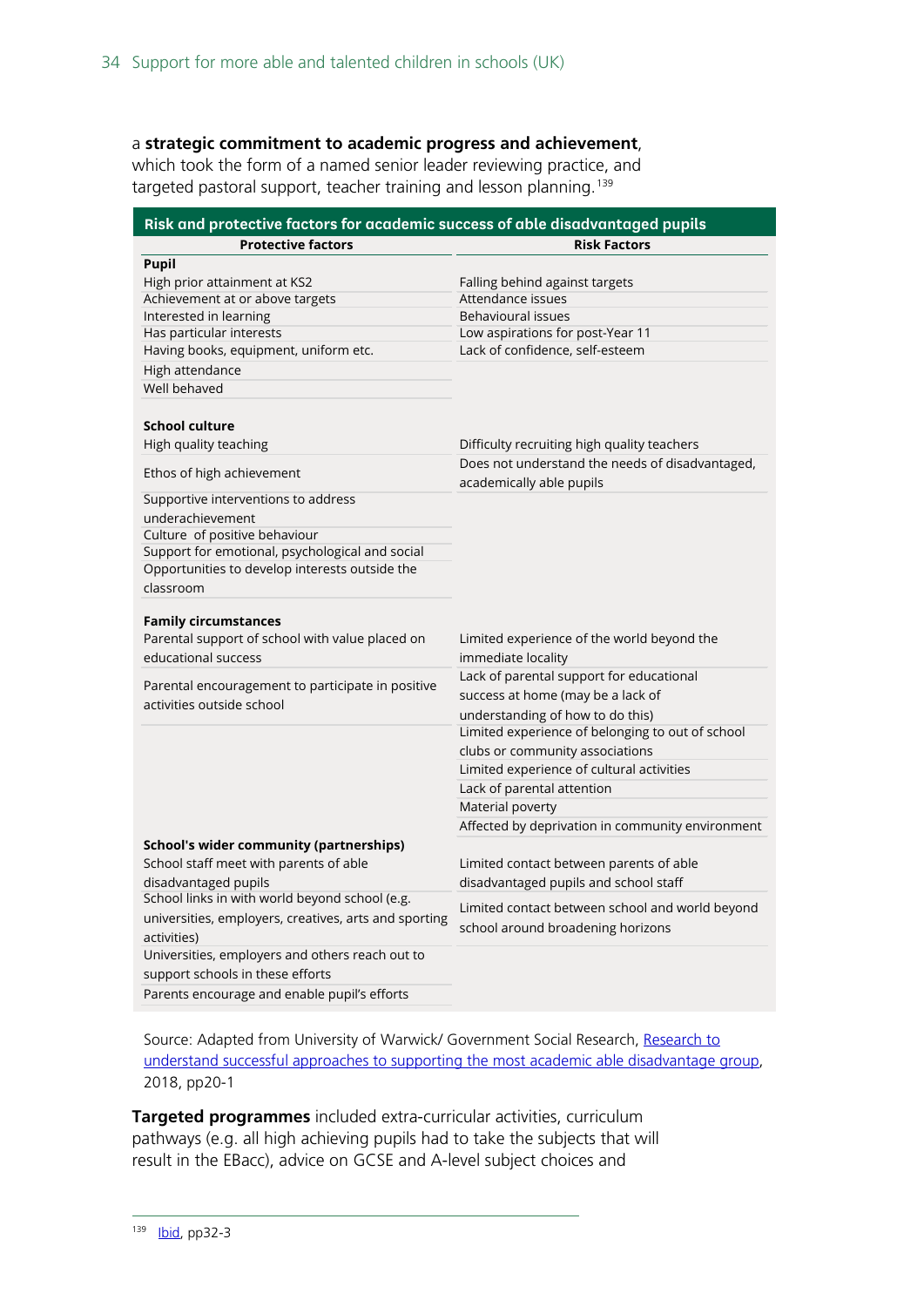weekly academic mentoring.[140](#page-34-1) Examples of **removing financial barriers** included supporting the cost of travel to visit universities, covering entrance fees for certain university courses, the cost of books or participation in national competitions.<sup>[141](#page-34-2)</sup>

## <span id="page-34-0"></span>5.3 When should interventions be targeted?

The question of when high-achieving children from low-income families are overtaken in academic attainment by low-achieving children from higher-income families has been much debated. A selection of research is cited below.

Some research has suggested that high-achieving children from low income households fall behind low-achieving children from high income households around the age of five, whilst other research has argued that this happens at a later stage, between the ages of seven and sixteen.<sup>[142](#page-34-3)</sup>

The Sutton Trust's [Missing Talent](http://www.educationengland.org.uk/documents/pdfs/2015-sutton-missing-talent.pdf) (2015) found that that disadvantaged pupils who attained in the top 10% at the end of primary school were much less likely than their more advantaged peers to achieve highly at the end of Key Stage 4. This included 36% of highly able boys in receipt of free school meals.<sup>[143](#page-34-4)</sup>

[Academic Research](http://pure-oai.bham.ac.uk/ws/files/54497999/final_submission_of_Crawford_Macmillan_Vignoles_OxRevEd.pdf) published in 2017 argued that secondary school, particularly between the ages 11 and 14, is the "critical period to intervene to prevent poor children from falling behind". The authors identified growing divides from KS1 to KS4:<sup>[144](#page-34-5)</sup>

Large socio-economic differences are observed in the earliest achievement tests at age 7 with a 16.1 percentile achievement gap between the most and least deprived pupils at Key Stage 1.

At Key Stage 2, Key Stage 3 and Key Stage 4 these gaps widen to 22.1, 27.4 and 28.9 percentiles respectively.<sup>[145](#page-34-6)</sup>

The authors noted that the largest changes in performance were experienced by initially high-achieving children from low-income households and the initially low achieving children from high-income households, particularly between KS2 and KS4. [146](#page-34-7)

<sup>140</sup> **Ibid**, pp34-8

<span id="page-34-2"></span><span id="page-34-1"></span><sup>141</sup> **Ibid**, p40

<span id="page-34-3"></span><sup>&</sup>lt;sup>142</sup> L. Feinstein, *Inequality in the early cognitive development of British children in the* [1970 cohort,](https://onlinelibrary.wiley.com/doi/abs/10.1111/1468-0335.t01-1-00272) Economica, 70, 2003, and the response in J. Jerrim and A. Vignoles, Social mobility, regression to the mean and the cognitive development of high ability [children from disadvantaged homes,](https://rss.onlinelibrary.wiley.com/doi/abs/10.1111/j.1467-985X.2012.01072.x) Royal Statistical Society, 2012; A. Goodman and P. Gregg, eds, Poorer children's education attainment: How important are attitudes and behaviour?, Joseph Rowntree Foundation, 2010, p35; J. Jerrim for the Sutton Trust, Global gaps: Comparing socio-economic gaps in the performance of [highly-able UK pupils internationally,](https://www.suttontrust.com/wp-content/uploads/2019/12/Global-Gaps_FINAL_V2_WEB.pdf) February 2017; Education Endowment Foundation, [The attainment gap, 2017,](https://educationendowmentfoundation.org.uk/public/files/Annual_Reports/EEF_Attainment_Gap_Report_2018.pdf) 2018, p2

<sup>143</sup> Sutton Trust[, Missing Talent,](http://www.educationengland.org.uk/documents/pdfs/2015-sutton-missing-talent.pdf) 2015.

<span id="page-34-5"></span><span id="page-34-4"></span><sup>144</sup> C. Crawford, L. Macmillan and A. Vignoles, [When and why do initially high](http://pure-oai.bham.ac.uk/ws/files/54497999/final_submission_of_Crawford_Macmillan_Vignoles_OxRevEd.pdf)[achieving poor children fall behind?,](http://pure-oai.bham.ac.uk/ws/files/54497999/final_submission_of_Crawford_Macmillan_Vignoles_OxRevEd.pdf) Oxford Review of Education, 43, 2016, pp88- 108

<span id="page-34-7"></span><span id="page-34-6"></span> $\frac{145}{146}$   $\frac{1}{16}$   $\frac{1}{16}$   $\frac{1}{16}$   $\frac{1}{16}$   $\frac{1}{16}$ 

[Ibid,](http://pure-oai.bham.ac.uk/ws/files/54497999/final_submission_of_Crawford_Macmillan_Vignoles_OxRevEd.pdf) p17